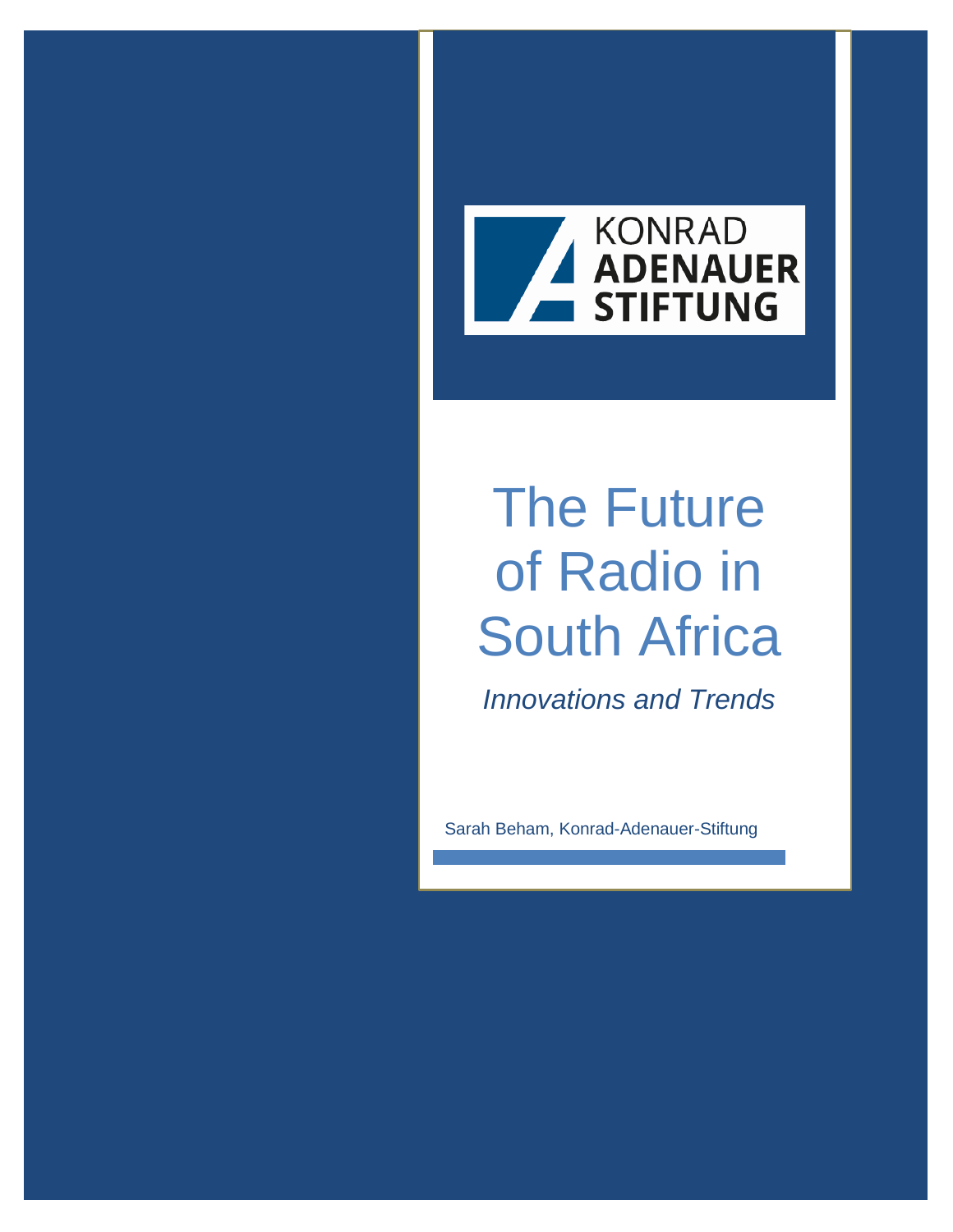## Index

| Radio Days Africa 2018 Johannesburg – about the audience and the roots of       |  |
|---------------------------------------------------------------------------------|--|
| 2.                                                                              |  |
| 2.1 Radio under Apartheid: From the SABC to Radio Freedom and Bush Radio  5     |  |
| 2.2 The end of Apartheid and the beginning of an independent broadcasting era 7 |  |
| 3.                                                                              |  |
|                                                                                 |  |
|                                                                                 |  |
|                                                                                 |  |
|                                                                                 |  |
| 4.                                                                              |  |
|                                                                                 |  |
|                                                                                 |  |
| 5.                                                                              |  |
|                                                                                 |  |
|                                                                                 |  |
|                                                                                 |  |
|                                                                                 |  |
|                                                                                 |  |
|                                                                                 |  |
|                                                                                 |  |
| 6.                                                                              |  |
| 7.                                                                              |  |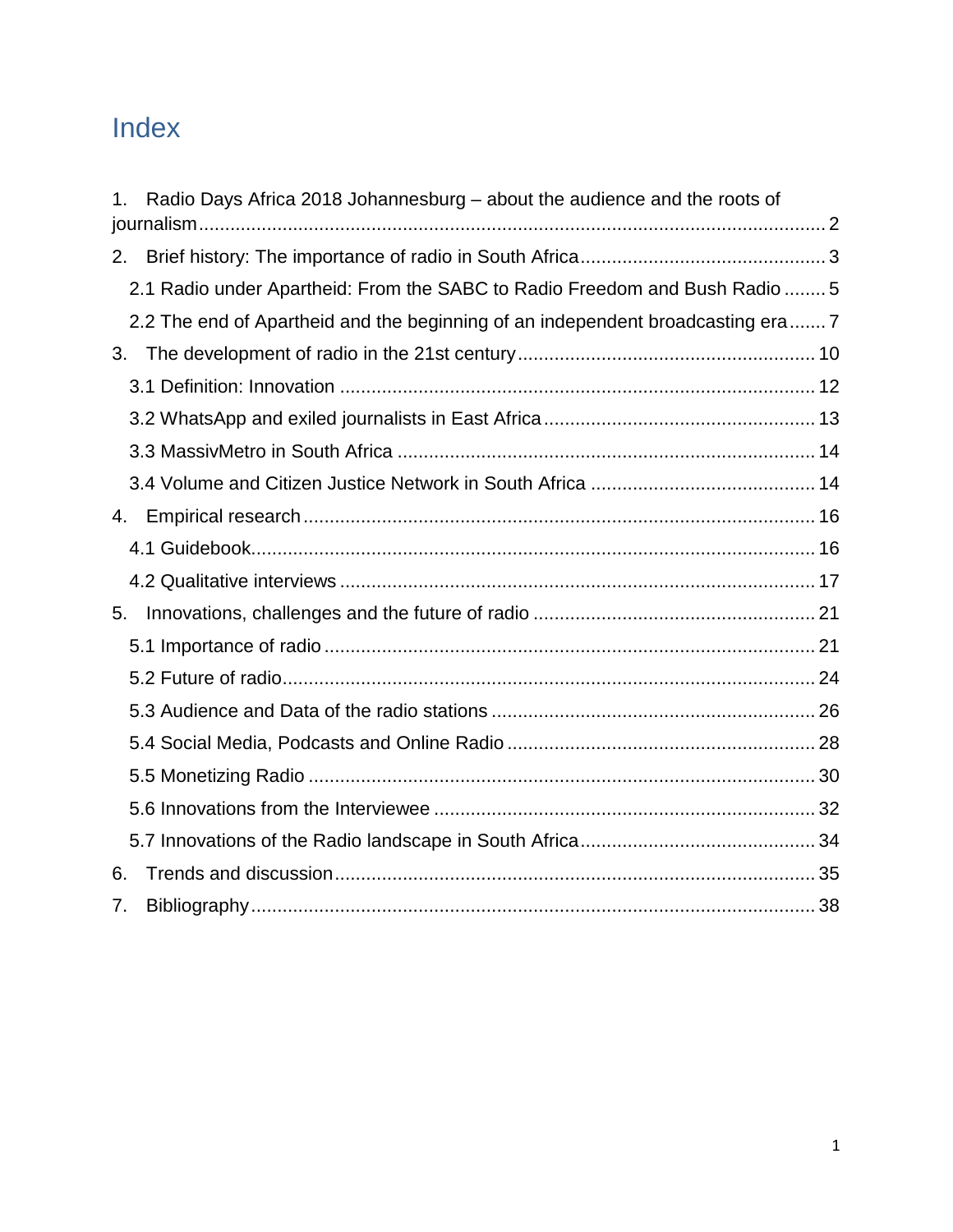## <span id="page-2-0"></span>*1. Radio Days Africa 2018 Johannesburg – about the audience and the roots of journalism*

*The business models are forever changing, but the community, or listeners, will always remain a constant feature. No matter what the radio of tomorrow will look like, from podcasts to fact-checks – the core of radio was and will always be the listeners and their stories, which are told by journalists. This is the reason why the radio of the future won`t disappear.[1](#page-2-1)*

This statement can be seen as the quintessence of Radio Days Africa 2018 held in Johannesburg. More than 300 radio specialists from public, community or commercial radio stations came from all over the world to talk about the challenges and the future of radio. Again and again the listeners were the focus of the discussions and the return to the roots of radio: radio for the listeners, interaction with them and the provision of quality content. There was also consensus on the question of the future of radio – it will survive. Radio must change, but it will remain one of the most important sources of information in South Africa.

Based on the discussions and lectures of Radio Days Africa, however, questions remained unanswered: How exactly do radio stations intend to reach their listeners or expand their audience? What technical means do they use for this? What distinguishes them from others? How are they going to make money? What other challenges do radio stations in South Africa need to face in order to be prepared for the future?

To answer these questions, a look back into the history of South African radio is the first step in understanding the importance of radio, language and the community. This is done in chapter 2. "Brief history: The importance of radio in South Africa". Historically and culturally it shows the development of radio in South Africa – the focus is on the time during and after apartheid, since from this point on a more liberal radio market was possible, as it still largely exists today.

<span id="page-2-1"></span> $1$  Konrad-Adenauer-Stiftung (2018): "# Storytellers: Return to old values to look forward"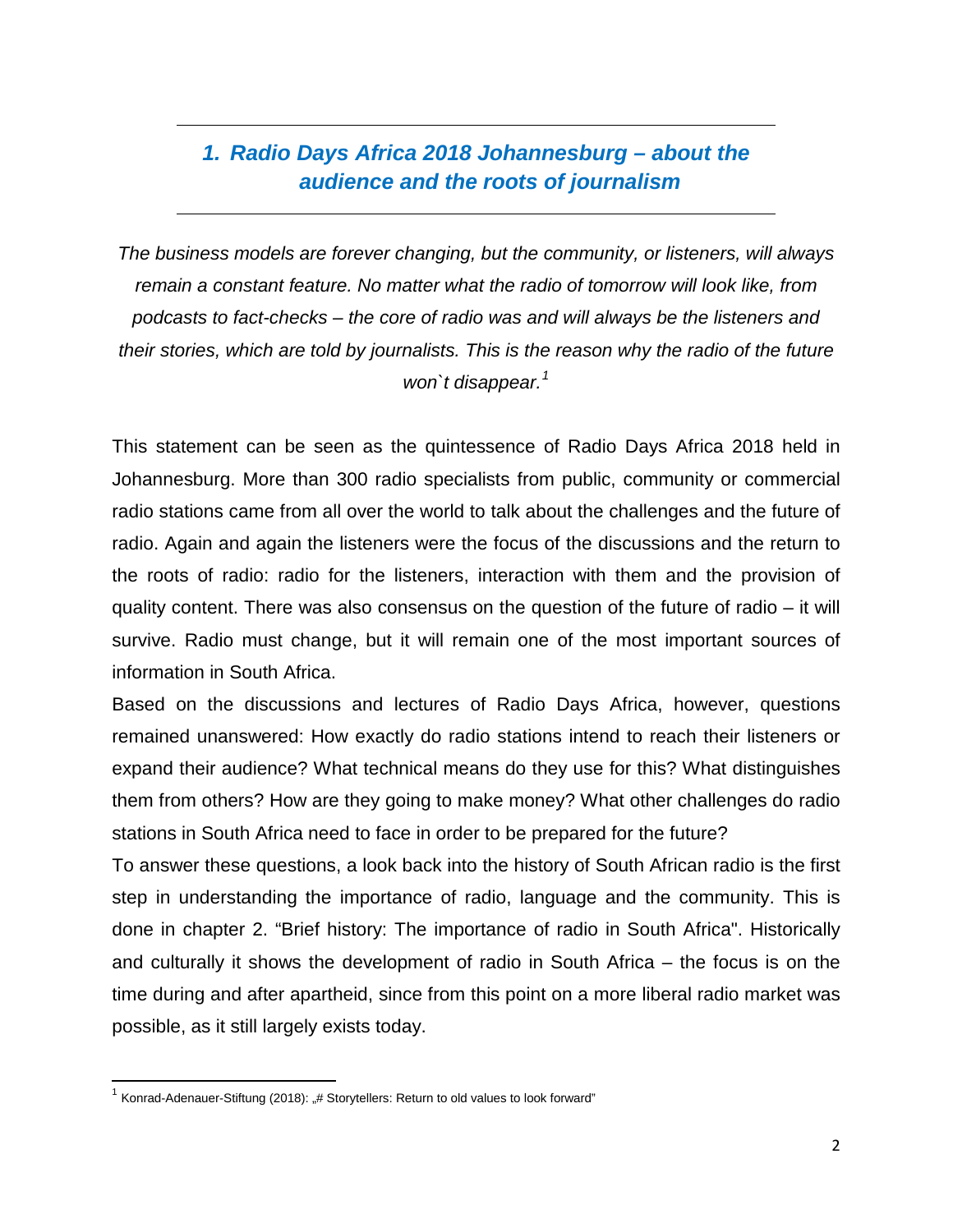Interviews will show how today's radio is evolving, what challenges need to be overcome, what needs to be considered in terms of music and language, and how problems can lead to innovations in the South African radio landscape.

Eventually we'll see: Out of necessity creativity arises and existing infrastructures are used to further develop radio in South Africa. The relationship between radio stations and their audience is strong, which is the basis for the success of radio stations in South Africa.

#### <span id="page-3-0"></span>*2. Brief history: The importance of radio in South Africa*

Radio is still the most important mass medium in South Africa. The reasons for this are the flexibility, the low costs and the spoken word, which is linked to the history of the storytellers in South Africa, which will be discussed in more detail later.<sup>[2](#page-3-1)</sup> This is also proven by the latest figures from the Broadcast Research Council of South Africa (BRC) from May 2018: 91% of South Africans listen to the radio every week, which corresponds to 35.8 million listeners. South Africans listen to the radio for an average of 3 hours 43 minutes a day, 73 percent of them via radio, followed by 36 percent via smartphones. This usually happens at home, where 87 percent listen to the radio, whereas only 31 percent listen to the radio in the car. South African listeners are very loyal, 6[3](#page-3-2) percent of them listen to only one radio station and remain loyal to it.<sup>3</sup>

To be able to justify these figures, it is necessary to go back into history. Radio and South Africa are closely linked, as the past shows.

Pieter J. Fourie, with his book "Media Studies: Media History, Media and Society" the list of Tomaselli and Muller (1989), divided the history of broadcasting in South Africa into several periods.<sup>[4](#page-3-3)</sup> The updated list from Fourie contains eight time periods, all of which are only briefly discussed, as the focus is on the period after apartheid, in which today's free radio has developed and will be discussed in more detail in the next chapter.

 $\overline{\phantom{a}}$ 

<span id="page-3-1"></span><sup>&</sup>lt;sup>2</sup> Vgl. Sterling, Christopher/Keith, Michael: "The Museum of Broadcast Communications encyclopedia of radio", S. 27<br><sup>3</sup> Vgl. Broadcast Research Council South Africa: "BRC RAM™ – MAY '18 RELEASE."

<span id="page-3-2"></span><sup>&</sup>lt;sup>3</sup> Vgl. Broadcast Research Council South Africa: "BRC RAM™ – MAY '18 RELEASE."<br><sup>4</sup> Vgl. Fourie.. Pieter: "Media Studies", S. 6.

<span id="page-3-3"></span>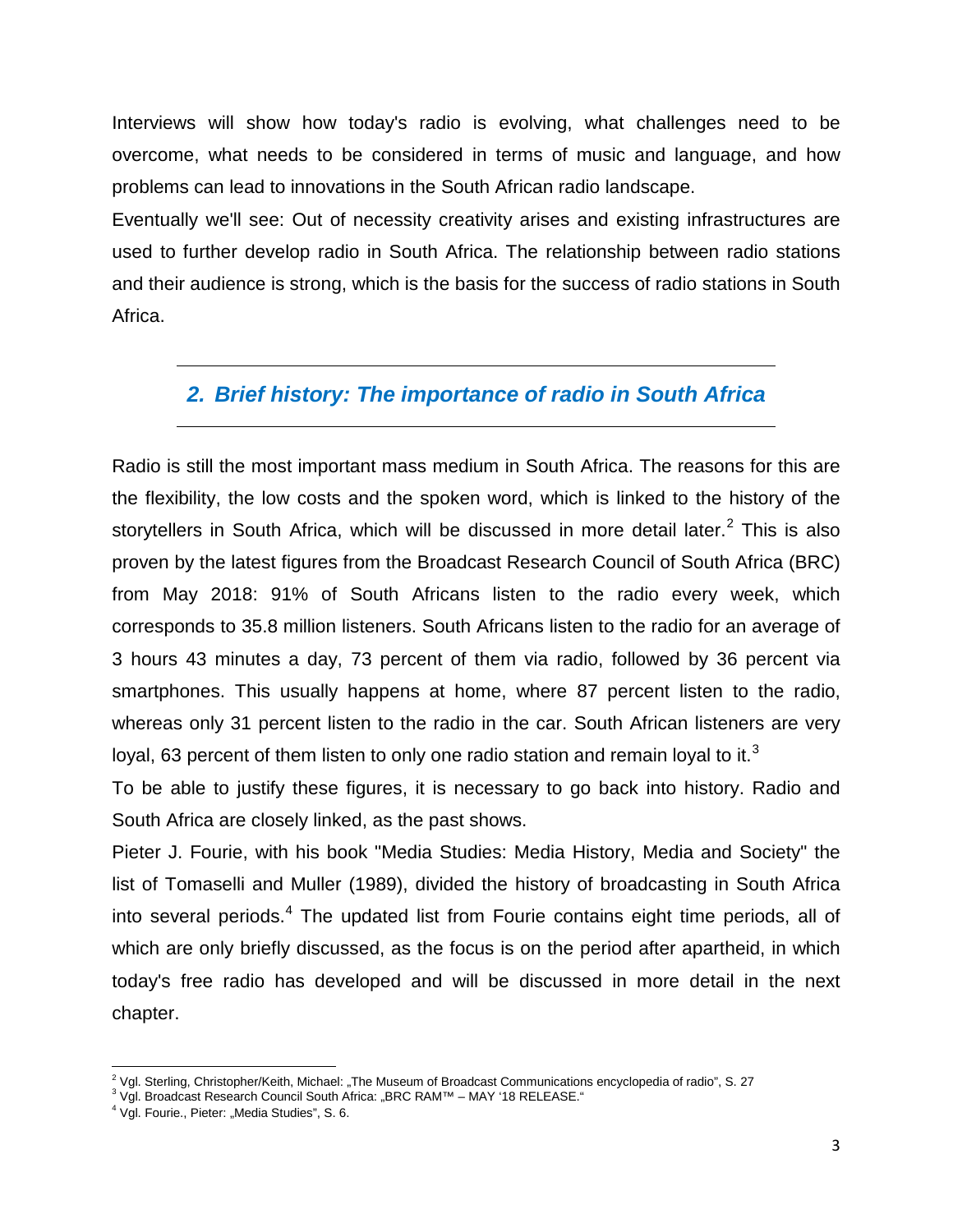#### *From 1919 to now*

The first period begins in 1919-1936 with the establishment of radio (individual amateur broadcasts, regular broadcasts in Johannesburg, Durban, Cape Town, African Broadcast Corporation and public corporation moves). The second period is dated from 1936-1948 with the formation of the SABC, the national broadcaster in 1936, English dominance in the programming and strict state control over broadcasting. Finally, between 1948 and 1960, the SABC was in financial difficulties, the government pursued a centralised and monopolistic policy focusing on the interests of English and Afrikaans, and a programme of African languages was established in Soweto. The fourth phase from 1960-1971 was accompanied by a transformation and the introduction of the FM signal, the first stations for black listeners were introduced, as was the automation of most regional stations – but under strong ideological control of the government. Television was launched in the next period from 1971-1981, but with the aim "to advance the self-development of all its peoples and to foster their pride in their own identity and culture"<sup>[5](#page-4-0)</sup>, as support for the policy of separate development. A boycott by the British resulted in protests against apartheid. So the English service was dominated by American programs while the Afrikaans service was sustained by American and German channels. This was followed by the introduction of advertising and several channels before independent radio services began to establish themselves, which posed a challenge to the state. 1981-1992 was marked by recommendations to relax state control and allow more space for commercial broadcasters alongside SABC as a public broadcaster, as well as recommendations for external regulation of both public and commercial broadcasting. The seventh period, post-apartheid, dates from 1992- 2000 and describes the development of community radio stations and the establishment of independently regulated institutions, such as the Independent Broadcasting Authority (IBA). In addition, the three-stage model of public broadcasting (SABC), commercial and community broadcasting was developed during this period. The SABC has been fundamentally restructured to meet its new role as the nation´s public broadcaster. As a result, six commercial stations of the SABC were sold to the private sector – also to solve the financial difficulties of the SABC. The last period begins in 2000 and continues

<span id="page-4-0"></span>l <sup>5</sup> Fourie., Pieter: "Media Studies", S. 14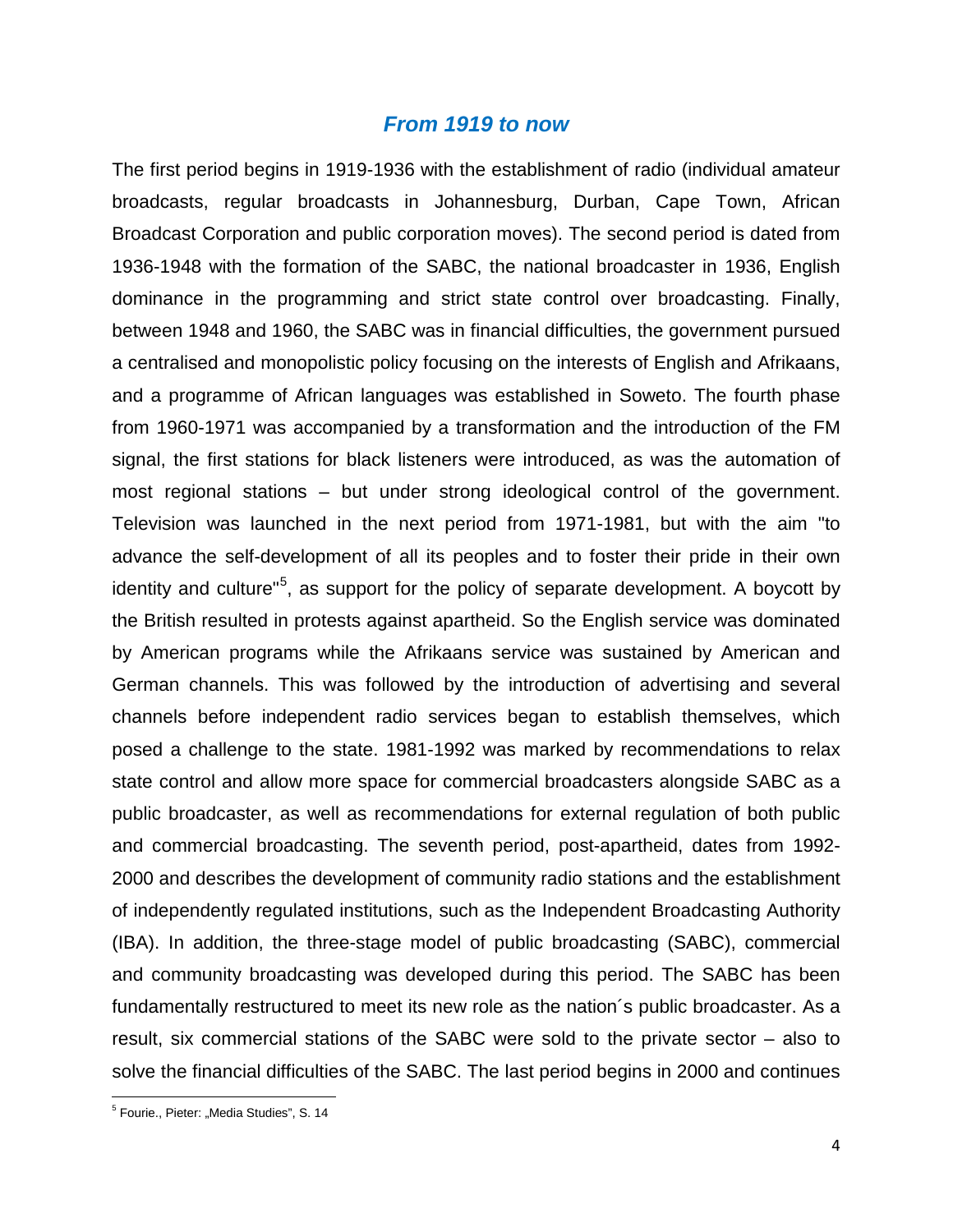to this day. Even today, the SABC is still being criticised for being at the mercy of conflicts of interest: "As a result the SABC is steadily sliding away from being a public service broadcaster to that of a state broadcaster"<sup>[6](#page-5-1)</sup>. Since then there has been some movement: More regional channels have been introduced with a focus on indigenous languages.<sup>[7](#page-5-2)</sup>

## <span id="page-5-0"></span>*2.1 Radio under Apartheid: From the SABC to Radio Freedom and Bush Radio*

South Africa gained independence and democracy in 1994, but the history of colonialism, apartheid and post-independence political developments had influenced the media in South Africa. It was therefore the most logical step for South Africa to create a constitution that would offer the media in the country protection and guarantee freedom of expression. The aim was to put an end to the apartheid era and to learn from the dark history.<sup>[8](#page-5-3)</sup>

The era of apartheid and colonialism was marked by control and ownership of the media system and radio was state-owned by the SABC as a propaganda mechanism<sup>[9](#page-5-4)</sup>. Since the enactment of the Broadcasting Act of 1936, the SABC was an ideological channel and propaganda arm of the National Party  $(NP)^{10}$ , which had sole jurisdiction over the appointment of board members and employees of the SABC, as well as the licensing of stations and the determination of content and program of the stations. Media were used and abused as an instrument of political power, oppression and nondemocracy. Images and interests of holders of political power could thus be communicated and transmitted to the public – in short, propaganda could be carried out. No editorial independence and no private ownership of radio stations was the reality in South Africa.<sup>[11](#page-5-6)</sup>

At that time there were already alternative, non-state media that criticized the state power and gave room to democratic voices – but they too were restricted by laws and

<span id="page-5-1"></span><sup>&</sup>lt;sup>6</sup> Fourie, Pieter: "Media Studies", S. 26-27

<span id="page-5-3"></span><span id="page-5-2"></span><sup>&</sup>lt;sup>7</sup> Vgl. ebd., S. 6-27<br><sup>8</sup> Vgl. Kupe, Tawana: "Southern Africa: 50 years of media", S. 136-139<br><sup>9</sup> Vgl. Lloyd, Libby: "South Africa´s Media 20 Years After Apartheid", S. 12

<span id="page-5-5"></span><span id="page-5-4"></span><sup>&</sup>lt;sup>10</sup> Freedom of Expression Institute: "The Broadcasting Independence Handbook: Lessons from the South African experience", S. 1<br><sup>11</sup> Vgl. Kupe, Tawana: "Southern Africa: 50 years of media", S. 136-139

<span id="page-5-6"></span>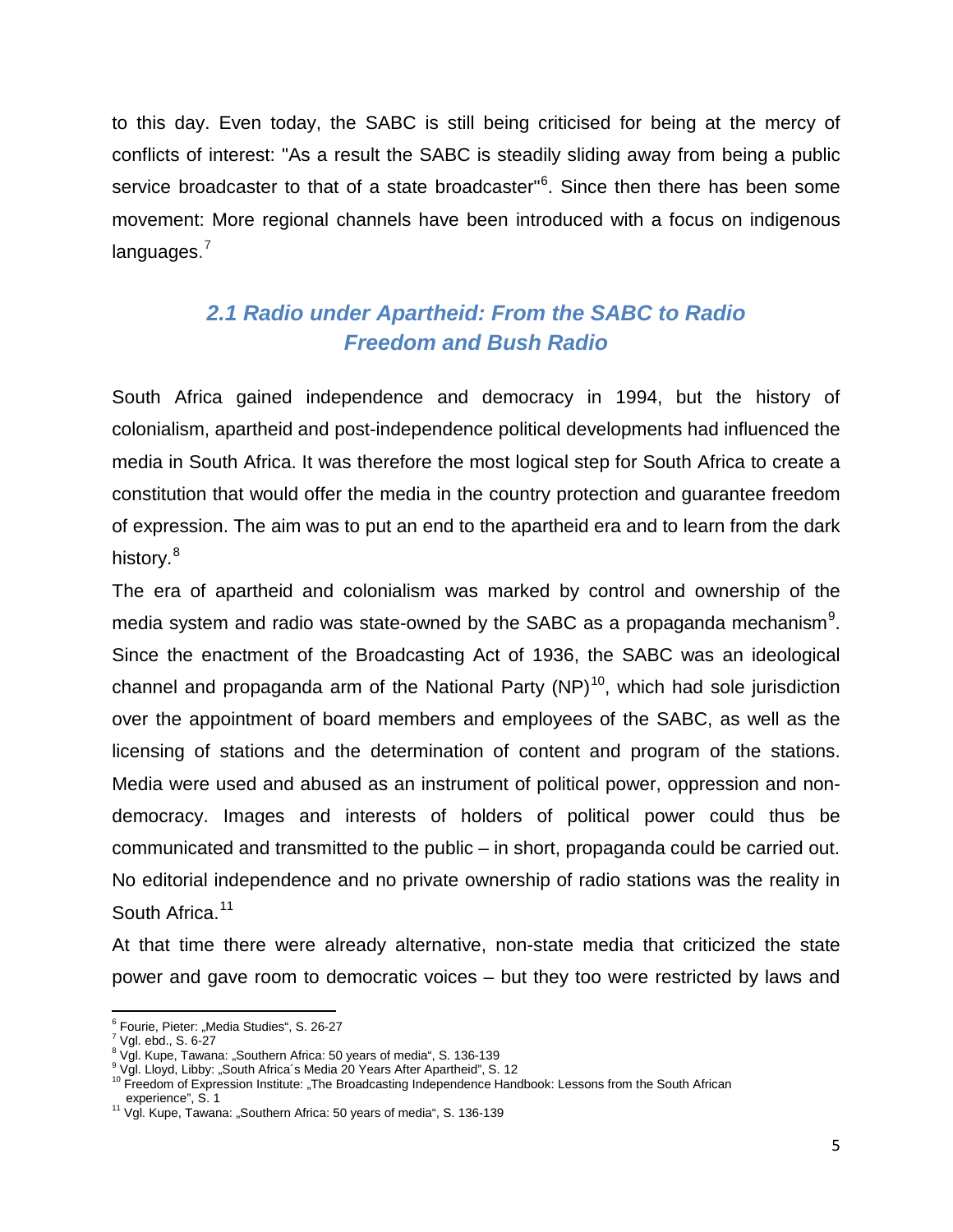hindered in their work. In South Africa, for example, there was a ban on quoting or showing political leaders.<sup>[12](#page-6-0)</sup>

#### *Radio Freedom*

For this reason, the underground was often used to provide citizens with important information, such as "Radio Freedom" (launched in 1963) by the African National Congress (ANC). "The ANC´s Radio Freedom broadcasted for six to eight hours weekly from short-wave transmitters in Addis Ababa, Dar es Salaam, Lusaka, Luanda, and Antananarivo."[13](#page-6-1) Radio Freedom received air-time at Radio Zambia, Radio Luanda, Radio Madagascar and Radio Ethiopia.<sup>[14](#page-6-2)</sup> People gathered in community centers and huts in their so called homelands to listen to Radio Freedom on shortwave radios. They had to be careful, turn off the lights to avoid getting caught – the consequences would have been years in prison.<sup>[15](#page-6-3)</sup>

At this point it becomes clear how important radio was in those days, especially during apartheid. Today we have social media, at that time it was the spoken word that had power. The ANC was aware of this and used radio as a mass communication strategy in a country where most people were illiterate. In addition, African oral culture had proven to be resistant to the modern age, and continues to do so to this day.<sup>[16](#page-6-4)</sup>

Radio Freedom is one of the best-known examples of the resistance movement that broadcast from exile.<sup>[17](#page-6-5)</sup> One of the biggest problems for Radio Freedom was that they could not get any feedback from their listeners – feedback letters were intercepted by the government. So Radio Freedom did not know what was happening on the ground.<sup>[18](#page-6-6)</sup>

However, the station played many roles during the apartheid era: news channel in a variety of languages from English to Zulu<sup>19</sup>, a political mediator and recruitment instrument that occupied the political posts of the ANC and the secret training camps of

<sup>&</sup>lt;sup>12</sup> Val. Lloyd, Libby: "South Africa's Media 20 Years After Apartheid", S. 12-13

<span id="page-6-2"></span>

<span id="page-6-4"></span><span id="page-6-3"></span>

<span id="page-6-1"></span><span id="page-6-0"></span><sup>&</sup>lt;sup>13</sup> Gerhart, Gail/Glaser, Clive: "From Protest to Challenge", S. 139<br><sup>14</sup> Vgl. Mosia, Lebona/Pinnock, Don/Riddle, Charles: "Warring in the Ether"<br><sup>15</sup> Vgl. Smith, Chris: "Radio Freedom: A History of South African Undergro

<span id="page-6-7"></span><span id="page-6-6"></span>

<span id="page-6-5"></span><sup>&</sup>lt;sup>18</sup> Vgl. Mosia, Lebona/Pinnock, Don/Riddle, Charles: "Warring in the Ether"<br><sup>18</sup> The various languages still play an important role on South African radio today: There are eleven official languages, ranging from Afrikaans to Venda and Zulu. Especially smaller community stations, which are available in these different languages, provide their community in the respective language.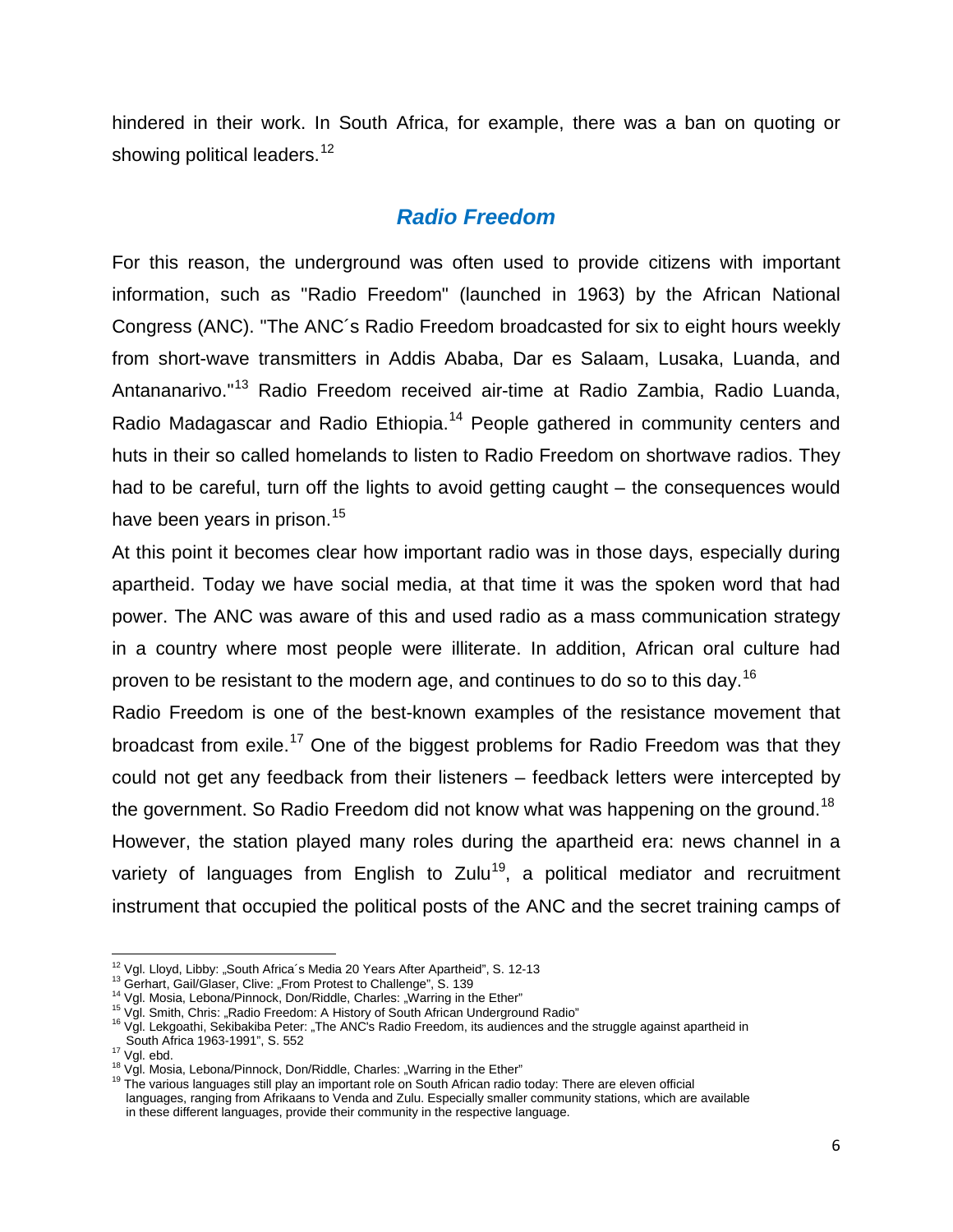guerilla army Umkhonto We Sizwe.<sup>[20](#page-7-1)</sup> Radio Freedom also disseminated political music, freedom songs and battle songs among the followers of the liberation movement in order to mobilize them. Music was the centre of the struggle against apartheid at that time. [21](#page-7-2)

#### *Bush Radio*

Similar to Radio Freedom, a group of people known as CASET (Cassette Education Trust) also operated at this time. In the 1980s the alternative media, "people´s media", flourished and brought the anti-apartheid discourse into society. "In fact, the alternative press acted as a catalyst for political changes such as the un-banning of the liberation movement, the African National Congress in 1990 and the release of ANC leader Nelson Mandela in 1990."<sup>[22](#page-7-3)</sup> While Radio Freedom went public via short-waves, CASET brought tapes with banned speeches, local music and revolutionary poetry in Cape Town to the people who were not allowed by the state.<sup>[23](#page-7-4)</sup> Today CASET is known as Bush Radio and is not only called the "Mother of the Community"<sup>24</sup>, but also regarded as the first of community radio station in South Africa.<sup>[25](#page-7-6)[26](#page-7-7)</sup>

## *2.2 The end of Apartheid and the beginning of an independent broadcasting era*

<span id="page-7-0"></span>These examples show radio's influence in the freedom movements during apartheid; the voices against the apartheid regime became louder and louder, which had an impact on broadcasting. As former journalist John Matisonn writes, the media was "the first sector to change in the new South Africa." $27$  As reasons he cites that the negotiators wanted the first democratic election covered fairly. The SABC was no longer allowed to remain a propaganda machine – as Matisonn continues, change began with

<span id="page-7-2"></span><span id="page-7-1"></span><sup>&</sup>lt;sup>20</sup> Vgl. Smith, Chris: "Radio Freedom: A History of South African Underground Radio"<br><sup>21</sup> Vgl. Lekgoathi, Sekibakiba Peter: "The ANC's Radio Freedom, its audiences and the struggle against apartheid in<br>South Africa 1963-

<span id="page-7-3"></span><sup>&</sup>lt;sup>22</sup> Bosch, Tanja: "Radio, Community and Identity in South Africa: A Rhizomatic Study of Bush Radio in Cape Town", S. 68<br>
<sup>23</sup> Vgl. Ebd., S. 96

<span id="page-7-7"></span><span id="page-7-6"></span>

<span id="page-7-5"></span><span id="page-7-4"></span><sup>&</sup>lt;sup>24</sup> PK, Ngugi: "Using Community Radios as a Tool for Development", S. 263<br><sup>25</sup> Vgl. Ebd.<br><sup>26</sup> Vgl. Ebd.<br><sup>26</sup> Vgl. Bosch, Tanja: "Social Media and Community Radio Journalism in South Africa", S. 31<br><sup>27</sup> Matisonn, John: "Re

<span id="page-7-8"></span>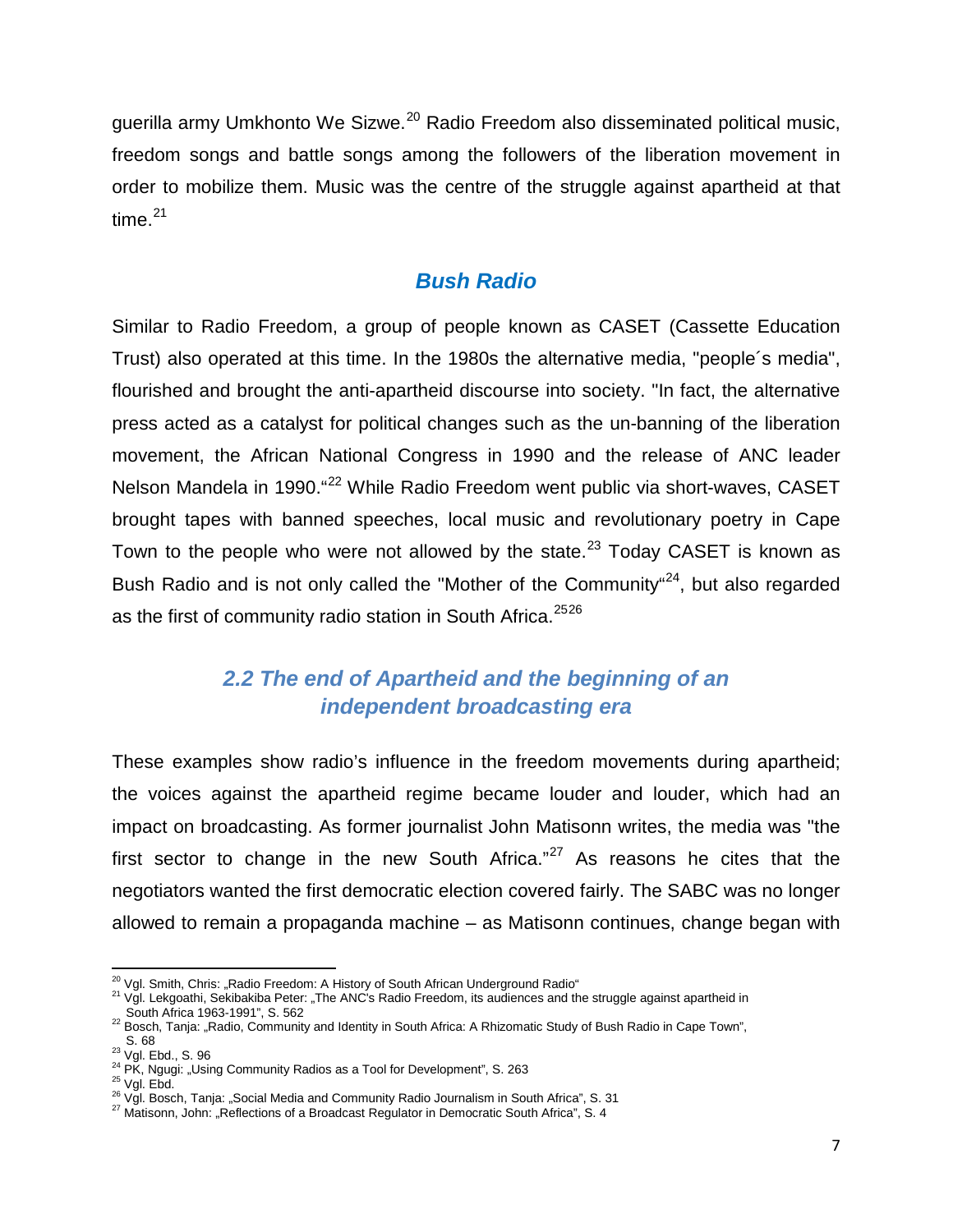the constitutional negotiations at CODESA and the appointment of a new executive committee of the SABC in 1993.<sup>[28](#page-8-0)</sup>

The following is a brief overview of the most important campaigns that paved the way for an independent broadcasting era.

## *The Campaign for Open Media (COM), SABC and Community Radios*

The Campaign for Open Media (COM) was founded in January 1990 and developed from the former Save the Press Commission, consisting of a group of journalists. The committee, made up of various civil society groups (including ADJ and CINE), highlighted government restrictions on the press and the targeted addressing of journalists in a state of emergency. It stood for freedom of the press and freedom of information and held campaigns to this end. Demands included the repeal of all censorship laws, the lifting of the state of emergency, the lifting of all convictions of journalists for the measures taken as part of their work, the abolition of state control over television and radio and the implementation of a control body in the hands of the public. The committee became the main forum to discuss the democratization of the South African mass media.<sup>[29](#page-8-1)</sup>

COM's most famous campaign was "March on the SABC" on 25 August to protest against state-controlled broadcasting, which was supported by the ANC, among others. They wanted to achieve a free SABC and a democratisation of the media. The march was a consequence of the Task Group set up by the government in the SABC and was decisive in answering the question of who would control broadcasting during the transition period. "COM could count as a small victory the press conference and 'open' meeting held by the Task Group in November 1990 – an unprecedented move as government agencies had never before held meetings where members of the public were present."<sup>[30](#page-8-2)</sup>

Many other conferences followed, such as "The Shape and Role of the Media in a New South Africa", co-hosted by the Institute for a Democratic Alternative for South Africa

<sup>&</sup>lt;sup>28</sup> Vgl. Ebd.

<span id="page-8-2"></span><span id="page-8-1"></span><span id="page-8-0"></span><sup>&</sup>lt;sup>29</sup> Vgl. Horwitz, Robert Britt: "Communication and Democratic Reform in South Africa", S. 129 <sup>30</sup> Fokane, Tusi: "The Transformation Of Broadcasting in South Africa", S. 10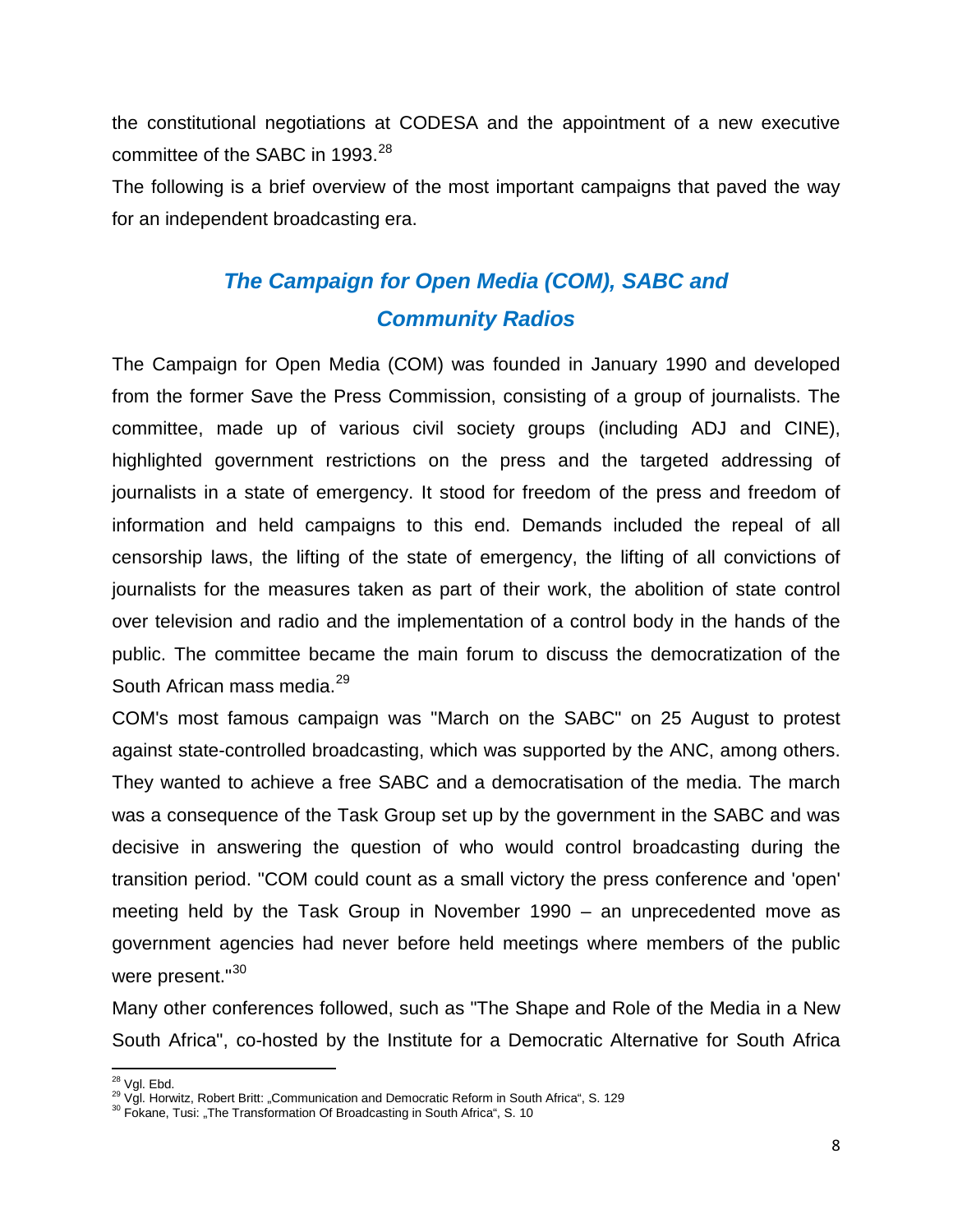$(IDASA)^{31}$  $(IDASA)^{31}$  $(IDASA)^{31}$ , the "Rhodes University Media Policy Conference", the "ANC DIP meeting", the "Free, Fair and Open Conference" in Cape Town or the "Campaign for Independent Broadcasting" (CIB).<sup>[32](#page-9-1)[33](#page-9-2)</sup> But one of the most important conferences was the "Jabulani! Freedom of the Airwaves Conference", which took place in the Netherlands in August 1991. Among other things, guidelines for liberating the media from party political control were called for, as was the three-stage model of broadcasting in South Africa, which still exists today: public, commercial and community broadcasting.<sup>[34](#page-9-3)</sup>

At all conferences, the independence of the SABC was repeatedly discussed and it was felt that the establishment of a free and impartial public broadcaster (through an independently elected and representative SABC board) would be a better guarantor of free and fair elections.<sup>[35](#page-9-4)</sup>

CODESA, constitutional negotiations and the appointment of a new SABC board in 1993, preceded the Independent Broadcasting Authority (IBA) Act in September of that year. "The new council was chosen by a panel representing all political parties under the chair of a non-partisan media lawyer."<sup>[36](#page-9-5)</sup> Independence is enshrined in Section 192 of the Constitution in Chapter Nine under ADVISORY BODY TO MINISTER to strengthen democracy.<sup>[37](#page-9-6)</sup> This chapter also shows how much the local content is strengthened in South African radio. Another important factor for the independence of the media in South Africa was the provisional constitution of 1993, which included freedom of expression and later came into force in the final South African constitution of 1996. [38](#page-9-7)[39](#page-9-8)

A further step towards a liberalised radio market was taken in 1996 by the SABC, which sold seven of its radio stations to black interest groups. After the elections, the IBA awarded eight new radio licenses to black investors and the community radio stations were established: "Hundreds of license applications have been submitted to date".<sup>[40](#page-9-9)</sup> They are so popular because they are "affordable, easy to install and operate, and

<span id="page-9-1"></span><span id="page-9-0"></span><sup>&</sup>lt;sup>31</sup> Vgl. ebd.<br><sup>32</sup> Vgl. Horwitz, Robert Britt: "Communication and Democratic Reform in South Africa", S. 129<br><sup>33</sup> Vgl. Matisonn, John: "Reflections of a Broadcast Regulator in Democratic South Africa", S. 4<br><sup>34</sup> Vgl. Fok

<span id="page-9-2"></span>

<span id="page-9-4"></span><span id="page-9-3"></span>

<span id="page-9-6"></span><span id="page-9-5"></span>

<span id="page-9-7"></span>

<span id="page-9-9"></span><span id="page-9-8"></span>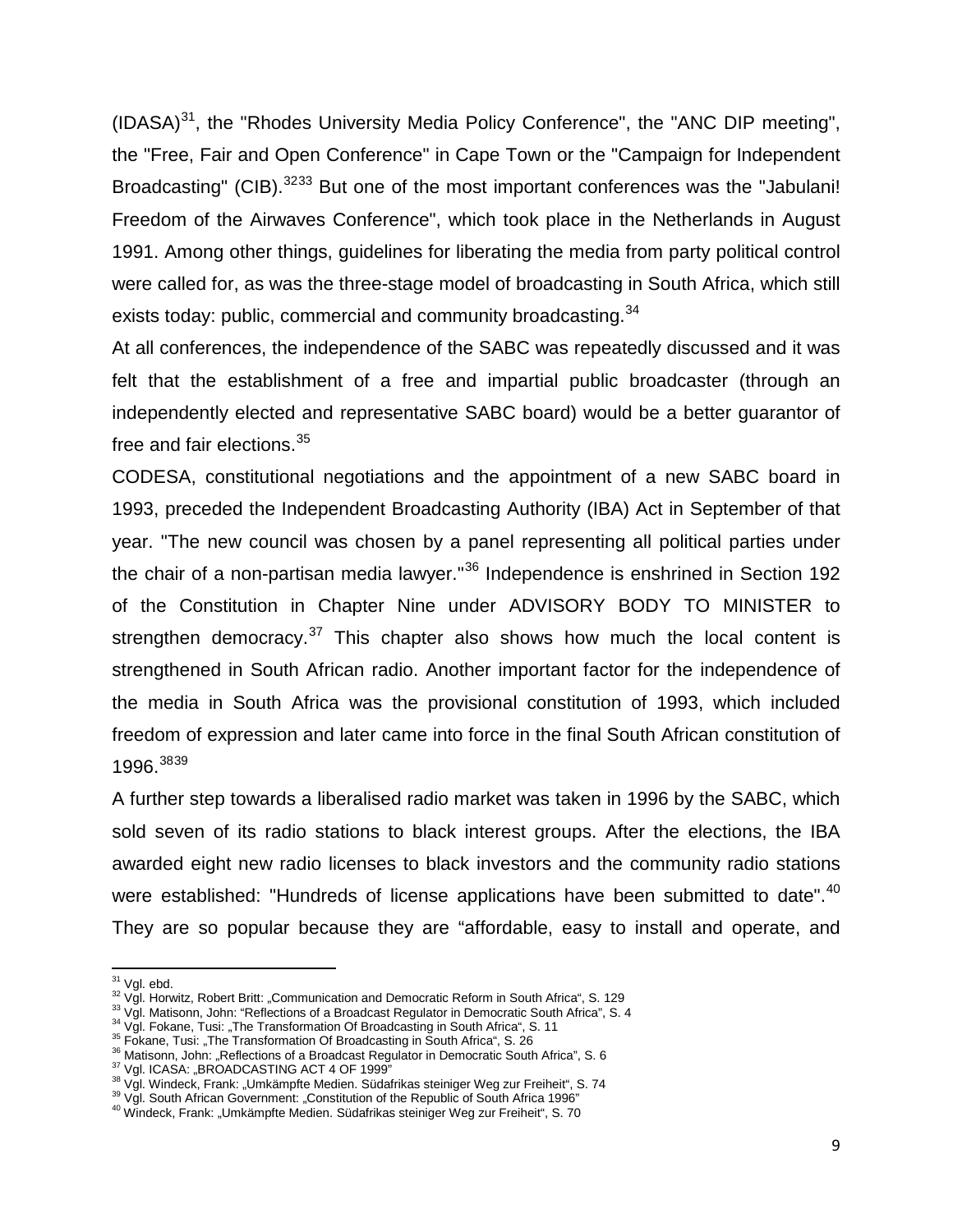people don't need to be able to read or write to access information<sup>4[41](#page-10-1)</sup>. As Windeck points out, these stations met the demands of the new South Africa and its multi-ethnic society, which also allows minorities to have a voice.<sup>[42](#page-10-2)</sup> Community radio stations are built by and for the community to serve its own interests, autonomy, participation and representation. Community stations refer to a geographically defined group with specific interests, which can include linguistic or geographical orientation and location. The eleven different national languages of South Africa also play an important role in providing the respective community members with interesting information in their language.<sup>[43](#page-10-3)</sup>

Finally, the IBA was replaced by the Independent Communications Authority of South Africa (ICASA) when IBA merged with the South African Telecommunications Regulatory Authority (SATRA).<sup>[44](#page-10-4)</sup> ICASA now "is the official regulator of the South African communications, broadcasting and postal services sectors<sup>"[45](#page-10-5)</sup>.

Community stations nowadays are able to receive a four year broadcast license allowing for 24-hour broadcasting, which was previously limited to one year.

ICASA reviewed the IBA Act of 1994 and the Broadcast Act of 1999, as well as, taking into account the growth and impact of new media platforms on broadcasting. As a result of the interface between various forms of electronic media ICASA developed the Electronic Communications Act of 2005 to meet the changing broadcast landscape.<sup>[46](#page-10-6)</sup>

## *3. The development of radio in the 21st century*

<span id="page-10-0"></span>After the past achievements for an independent broadcasting system in South Africa, the radio landscape is still constantly evolving – as in other countries – and still has a long way to go.

<sup>&</sup>lt;sup>41</sup> Thorne, Karen: "People's Voice. The development and current state of the South African local media sector", S.55

<span id="page-10-3"></span><span id="page-10-2"></span><span id="page-10-1"></span><sup>&</sup>lt;sup>42</sup> Vgl. Windeck, Frank: "Umkämpfte Medien. Südafrikas steiniger Weg zur Freiheit", S. 70<br><sup>43</sup> Vgl. Mhlanga, Brilliant: "The Return of the Local: Community Radio as Dialogic and Participatory"<br><sup>44</sup> Vgl. Mavhungu, Johanna:

<span id="page-10-6"></span><span id="page-10-5"></span>

<span id="page-10-4"></span>in South Africa", S. 3<br><sup>45</sup> ICASA, "About Us"<br><sup>46</sup> Mavhungu, Johanna: "Formative Target Listener Research: A Case Study of Five Community Radio Stations in South Africa", S. 3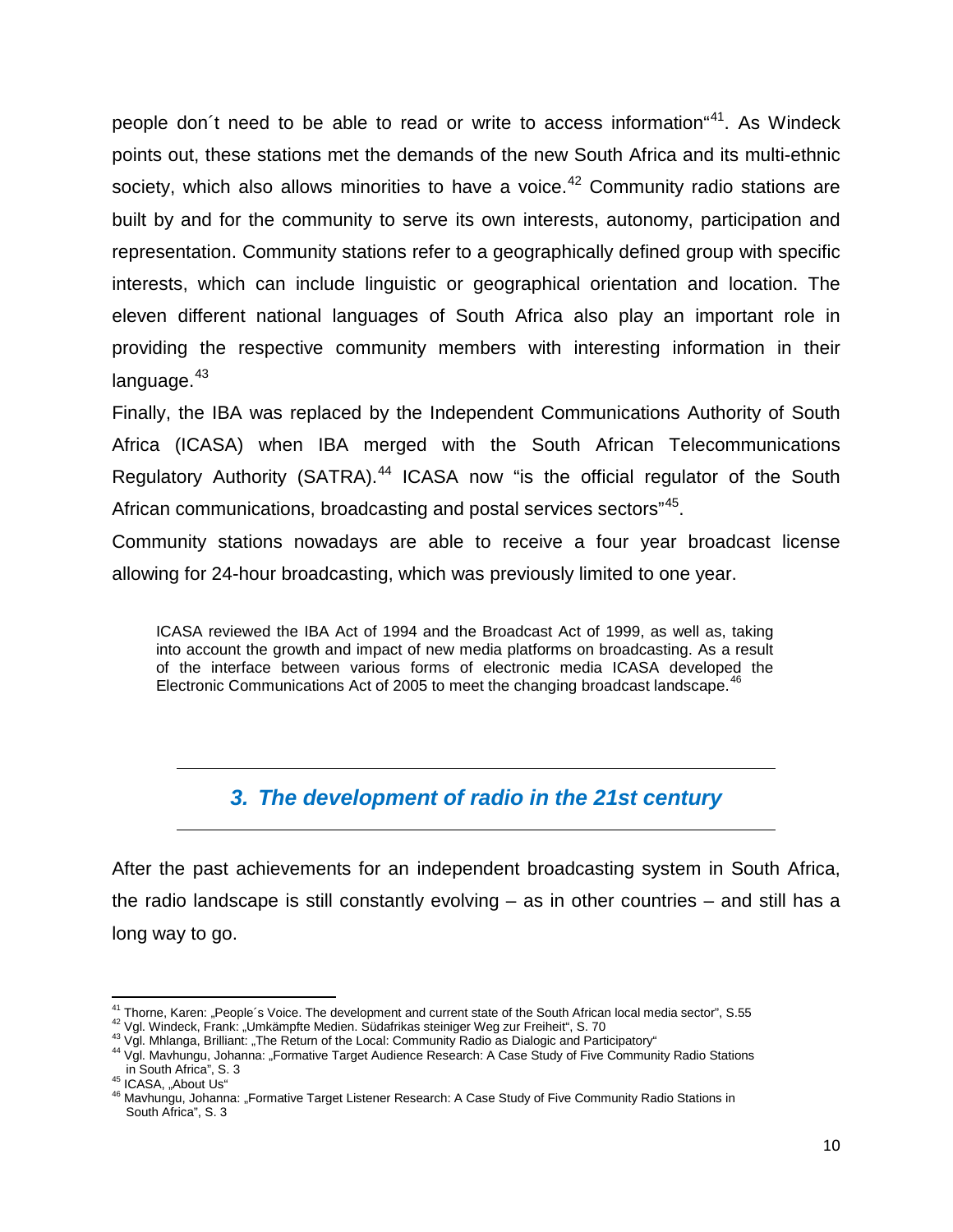As a decisive weak point of South Africa's media system and society, Windeck mentions the extreme prosperity gap. "A large part of the population is excluded from material prosperity, higher education and information."[47](#page-11-0)

This statement is also supported by the report "Overcoming Poverty and Inequality in South Africa" of March 2018, which states that almost half of South Africa's population is poor. The gap between very many poor and very few rich is very wide and there is only a small middle class. The reasons for inequality are labour market income, education, gender and race. Even after apartheid, there was high unemployment, which goes hand in hand with low education.<sup>[48](#page-11-1)</sup> The current unemployment rate in the second quarter of 2018 is 27.2 percent, showing a worrying year-on-year increase (26.7 percent in 2017). In figures, 6.08 million people in South Africa are unemployed. $49$  In general, the report shows that poverty is very high in a high-income country such as South Africa.<sup>[50](#page-11-3)</sup>

Windeck criticises above all the orientation towards the upper customer segment of traditional media, but sees opportunities in digital media, which can facilitate access if costs fall.<sup>[51](#page-11-4)</sup> At the moment the costs for Internet use are very high, the prices are still so expensive that the majority of South Africans cannot afford access to the Internet. According to an article in researchICTafrica (RIA), South Africa ranks 35th out of 49 countries on the RIA African Mobile Pricing (RAMP) Index measuring the cost of the cheapest 1GB of data (cheapest: 1 GB monthly 99 ZAR by Telekom).<sup>[52](#page-11-5)</sup>

But a change can be seen: Internet penetration may still be low in large parts of Central Africa (12 percent) and South Africa (51 percent), but Internet usage is growing fastest in South Africa in particular. For example, the number of social media users in South Africa is increasing annually: from January 2017 to January 2018, the number increased by 20 percent. Every day, users access social media for an average of 2 hours and 48 minutes in this region.<sup>[53](#page-11-6)</sup> Another statistic from Statista shows that the number of Internet

<span id="page-11-1"></span><span id="page-11-0"></span>

<sup>&</sup>lt;sup>47</sup> Windeck, Frank: "Umkämpfte Medien. Südafrikas steiniger Weg zur Freiheit", S. 85<br><sup>48</sup> Vgl. Sulla, Victor/Zikhali, Precious: "Overcoming Poverty and Inequality in South Africa: An Assessment of Drivers,<br>Constraints and

<span id="page-11-3"></span><span id="page-11-2"></span><sup>&</sup>lt;sup>49</sup> Vgl. Moya, Stefanie (2018): South African Unemployment Rate.<br><sup>50</sup> Vgl. Vgl. Sulla, Victor/Zikhali, Precious: "Overcoming Poverty and Inequality in South Africa: An Assessment of<br>Drivers, Constraints and Opportunities

<span id="page-11-5"></span><span id="page-11-4"></span>Drivers, Constraints and Opportunities", S. 19-19<br><sup>52</sup> Vgl. ebd. 52 Vgl. Chair, Chenai: "South Africa: Dominant operators data prices remain static while SA struggles to get and stay<br>online"

<span id="page-11-6"></span><sup>&</sup>lt;sup>53</sup> Vgl. Kemp, Simon "Digital in 2018: World´s Internet User Pass The 4 Billion Mark"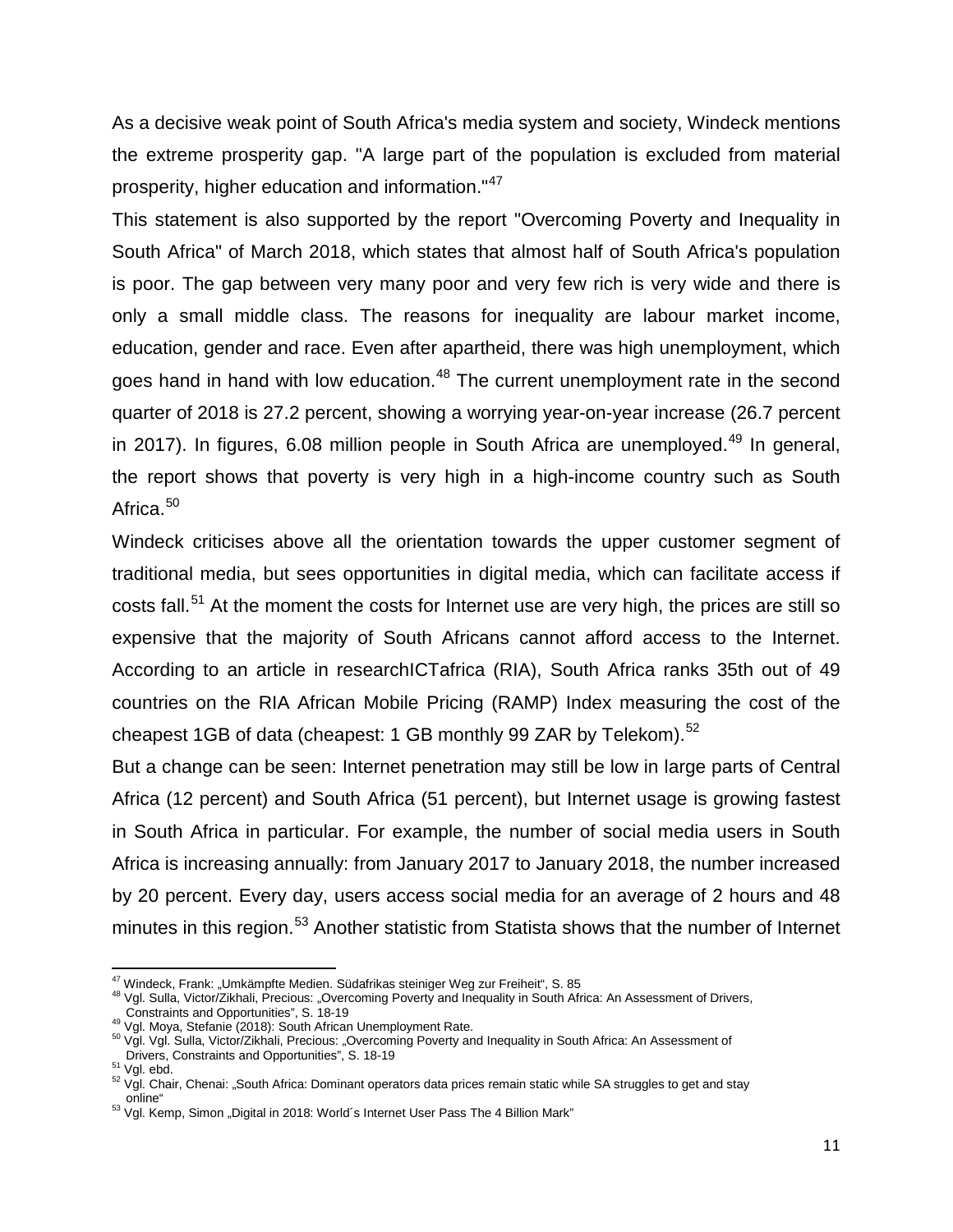<span id="page-12-0"></span>users with mobile phones is continuously increasing: Whereas in 2017 there were 21.44 million people, a figure of 23.18 is forecast for 2018 and 28.6 million for 2022.<sup>[54](#page-12-1)</sup>

## *3.1 Definition: Innovation*

The recent examples show that South Africans can used media for themselves and the community to transform setbacks (as they did during apartheid) into innovations and creativity and create something new. The term "innovation" must first be briefly explained and defined for this work in order to rule out misinterpretations. In the context of the media, Rogers' definition seems appropriate, as most of those surveyed also understand innovation as follows:

An innovation is an idea, practice, or object that is perceived as new by an individual or other unit of adoption. It matters little, so far as human behavior is concerned, whether or not an idea is "objectively" new as measured by the lapse of time since its first use or discovery. The perceived newness of the idea for the individual determines his or her reaction to it. If the idea seems new to the individual, it is an innovation.<sup>5</sup>

Schumpeter, an economist who has decisively shaped the term innovation, defines this term as the implementation of new combinations of what already exists, "the doing of new things or the doing of things that are already done, in a new way".<sup>[56](#page-12-3)</sup>

According to Bergmann and Laub, development and learning must also be taken into account in every innovation. Referring to their definition, companies should not constantly change, but should also develop routines and differentiate experiences in order to remain viable.<sup>[57](#page-12-4)</sup> "Creativity and innovative behavior are more or less well developed from the given learning conditions in the company. "<sup>[58](#page-12-5)</sup>

 $\overline{\phantom{a}}$ 

<span id="page-12-2"></span>

<span id="page-12-4"></span><span id="page-12-3"></span>

<span id="page-12-1"></span><sup>&</sup>lt;sup>54</sup> Vgl. Statista: "Number of mobile phone internet users in South Africa from 2015 to 2022 (in millions)"<br><sup>55</sup> Rogers, M. Everett: "Diffusion of Innovations", S. 11<br><sup>56</sup> Schumpeter, S. 14<br><sup>57</sup> Vgl. Bergmann, Gustav/Daub, heißt Lernen verstehen", S. 5<sup>58</sup> Ebd. S. 3

<span id="page-12-5"></span>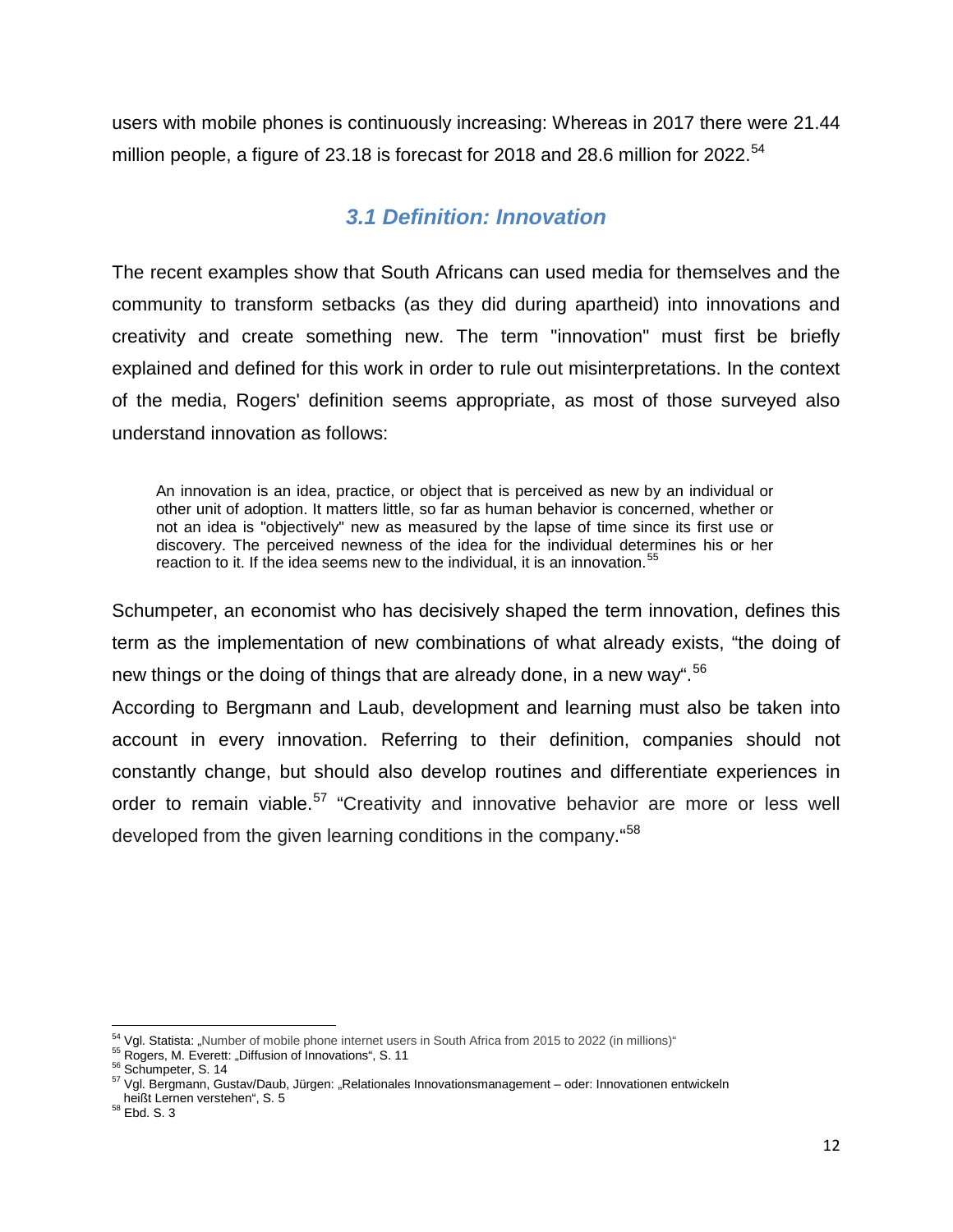#### *3.2 WhatsApp and exiled journalists in East Africa*

<span id="page-13-0"></span>After the definition, examples from Africa can now be cited which can be regarded as innovations in the media landscape, especially on radio. In all these examples, the context from previous chapters outlining the history up to the liberal radio market and statistics on poverty and Internet use in South Africa are important when describing South Africa's innovations in the media landscape as innovations. Innovations are usually developed as a result of need or the disadvantage of poorer people in order to be able to meet the needs of listeners (usually also rural).

With reference to Rogers' and Schumpeter's definition – using or combining existing structures – the two subsequent projects from Africa from 2017 can be regarded as innovations. The first example is the project "Radio Inzamba", founded by radio journalists banned from their country Burundi.<sup>[59](#page-13-1)</sup> They were no longer allowed to broadcast from their stations, no FM signal was available to them. In exile in neighbouring Rwanda, more precisely Kigali, they resorted to existing structures and used them for their programmes in order to continue supplying their audience and not to be muzzled by the government: WhatsApp. This platform already existed before, but it was not used for playing radio programmes. As the professor at the University of the Witwatersrand (Wits), Franz Krüger, writes, "Radio Inzamba" produces and broadcasts two news programmes of 20-30 minutes each day and sends these audio files to the public via WhatsApp. WhatsApp users will then share and distribute these audio files.

"Radio Humura Burundi", a project of Radio Publique Africaine (RPA), works in a similar way: They are also working with a community radio station across the border in the Democratic Republic of Congo to reach more people in Burundi. However, their favorite channel is WhatsApp. These two radio projects are essential for the hundreds of thousands of refugees in neighbouring countries to obtain information from their homes.<sup>[60](#page-13-2)</sup>

 $\overline{\phantom{a}}$ 

<span id="page-13-1"></span><sup>&</sup>lt;sup>59</sup> Burundi is located in East Africa and, unlike South Africa, does not enjoy extensive freedom of the media. The country used to have a good reputation for media freedom, especially after the year 2000, when the Arusha Agreement was concluded and the civil war ended. Finally, in 2015, this period of peace ended with President Pierre Nkurunziza's announcement that he wanted to continue governing. Protests, coup attempts and the oppression and threat of the media and journalists were the consequences

<span id="page-13-2"></span>onderidee is the exile.<br><sup>60</sup> Krüger, Franz: "Radio life without FM: Exiled Burundian radio journalists broadcast on WhatsApp"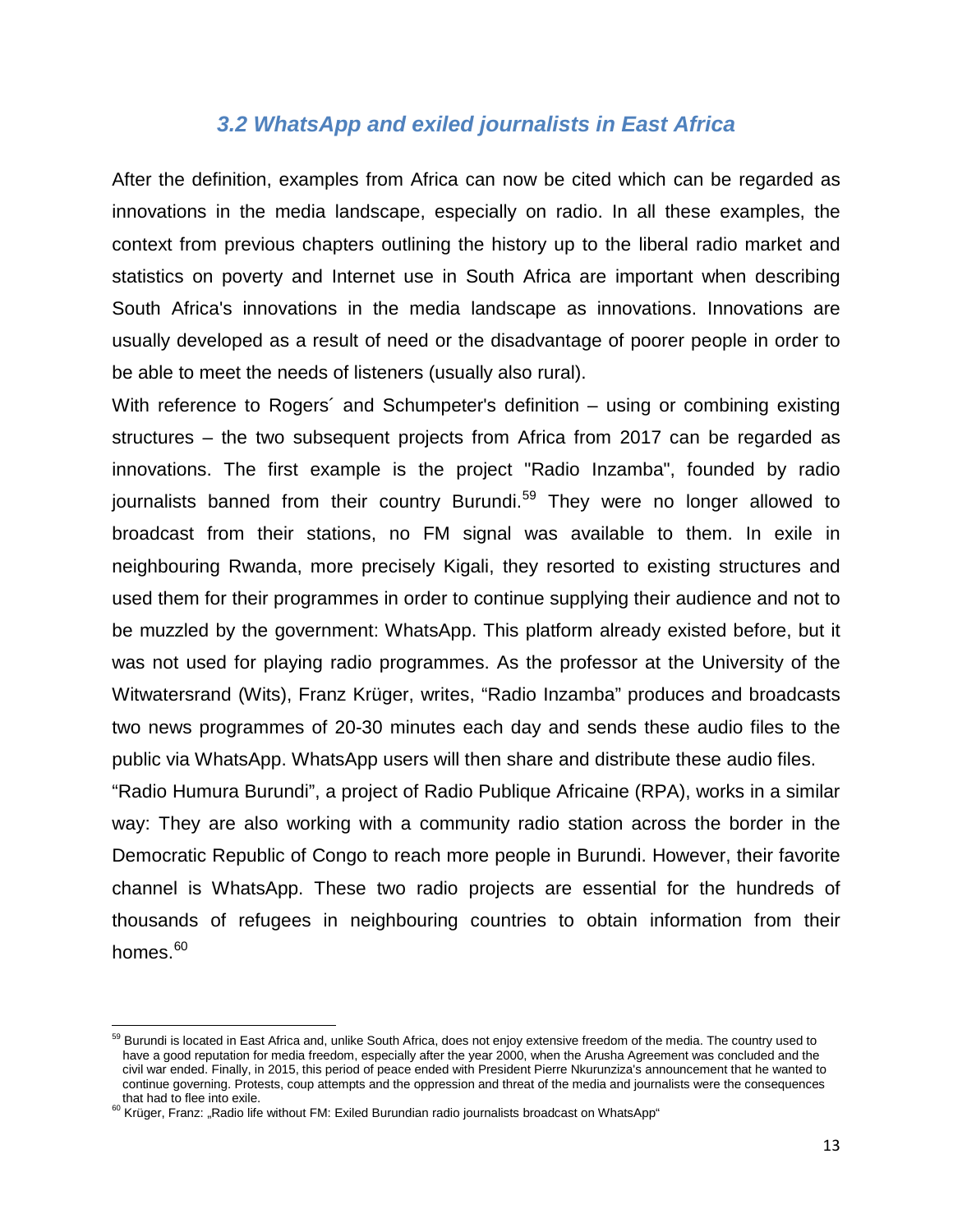#### *3.3 MassivMetro in South Africa*

<span id="page-14-0"></span>Another example of innovation in Africa is the "MassivMetro" app, also launched last year. This is an urban metropolitan radio station that primarily aims to open up the market for commuters including taxi drivers. $61$  For this purpose, a device was also developed that was installed in taxis so that commuters can stream the content free of charge, as mobile data costs play a role in South Africa, as mentioned in the previous chapter.

Currently the app can be downloaded mainly in the urbanized province of Gauteng and the specially developed device is installed in 1000 taxis, which reaches about 840.000 taxi commuters per week.<sup>[62](#page-14-3)</sup> As "MassivMetro" writes on their website, they provide the commuter market with a mix of music and content, which corresponds to the culture and lifestyle of the target group. They, too, rely on the power of language when they describe their audience as follows: "Appreciates their home langugage"<sup>63</sup>.

#### *3.4 Volume and Citizen Justice Network in South Africa*

<span id="page-14-1"></span>Paul McNally – one of the respondents – also has platforms that can be included into this category of innovations (creating or developing from the existing). The former journalist recognized the importance of community radio stations in South Africa, reporting on protests, problems and events in their respective areas. McNally also recognized the challenges for community radio stations, such as high data costs, no reliable Internet access, no telephone lines and generator-powered stations. Furthermore he realized the gap between the news aired on community radios and national broadcasters. The infrastructure and the audience are available in rural areas, but the radio people there do not know exactly how to produce good content and advertisements.<sup>[64](#page-14-5)</sup> "We saw a big gap in the fact that people are wanting to make contact with these people in these areas, but they don't know how, they're not quite sure

<sup>&</sup>lt;sup>61</sup> Vgl. Bratt, Michael: "What's up with online radio? The pioneers give their views"

<span id="page-14-5"></span>

<span id="page-14-4"></span><span id="page-14-3"></span><span id="page-14-2"></span> $^{62}$  Vgl. Media update: "Massiv Metro celebrates the success of its radio programming"<br> $^{62}$  Vgl. Media update: "Massiv Metro is a new kind of rado"<br> $^{63}$  MassivMetro: "Massiv Metro is a new kind of rado"<br> $^{64}$  Vgl. get a boost with Volume"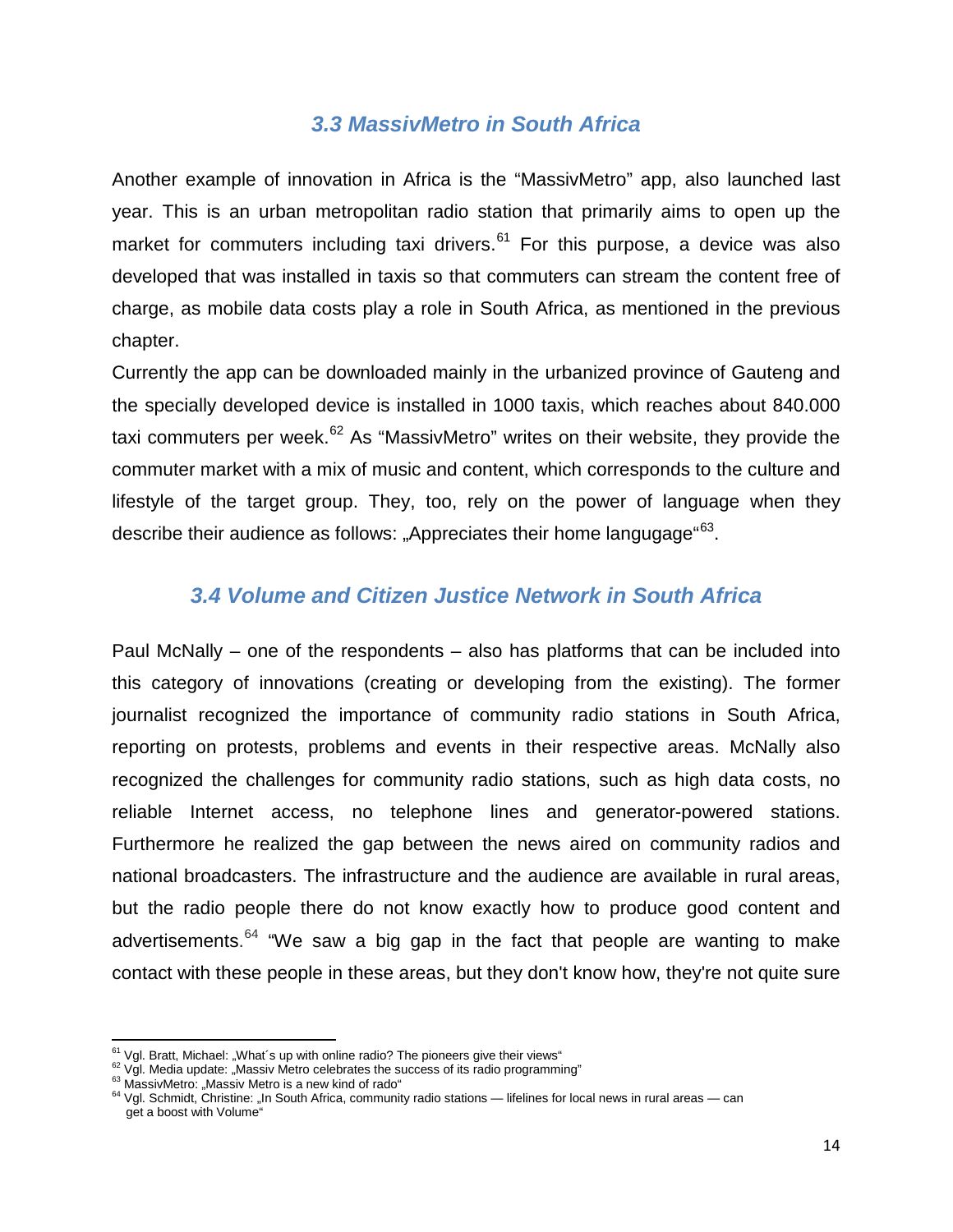how to advertise on air, not quite sure how to produce editorial."<sup>[65](#page-15-0)</sup> They can now produce content with "Volume". The platform is

for community stations to help them with better news. That's really for reporters in the stations to produce better news for their reporters, they have a mobile app to send news more easily to the news editors and then for other organizations like NGOS, universities to send information to the stations<sup>[66](#page-15-1)</sup>

"Volume" also offers a custom router that provides access to the platform. Citizen journalism programs are also available on the platform – so "Volume" tries to act as a mediator between community radio stations and larger media buyers "to cut out internal station politics and individual pricing models, as well as uncertainty around whether an ad was actually aired<sup>"67</sup>. "Volume" has already been tested in ten stations around Gauteng Province and Durban with different townships and communities.<sup>[68](#page-15-3)</sup>

McNally's other innovative project is called the "Citizen Justice Network" (CJN), "we train paralegals to be radio journalists. It's about trying to empower people in certain areas, who might know legal know-how, but they don't know anything about media."<sup>[69](#page-15-4)</sup> With this project McNally also won the HiiL's Innovating Justice Challenge 2017. In an interview with Justice Hub, McNally explains this project's link to South Africa's past: "South Africa has got a history of community paralegals being the only source of legal advice to people especially during apartheid."<sup>[70](#page-15-5)</sup> To this day, this situation still holds that people still come for legal advice. McNally brings together CJN community paralegals and radio stations who have not yet spoken to each other to produce content. The radio stations have the audience and infrastructure, but rely on content and journalists – paralegals have this content through the people who come to them daily, but the paralegals have no way to communicate this. With CJN, McNally brings both together so that the radio stations can benefit from the content and the paralegals from the reach. $^{71}$  $^{71}$  $^{71}$ 

<span id="page-15-5"></span>

 $\overline{\phantom{a}}$ 

<span id="page-15-2"></span><span id="page-15-1"></span>

<span id="page-15-0"></span><sup>&</sup>lt;sup>65</sup> McNally, Paul: Interview<br><sup>66</sup> McNally, Paul: Interviews<br><sup>67</sup> Schmidt, Christine: "In South Africa, community radio stations — lifelines for local news in rural areas — can<br>get a boost with Volume"<br><sup>68</sup> Vgl. Ebd.

<span id="page-15-4"></span><span id="page-15-3"></span> $\frac{1}{20}$ <br>Anderson, Janet: "This South African Innovation is using Community Radio to link People with Justice Solutions"<br><sup>70</sup> Fhd

<span id="page-15-6"></span> $71$  Vgl. ebd.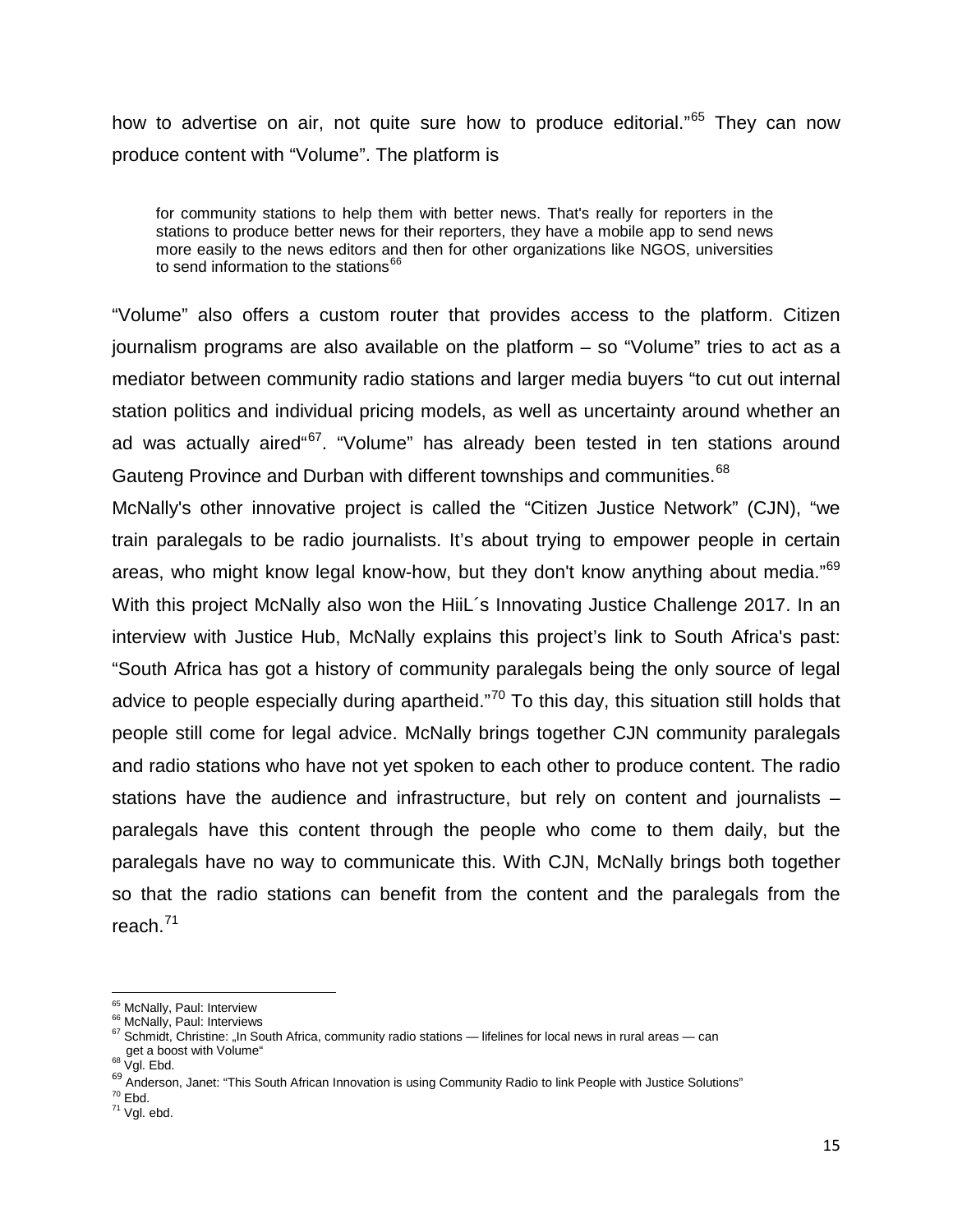<span id="page-16-0"></span>For McNally, as well as for Schumpeter, bringing existing structures together means innovation: "You've got these two systems, that are already running and it just takes a little bit of funding to be able to bring those together and produce a lot." $72$ 

## *4. Empirical research*

Based on the literature analysis, it is now known how important community radio stations, the audience, the language, the music and the history of South Africa in general are for the radio landscape. It became clear that, especially in times of crisis, radio continued to develop, responding to problems and thus creating something new and innovative. Therefore, the central question in the empirical part is:

## **"How will South African radio develop in the future and what innovations can be found?"**

In order to be able to answer this question in the end, an open questionnaire was first worked out from the literature analysis in order to be able to conduct five qualitative interviews afterwards.

## *4.1 Guidelines*

<span id="page-16-1"></span>The questions in the guide were asked openly so that the interviewees could answer qualitatively and a conversation could arise. The guide contained different main topics, but could be adapted and modified depending on the interview partner and the emerging topic. In general, the questions in the guide were adapted for each respondent. The rough classification of the main topics is as follows:

- Radio as one of the most important media sources in South Africa and change
- Audience and Data of the Radio Station
- Social Media, podcasts and online radio

<span id="page-16-2"></span>l <sup>72</sup> McNally, Paul: Interview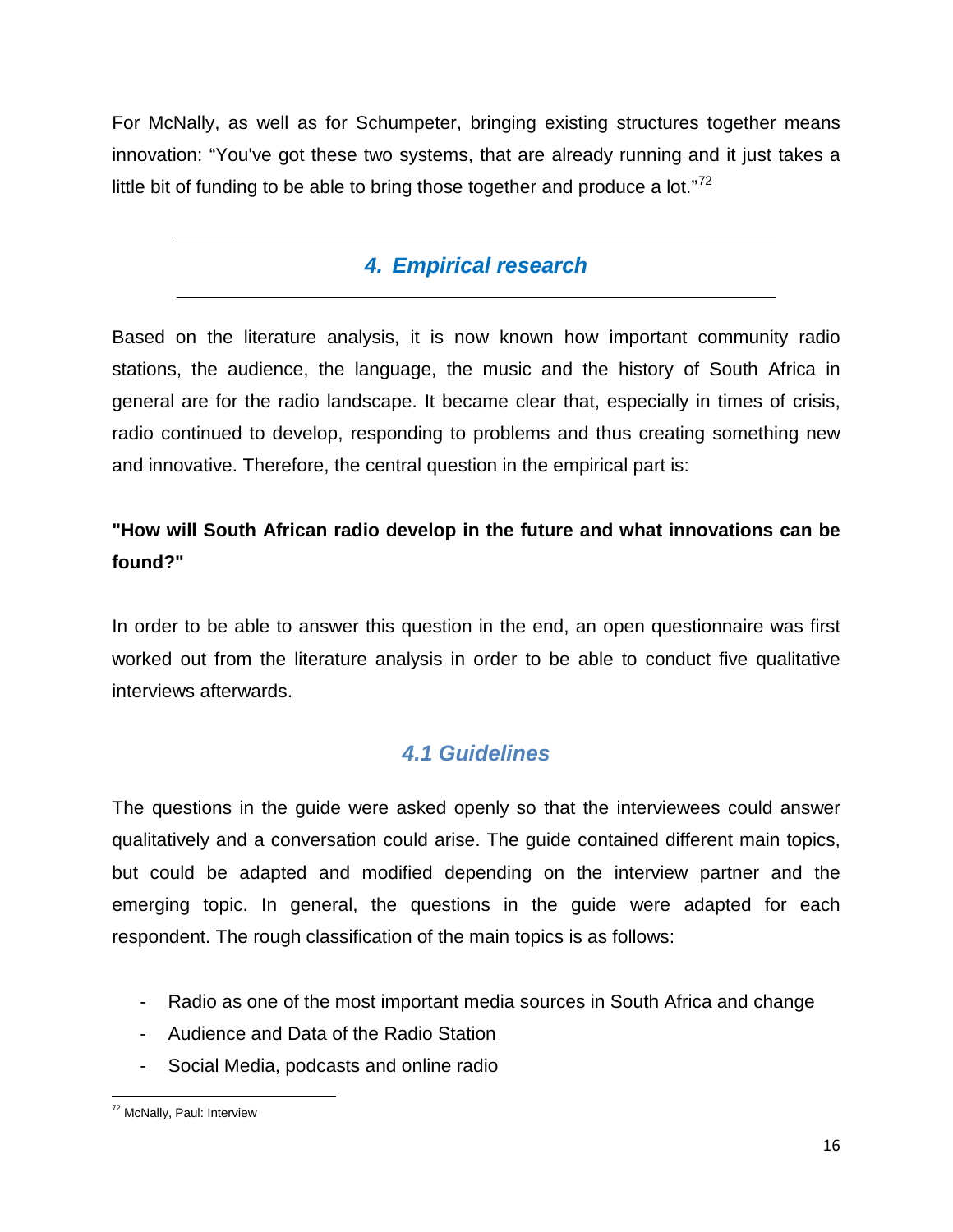- Monetizing Radio
- Innovations in the Radio landscape of South Africa

The empirical part with the qualitative survey follows the method of Philipp Mayring. First, the material, the interviews, were paraphrased – this is the first step in Mayring's summary. According to Mayring, paraphrasing means deleting all text components that do not carry content, translating the content-bearing text into a uniform language level and transforming it into a short form. The second step is generalization to the level of abstraction<sup>[73](#page-17-1)</sup>: "Generalize the objects of the paraphrases on the defined level of abstraction, so that the old objects are implied in the newly formulated. $474$  $474$  The third and final step involves reduction, which means summarizing paraphrases of similar meaning. The three steps and especially the reduction result in categories that are the goal of a qualitative content analysis. The categories were inductively derived in this work, i.e. directly from the material or the interviews presented in the next point.<sup>[75](#page-17-3)</sup>

#### <span id="page-17-0"></span>*4.2 Qualitative interviews*

Five qualitative interviews were conducted to answer these questions with the help of the guide. The qualitative survey focuses on the investigation of smaller numbers of cases, aiming to go into depth and find out the connections between human actions and thinking.<sup>[76](#page-17-4)</sup> A qualitative survey is suitable for this work because it can grasp the social reality in more detail and more deeply – however, it should be noted that the qualitative survey does not target a large number of respondents and is therefore not representative. More important are the personal opinions, assessments and experiences of the respondents, which are relevant for answering the research questions.[77](#page-17-5)

Interviews with journalists, start-up founders and IT developers were conducted for this work. This selection covered the areas of "content", "technology" and "innovations", which are essential for answering the questions. The selection was made through

l <sup>73</sup> Vgl. Mayring, Philipp: "Qualitative Inhaltsanalyse. Grundlagen und Techniken", S. 72.<br><sup>74</sup> Ebd. S. 72.<br><sup>75</sup> Vgl. Ebd., S. 72-85.<br><sup>76</sup> Vgl. Keuneke, Susanne: "Qualitatives Interview", S. 255<br><sup>77</sup> Vgl. Meier, Klaus: "Jo

<span id="page-17-2"></span><span id="page-17-1"></span>

<span id="page-17-5"></span><span id="page-17-4"></span><span id="page-17-3"></span>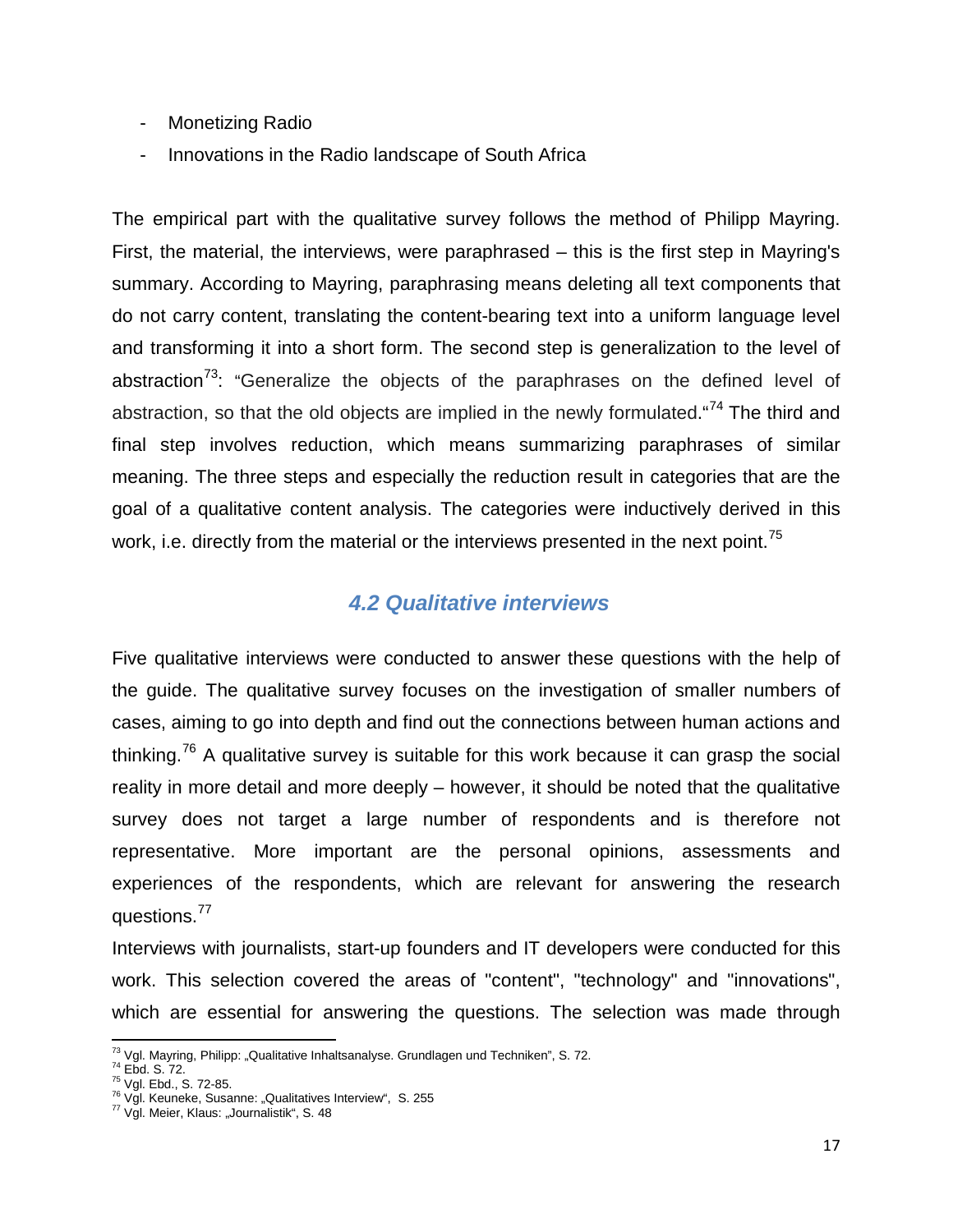contacts through Radio Days Africa 2018 and the network of the KAS Media Foundation in South Africa.

To cover all important areas and to show the bandwidth of the South African radio landscape, a commercial radio station with Kaya FM, two community radio stations with TUKS FM and Jozi FM, as well as platforms/start-up-founder Paul McNally and the technical background using software for radio stations with ColonyLive were selected.

## *Kaya FM*

As can be read on KAYA FM's website, the radio station was launched in August 1997 and was one of the first frequencies to be approved for private commercial broadcasting in South Africa. Kaya FM in Johannesburg focuses on a black, urban audience between the ages of 25 and 49. "The core Kaya listener is Afropolitan: a mature, sophisticated, socially conscious individual rooted in heritage. The Afropolitan is a progressive thought-leader who is self-determining, discerning, well-informed and a player in the global environment."[78](#page-18-0) Kaya FM provides its listeners with music (60 percent) and talk (40 percent) in English. Podcasts, travel and events are included in the assortment on offer by the radio station, which regards itself as multi-platform.

JD Mosterts (29), Content Programme Manager at the radio station, was selected to represent Kaya FM. The interview was conducted on July 26 and lasted 1 hour 19 minutes. In his position he was the right contact to discuss innovations and changes in the radio landscape, more precisely at Kaya FM. As a commercial radio station, he is of the opinion that he should retain the audience with his personal brand and especially with events and build up the company as multi-platform. This is also possible with collected user data – for this Kaya FM also uses ColonyLive, which will be introduced later.

## *TUKS FM*

Besides commercial radio there are also community radio stations in South Africa. Therefore, one of the most successful University radios was selected for the survey.

<span id="page-18-0"></span>l <sup>78</sup> Vgl. Kaya FM: "About Us"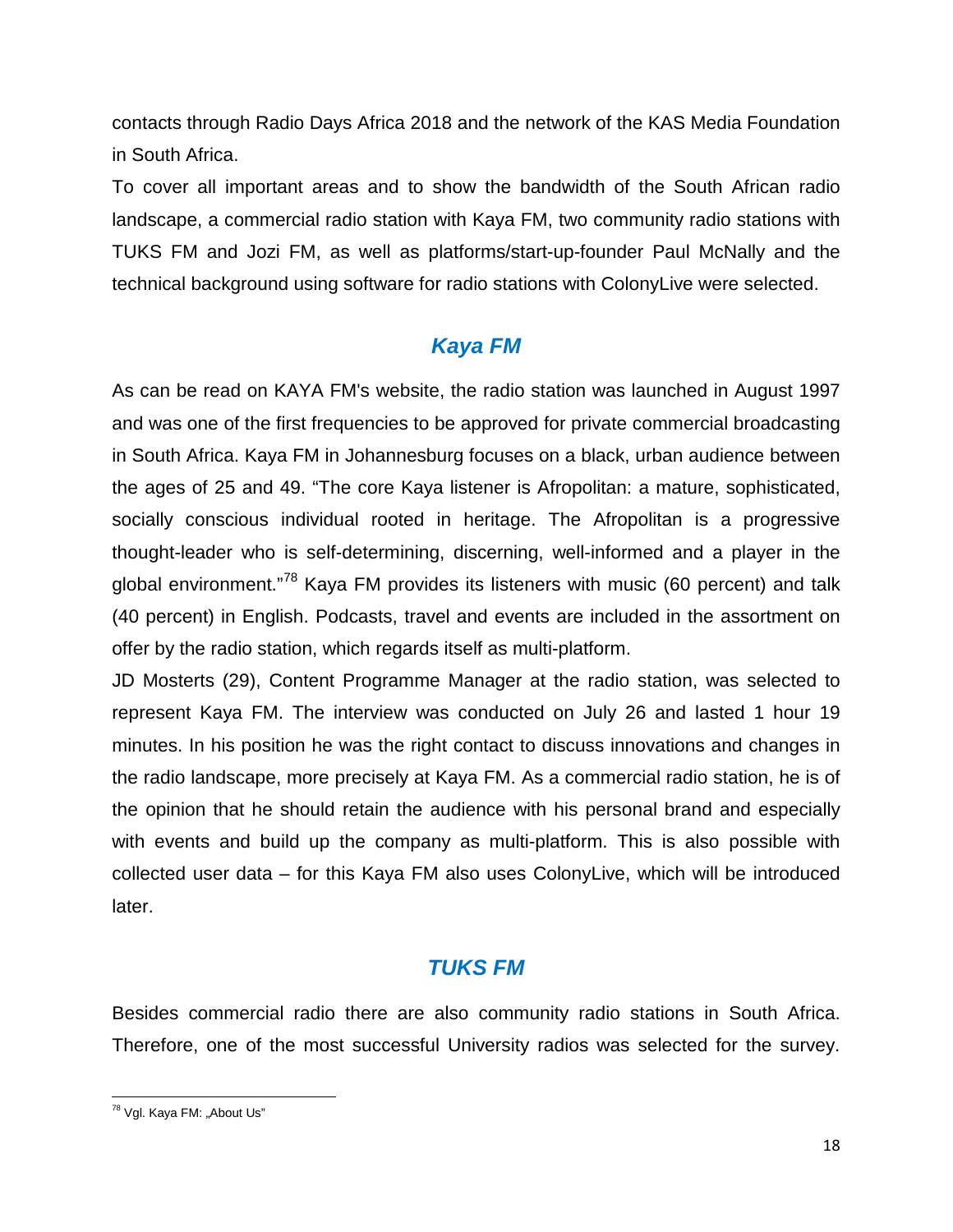TUKS FM was founded in 1980 in Pretoria and won several awards, including a Liberty Radio Award in 2018.<sup>[79](#page-19-0)</sup> The target group includes 16-24 year old students or highschool kids. On the campus of the University of Pretoria, TUKS FM can reach up to 20.000 people.

Mike Bower (28), Programme Manager of TUKS FM, was an interview partner and participant at Radio Days Africa 2018. As a young, respected university radio station, they have to contend with the competition from social media, Netflix or Spotify. Bower pursues the approach of addressing people personally in order to make the brand TUKS FM known. He doesn't think much of advertising – in his opinion, radio should go back to its roots, back to content. The interview with Bower was conducted on July 27 and lasted 55 minutes.

#### *Jozi FM*

Another community radio station is Jozi FM, which was founded 23 years ago as Soweto Community Radio before merging with another station as Jozi FM.<sup>[80](#page-19-1)</sup> The station broadcasts from the heart of Soweto and is called "a mother of all community Radio Stations within Sub-Saharan Africa<sup>"[81](#page-19-2)</sup> by Dannyboy Madiro, a senior content producer at Jozi FM. He was also selected as an interview partner due to his position. According to Madiro, Jozi FM is broadcasting for the community of Soweto with all its different cultures and traditions. Identifying a precisely defined target group is difficult because of the diversity of people in Soweto. Nevertheless, The Media Online has made a rough division: the average listener of Jozi FM is between 25 and 34 with a ratio of women to men of 60 to 40.<sup>[82](#page-19-3)</sup>

The interview was conducted on 27 August 2018 and lasted 40 minutes. It turned out that Madiro was the right partner for the conversation – he spoke about a redesign of the image of community radio stations and the financing of the government, which would have to change. He also advocates personal contact with radio listeners – just as Jozi FM does with personal events.

<sup>79</sup> Vgl. TUKS FM: "About"

<span id="page-19-1"></span><span id="page-19-0"></span><sup>&</sup>lt;sup>80</sup> Vgl. Torro Tivi, *Andolf*<br><sup>81</sup> Jozi FM: "Dannyboy Madiro"<br><sup>81</sup> Jozi FM: "Dannyboy Madiro"<br><sup>82</sup> Vgl. Bratt, Michael: "True community radio with the largest audience in South Africa"

<span id="page-19-2"></span>

<span id="page-19-3"></span>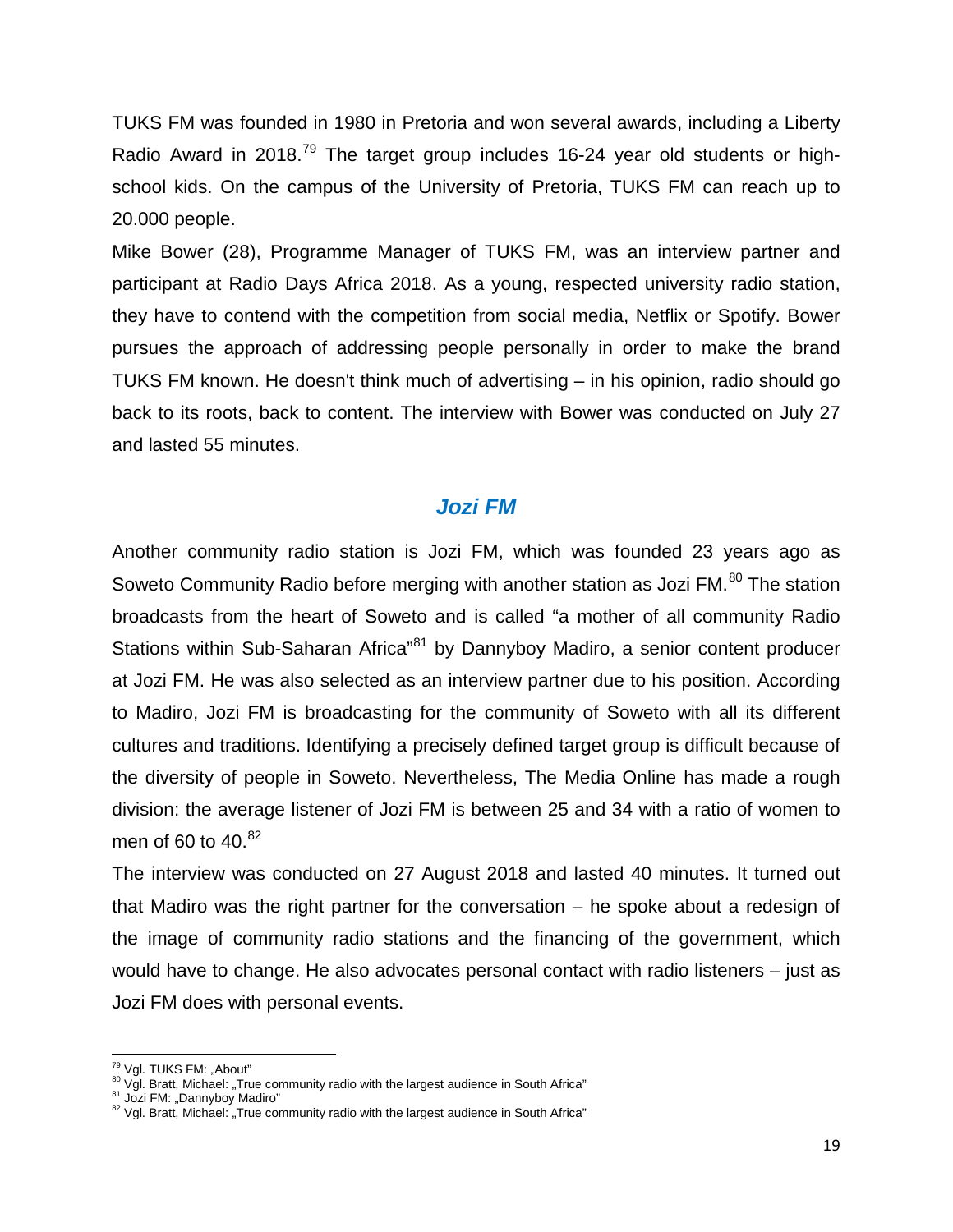#### *Volume and Citizen Justice Network*

Paul McNally, a Knight Visiting Nieman Fellow in 2016 and journalist in Johannesburg, who started in magazines and switched to community radio a few years ago, is the founder and director of two innovative platforms<sup>83</sup>. At the Radio Days Africa, he was the moderator of "the Innovation Panel", a discussion about innovative radio. He recognized the gap between the news aired on community radios and national broadcasters and founded "Volume". The goal is to reach 9 million people who are not getting local news. "Volume" will do this by "increasing the quality and quantity of local news at every station and increasing the stations´ access to ad revenue and in the process make them more sustainable". [84](#page-20-1)

McNallys other innovation is called "Citizen Justice Network", that improves legal journalism by training community paralegals to be radio journalists, as mentioned earlier.<sup>[85](#page-20-2)</sup>

The interview with Paul McNally was conducted on August 13 and lasted 45 minutes. It became clear that for McNally innovations do not mean apps, but rather to use and connect existing structures and thus fill gaps. In general, McNally advocates more network gaps that need to be closed, especially for community radio stations, in order to survive in the future.

## *ColonyLive*

The founder and CEO of ColonyLive, Marco Broccardo, was asked about the technical aspect of the research. The company is still young and was founded in Johannesburg in 2016. This is a web application designed for radio stations to help them understand and monetize their audience. As stated in their brochure, they help through competition entries, polls and audience engagement on topical community issues to increase the audience. Through analyses they can help to understand who the listeners behind the engagements are and helping traditional media become measurable. Every message

l

<span id="page-20-0"></span> $83$  Schmidt, Christine: "In South Africa, community radio stations — lifelines for local news in rural areas — can get a boost with Volume"<br>
<sup>84</sup> Vgl. Volume: "Let radio thrive"<br>
<sup>84</sup> Vgl. Volume: "Let radio thrive"<br>
<sup>85</sup> Vgl. Anderson, Janet: "This South African Innovation is using Community Radio to link People with Justice

<span id="page-20-1"></span>

<span id="page-20-2"></span>Solutions"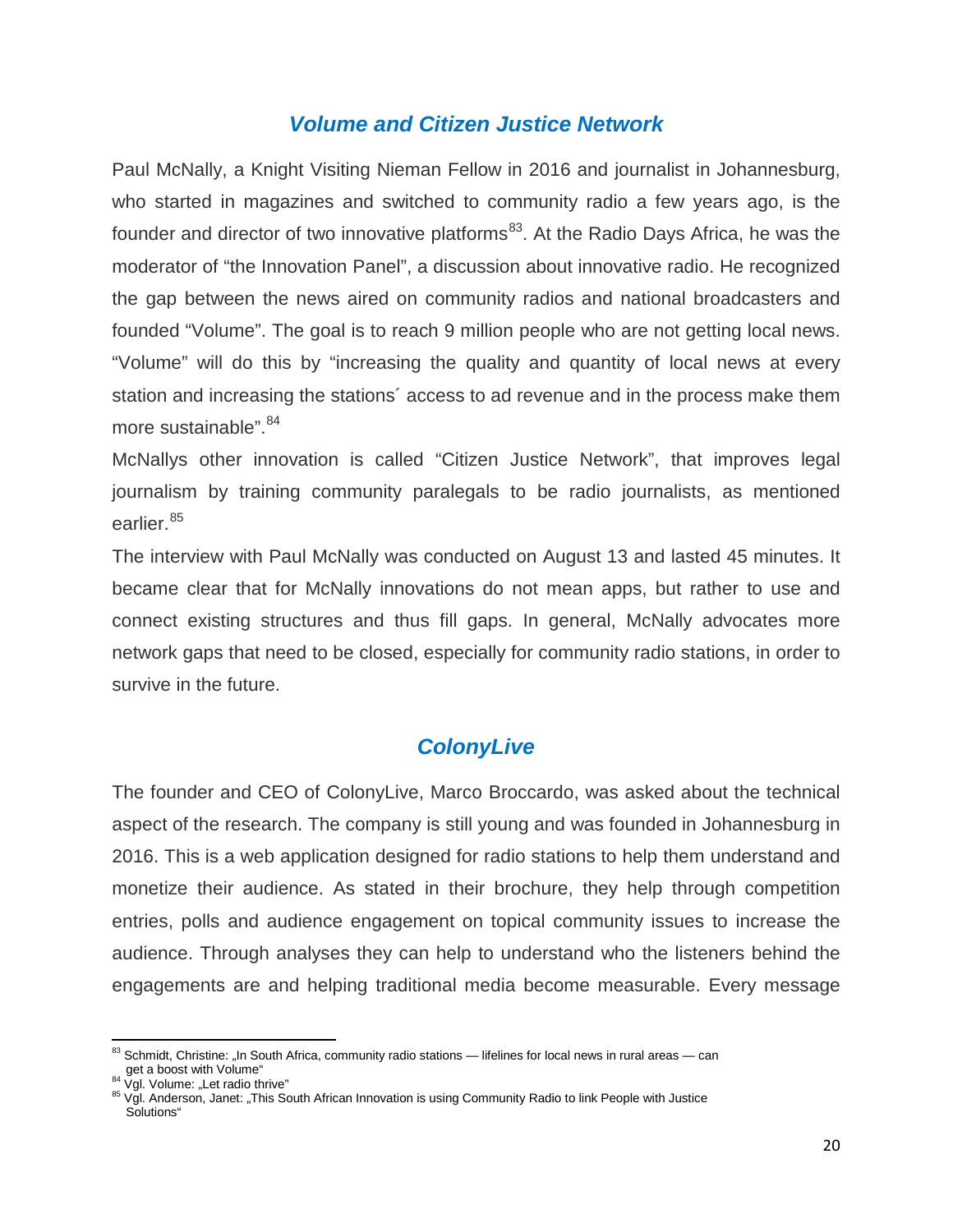from different platforms (Twitter, SMS, Facebook, Whatsapp etc.) is collected on a dashboard and analyzed and evaluated by ColonyLive to better understand the audience of the radio stations. Telephone numbers, names, gender, location, mood, interests, ID number, birthday date or age help in data collection and evaluation.

As ColonyLive is expanding into the American market, a 46-minute Skype conversation was held with Marco Broccardo on August 8, who is currently in Texas. Broccardo advocates user tracking in order to win new advertising agencies for the radio stations, to provide targeted advertising and content for the listeners.

## <span id="page-21-0"></span>*5. Innovations, challenges and the future of radio*

The thematic blocks from the key questions - Radio as one of the most important media sources in South Africa and its change, Audience and Data of the Radio Stations, Social Media, Podcasts and Online Radio, Monetizing Radio and Innovations in the radio landscape of South Africa - help to find out about innovations and the future of South African radio.

The individual main topics also represent the structure for this chapter. As emerged from the interviews, the thematic blocks were changed and expanded:

- The importance of Radio
- The Future of Radio
- Audience and Data of the radio stations
- Social Media, Podcasts and online radio
- Monetizing radio
- Innovations from the Interviewee
- <span id="page-21-1"></span>- Innovations in the radio landscape in South Africa

## *5.1 Importance of radio*

Radio is still the most important media source in South Africa – and probably will remain so – especially because of the many languages spoken in South Africa, as all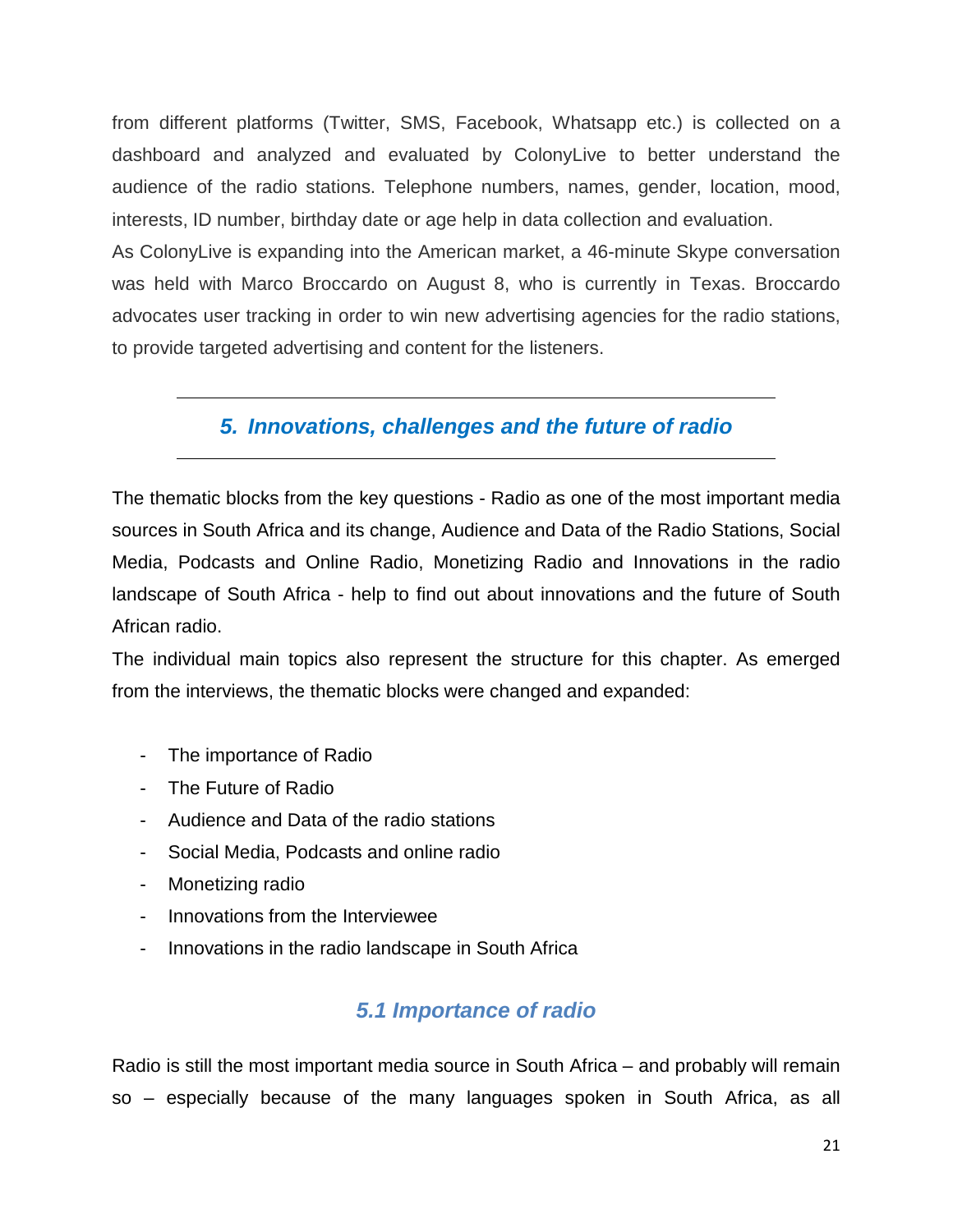respondents agree and this supports the figures on the importance of radio in South Africa, which were already mentioned in chapter 2: Brief history: importance of Radio in South Africa". Community radio also makes it possible for illiterate people in particular to consume messages in their own language, just as Radio Freedom did during apartheid.<sup>[86](#page-22-0)</sup> "So the language thing and the community thing is a big thing here still," JD Mostart adds. This statement is also confirmed by the author Richard Fardon, who emphasizes the importance of language for radio stations:

A key issue for radio stations has always been that of language. Whether at local level or for the international broadcasters (…) the choice of languages in which to broadcast has always been delicate. (…) To broadcast in one language is to fail to broadcast in another, and that is always taken as a message. Because the message of language choice may be divisive, a particular array of languages used on air may function as a symbolic mark of inclusion into a state, region or nation.<sup>[87](#page-22-1)</sup>

Furthermore, one of the main reasons for the importance of radio is that they are freely accessible and there are no barriers to access, such as the Internet, as Dannyboy Madiro means:

Radio is accessible to anyone everywhere, you know, so that is why radio it's still important and we've got a lot of people who still rely on radio, for instant information, so this is why radio it's still important in South Africa, because radio it's life, everything that has been done on radio it's life.

Radio is still for the poorer sector of the population, who can't afford data for the internet (or Netflix etc.). This statement is also supported, for example, by the book "The Power of Radio":

[Radio] It is accessible. You can tune in to radio wherever you are. You can take a radio to the fields, or listen to it in a car. You can also do other things while you listen. It is inclusive. Radio can reach most people, including the poor, the marginalized and those who cannot read or write.<sup>[88](#page-22-2)</sup>

South Africa is still a developing market in a developing world: radio is always important for these countries, to get a message out there, to give people a voice, as Marco Broccardo says: "And so in the developing world, radio is always going to be big to get a

 $\overline{\phantom{a}}$ 

<span id="page-22-0"></span> $86$  Vgl. Lekgoathi, Sekibakiba Peter: "The ANC's Radio Freedom, its audiences and the struggle against apartheid in South Africa, 1963 – 1991", S. 552<br>
<sup>87</sup> Fardon, Richard: "African broadcast culture", S. 3<br>
<sup>88</sup> Balya, Barbara: "The Power of Radio", S. 1

<span id="page-22-1"></span>

<span id="page-22-2"></span>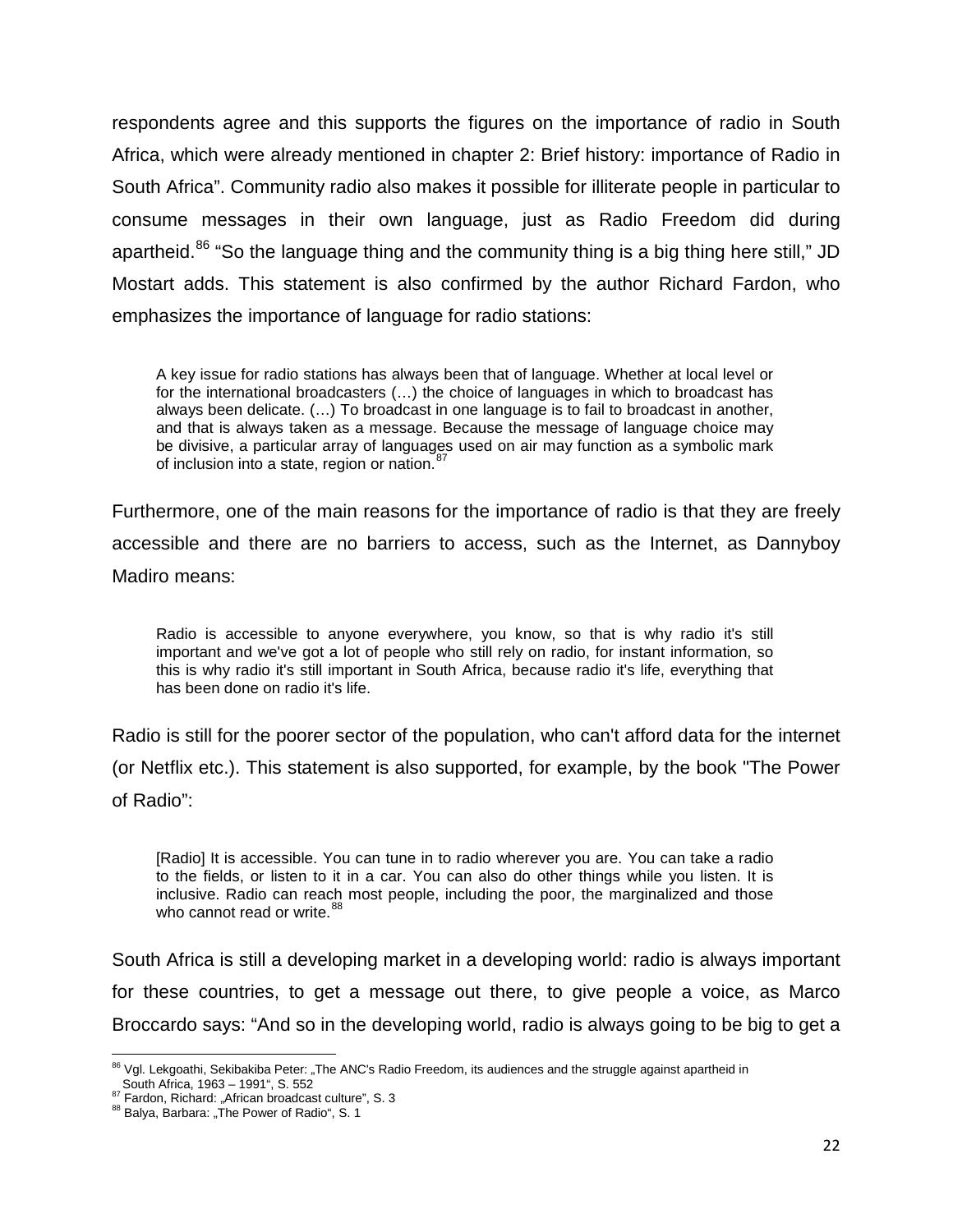message out there, because people don't have another choice. When you're dealing with a rural person that lives in some rural area in Uganda, he doesn't have access to the internet." Broccardos statement is also supported by Nwaerondu, Ndubuisi Goodluck and Gordon Thompson: "Radio has also been used to promote community development, innovation, and other programs in which self-help and community participation are essential".<sup>[89](#page-23-0)</sup>

Especially for South Africans, radio is so important because they are natural storytellers, which can also be explained by their history: South Africans grow up with oral culture and tradition and are still associated with it today. In the past stories were told to pass on traditions and not written down, which is also due to low literacy. To this day, oral tradition is regarded as the preservation of Africa's stories. $90$  This has also been proven by some studies, such as "The African Oral Tradition Paradigm of Storytelling as a Methodological Framework: Employment Experiences for African communities in New Zealand" by Kudakwashe Tuwe, "Once upon a time in Africa: a case study of storytelling for knowledge sharing" by K.J. Tobin, as well as the books by Harold Scheub "The Tongue Is Fire: South African Storytellers and Apartheid" and "African Oral Story-telling Tradition and the Zimbabwean Novel in English" by Maurice Taonezvi Vambe or the article "African Storyteller Dazzles Young, Old at Quincy House" by Leondra R. Kruger. As Mike Bower says, storytelling was the past but is also the future; this was reflected in the motto of Radio Days Africa 2018 - "#Storyteller": "The fact that stories are a big part of our lives, that's never going to change. My kids will be storytellers, and their kids will be storytellers, because it´s in our blood, because that's what South Africans are, we tell stories all the time." That is why South African radio is mostly live broadcasts and not previously recorded content. South African radio listeners want to be able to call directly, to speak with the radio presenters.

l

<span id="page-23-0"></span><sup>&</sup>lt;sup>89</sup> Nwaerondu, Ndubuisi Goodluck; Thompson, Gordon: "The Use of Educational Radio in Developing Countries:<br>Lessons from the Past", S. 18

<span id="page-23-1"></span><sup>&</sup>lt;sup>90</sup> Vgl. Finnegan, Ruth: "Oral literature in Africa", S. 3-27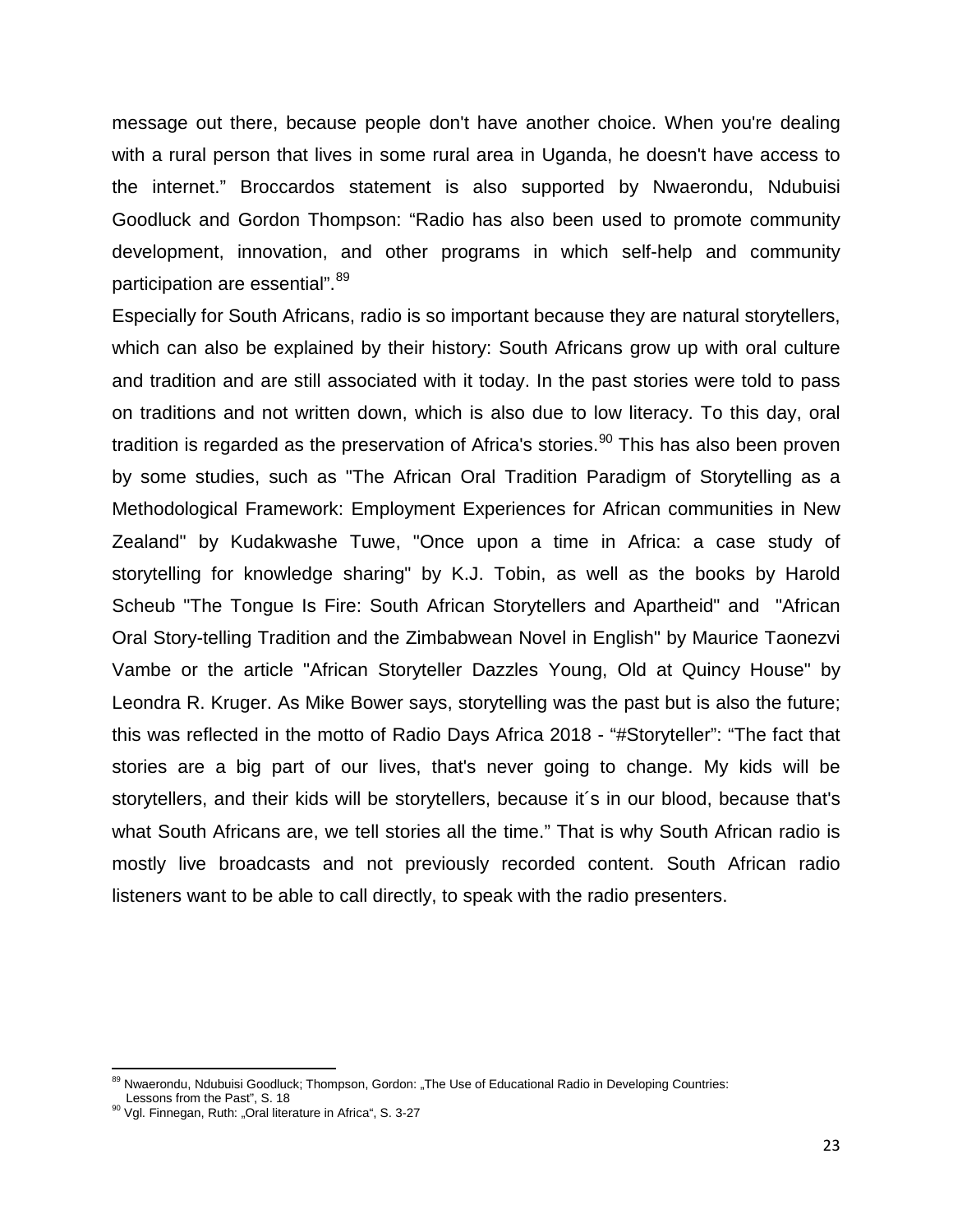#### *5.2 Future of radio*

<span id="page-24-0"></span>All respondents see the future of radio in technology, especially in the data they collect from their audience, and thus also follow the "Biz Trends 2018"<sup>[91](#page-24-1)</sup> for radio in South Africa and the trends of "The Media Online"<sup>92</sup>. With this data new advertising partners can be reached and thus make money for the radio stations. In the future, radio stations will also have to develop into multi-platform businesses that offer not only radio, but also TV, online, websites, YouTube and events for listeners. One respondent also said that streaming could be the future for radio stations. Now only a few listeners take advantage of this, which is due to the high data costs, as mentioned in chapter 3: The development of radio in South Africa in the 21st century".

But all respondents agreed that the costs for mobile data will decrease in the next few years and that this will also influence radio in the future. JD Mostart, for example, says: "Every radio station is making a shift toward digital because they realized, in a couple years from now, audiences will consume digital probably more than they consume FM in South Africa." He also argues that DAB should be driven in South Africa in order to generally advance technologies here and diversify products.

In the recent past there have been several actions in South Africa against the high data costs. The Independent Communications Authority of South Africa (ICASA) is in charge, arguing: "From the most vulnerable in townships/villages and far-fetched rural areas to low and middle-income earners who simply cannot afford the data purchases need to stay connected in today's digital economy."<sup>[93](#page-24-3)</sup> Last year, for example, Twitter users were angry and complained about the high costs under the hashtag #DataMustFall.<sup>[94](#page-24-4)</sup> The Minister of Telecommunications and Postal Services Siyabonga Cwele welcomes a change, but sees a problem: "One of the main reasons we still have high costs is because the industry remains highly concentrated. We are unlikely to see aggressive competition if we don't open up the sector to more and new entrants."<sup>[95](#page-24-5)</sup> In his opinion, the reduction of data costs is necessary, but is very slow compared to demand.

<sup>&</sup>lt;sup>91</sup> Vgl. Marsland, Louise: "#Biztrends 2018: 18 Trends for 2018"

<span id="page-24-3"></span><span id="page-24-2"></span><span id="page-24-1"></span><sup>&</sup>lt;sup>92</sup> Vgl. Zunckel, Tim: "The dial on 2017 and hitting play in 2018"<br><sup>93</sup> ICASA: "Join The Conversation On Data And Voice Costs #DATACOSTDEBATE"<br><sup>94</sup> Vgl. IOL: "Minister explains why data prices in SA won't fall"<br><sup>95</sup> Fhd

<span id="page-24-4"></span>

<span id="page-24-5"></span>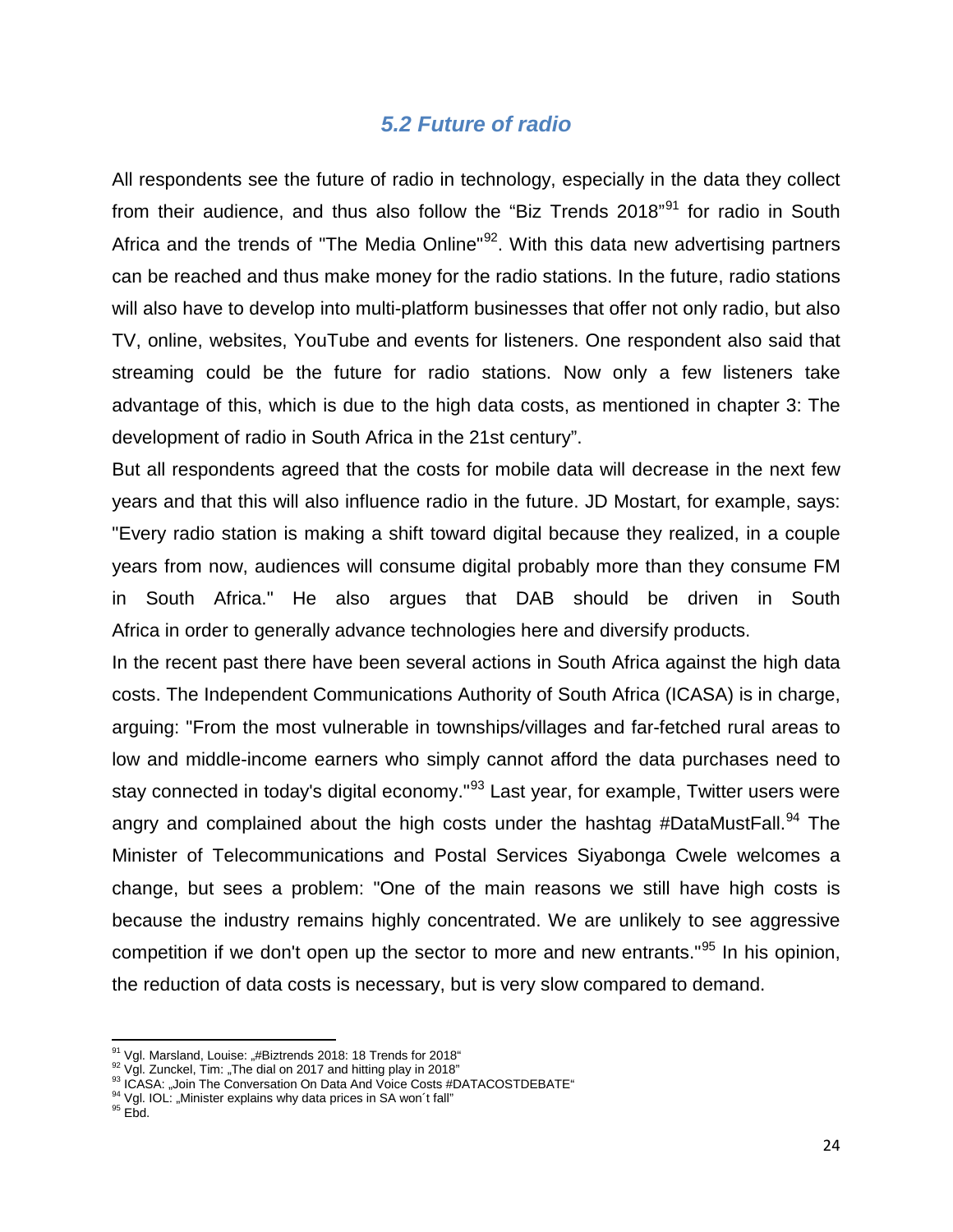In addition to the technical aspects of the future of radio, all respondents stated that radio and FM will continue to survive in the future. Here it is important to know one's audience and also to address the right audience, who are increasingly "cheating" on radio, as Mike Bower says, for example with Netflix. This is the reason why a specific target group must be defined: "And this is a reason why we want to speak to women. I personally think that it might be easier to attract a woman and to keep her listening to us." Women are more loyal, more trendy and the future of South Africa – the same opinion as JD Mostert – which is why Mike Bower wants to reach this group even more strongly with TUKS FM in the future.

Besides the target group, the focus must also be on the local content, as JD Mostart says, "especially the African message and African story, because no international company can tell it the way South Africans can tell it." Sharing this opinion is Dannyboy Madiro, who sees the future of South African radios in Talk Radio: "90 percent of people who listen to radio, they want to be heard, people they like hearing their own voices, they want to call in, they want to contribute on the subject of the day." This is also the reason why Jozi FM tries to break down national and international topics into a local context, that it is relevant and understandable for their audience. Paul McNally sees it exactly like this: "Local news is the future now. After we destroyed local news, now we want it back, basically. And I think that's something that South Africa hasn't quite destroyed to the extent that maybe like UK has." With regard to local content, McNally, who works at Wits University, says something needs to change – their research found that only 14 percent of radio station content is local. Most community stations would translate and read the headlines of the newspapers, not create local content.

This is also where Marco Broccardo starts with his thought: as long as radio fulfils its core task and provides the community with local content, then radio will continue to be as important in the future as it is today: "Local is what radio is about." Mike Bower also sees the future in the local; he particularly refers to the different languages in South Africa and the content of each station: "It speaks to a Zulu mother of four, who listens to a Zulu radio station, because they're communicating there. So that's why I say radio will change and it'll move into the internet spectrum, but it's not going to die."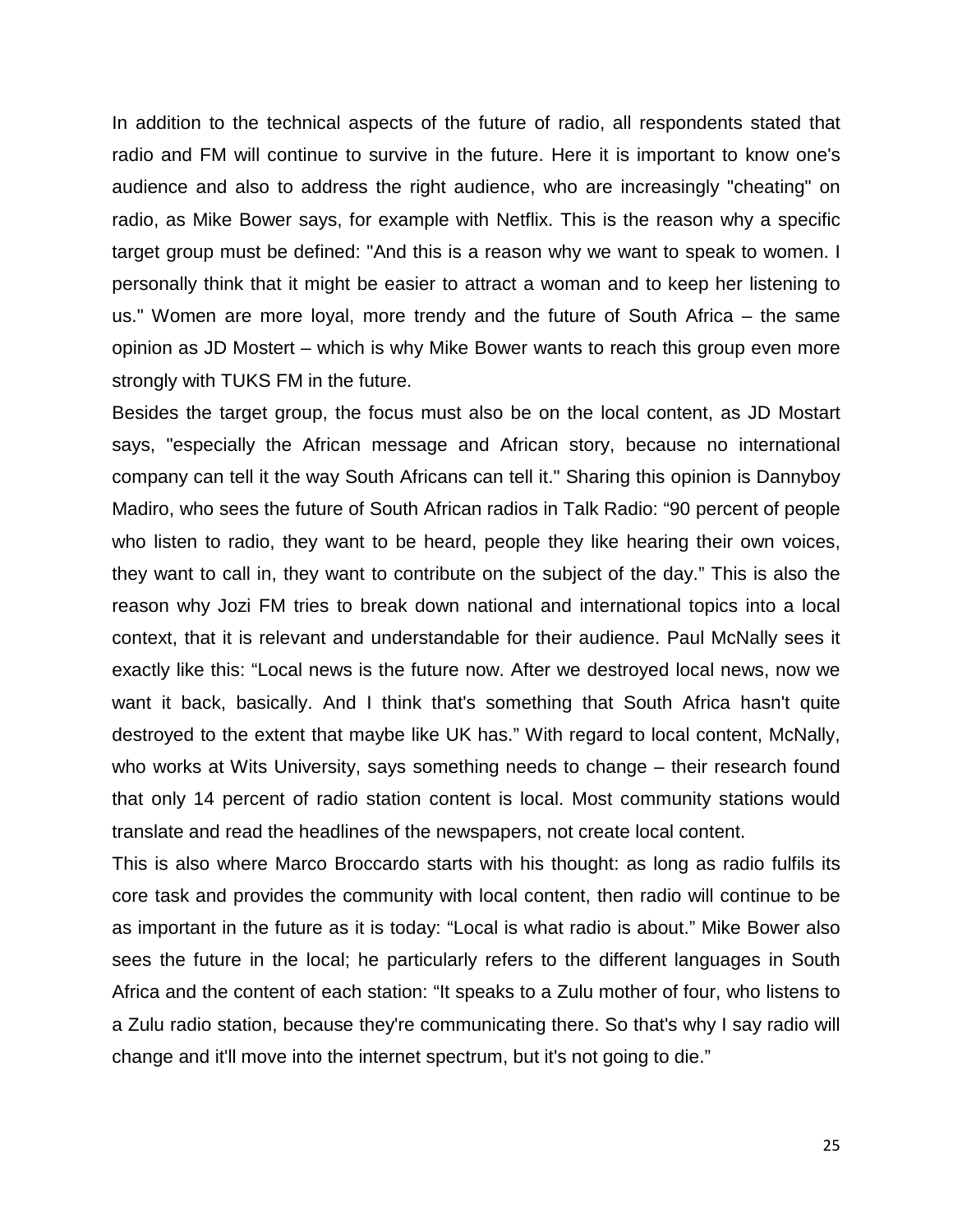The importance of local content is also stated in the "Broadcasting Act 4 of 1999". The word "local" appears 22 times, as the following example shows: "[Radio] …offer a range of South African content and analysis from a South African perspective; (…) encourage the development of local programming content (…) and the reflection of local culture (…) carry original programming, including local programming, where the Authority considers it appropriate, awareness of local content in South African and foreign markets"<sup>[96](#page-26-1)</sup>.

#### *5.3 Audience and Data of the radio stations*

<span id="page-26-0"></span>Data is the future, as stated by all respondents in the previous point. That's why everyone agrees that every station has to work with data. The importance of data for radio stations and newsrooms was also emphasized by Cherubini and Nielson in their book "Digital News Project 2016" for target audiences: "The way in which newsrooms use data to better understand and target audiences is going to be very important for their organisation in 2016"<sup>97</sup>. As early as 2016, they identified this trend, which is becoming increasingly important for South Africa's radio landscape right now. With its study "Audience research in Media Development" from 2017, Deutsche Welle also emphasizes the importance of data in order to define the target group precisely. However, the commitment with the audience must not be neglected.<sup>[98](#page-26-3)</sup>

The respondents collected data with their stations and projects in very different ways: Kaya FM, for example, has a research team, receives information from BRC and works with ColonyLive. Geotagging their listeners is essential for Kaya, who want to know and accompany every single touch point of their listeners in order to be represented with their brand wherever they are. With the data they learn the preferences of their listeners and which other brands they like – Kaya can produce content around these preferences and play it in the program. The target market for Kaya is the black middle class, focusing on Afropolitan females – similar to TUKS FM – with similar reasoning: "If you attract females you attract males, it's just psychology or sociology." With the data from

<span id="page-26-1"></span><sup>&</sup>lt;sup>96</sup> ICASA: "BROADCASTING ACT 4 OF 1999"

<span id="page-26-2"></span><sup>97</sup> Cherubini, Federica; Nielsen, Rasmus Kleis: "Editorial Analytics: Hohw News Meda Are Developing And Using Audience Data<br>And Metrics. Digital News Project 2016", S. 11.

<span id="page-26-3"></span><sup>88</sup> Vgl. Reineck, Dennis/Schneider, Laura/Spurk, Christoph: "Media Development: Audience research in Media Development. Overview, case studies, and lessons learned"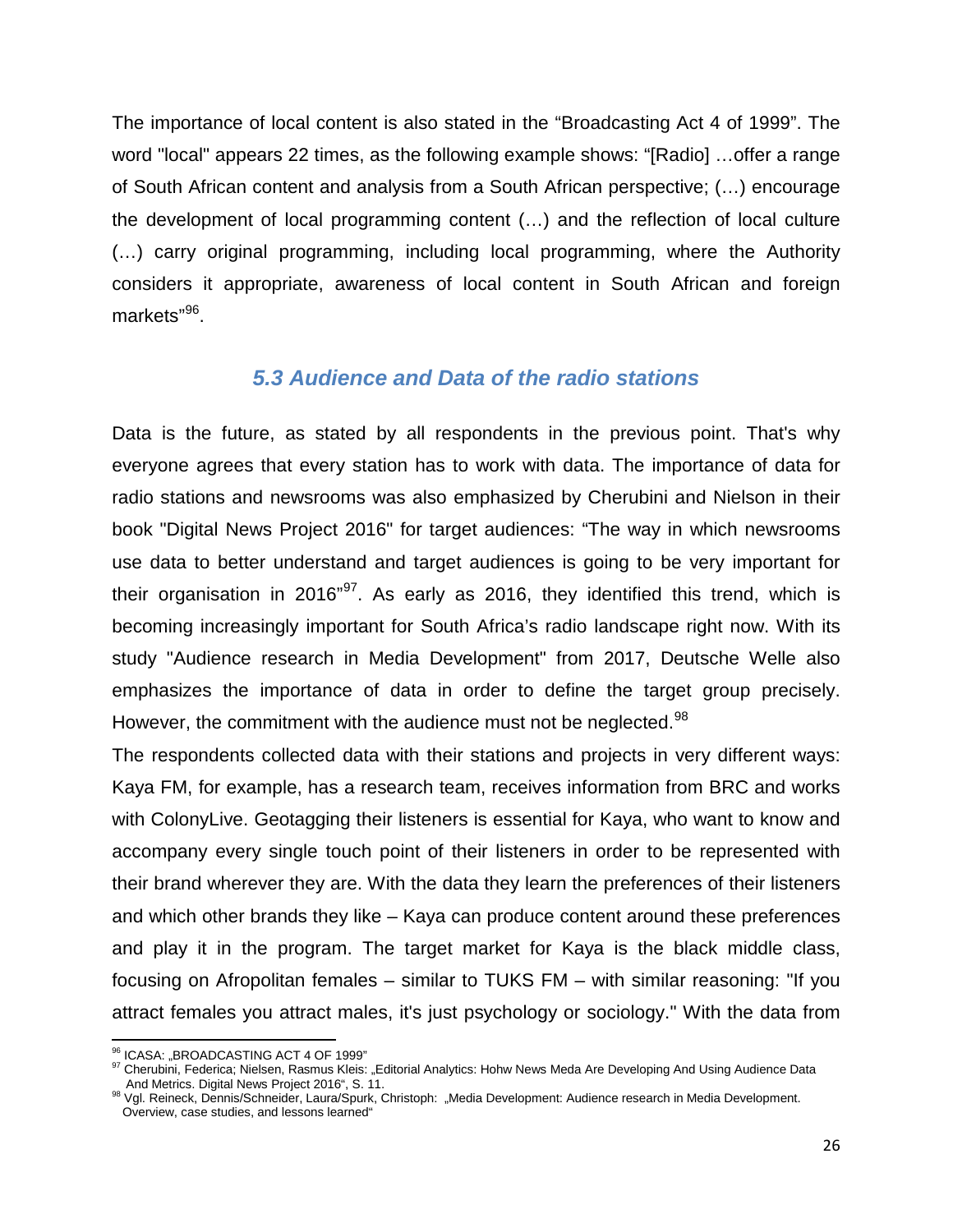this specific group, Kaya was able to identify some pillars of interests of the Afro-political woman: "Family, security, sustainability. So when we create content, whether it is in our talk shows, in our music shows, whatever content we producing, we know it's got a touch on one of those specific things."

It is not surprising that Kaya and TUKS focus on women, especially Afropolitan women. The term has been circulating in Africa since 2005 and is becoming increasingly popular – it stands for the younger generation. Taiye Selasi coined the word "Afropolitan" in 2005 with her novel "Ghana Must Go". In her essay "Bye-Bye Babar" she defines the "Afropolitan" generation as follows: "We are Afropolitans – the newest generation of African emigrants, coming soon or collected already at a law firm/chem lab/jazz lounge near you. You'll know us by our funny blend of London fashion, New York jargon, African ethics, and academic successes."<sup>[99](#page-27-0)</sup> They are people who are at home all over the world and have their roots in Africa.

To access data from this generation, Kaya FM works with ColonyLive. ColonyLive collects data from every social platform (Facebook, Twitter, Whatsapp etc.) and brings this data together on a dashboard and thus creates individual profiles of the listeners. These profiles can be used for content production to increase engagement and audience. The main goal, however, is to win new advertising partners for the radio stations who know everything about the listeners. For Marco Broccardo, data is the most important thing for a radio station: "You need to know who your audience is, if you're going to a) create good programming and b) attract new advertisers."

Like Kaya FM, TUKS FM also wants to reach women. Unlike Kaya, they personally approach their (potential) listeners and have founded a "Meet-team" that goes to bars every Thursday to Saturday evening to talk to the listeners personally: "Hey, hi, I'm looking at you, what do you like listening to? These are the kinds of questions that people need to ask," Mike Bower says. Moreover, it is simply too expensive for a community radio station such as TUKS FM to generate data to the extent that commercial radio station Kaya FM does.

Jozi FM as a community radio station also collects data about their listeners and has implemented a new system in their station just this year. The focus, however, is on

l

<span id="page-27-0"></span><sup>&</sup>lt;sup>99</sup> Selasi, Taiye: "Bye-Bye Babar"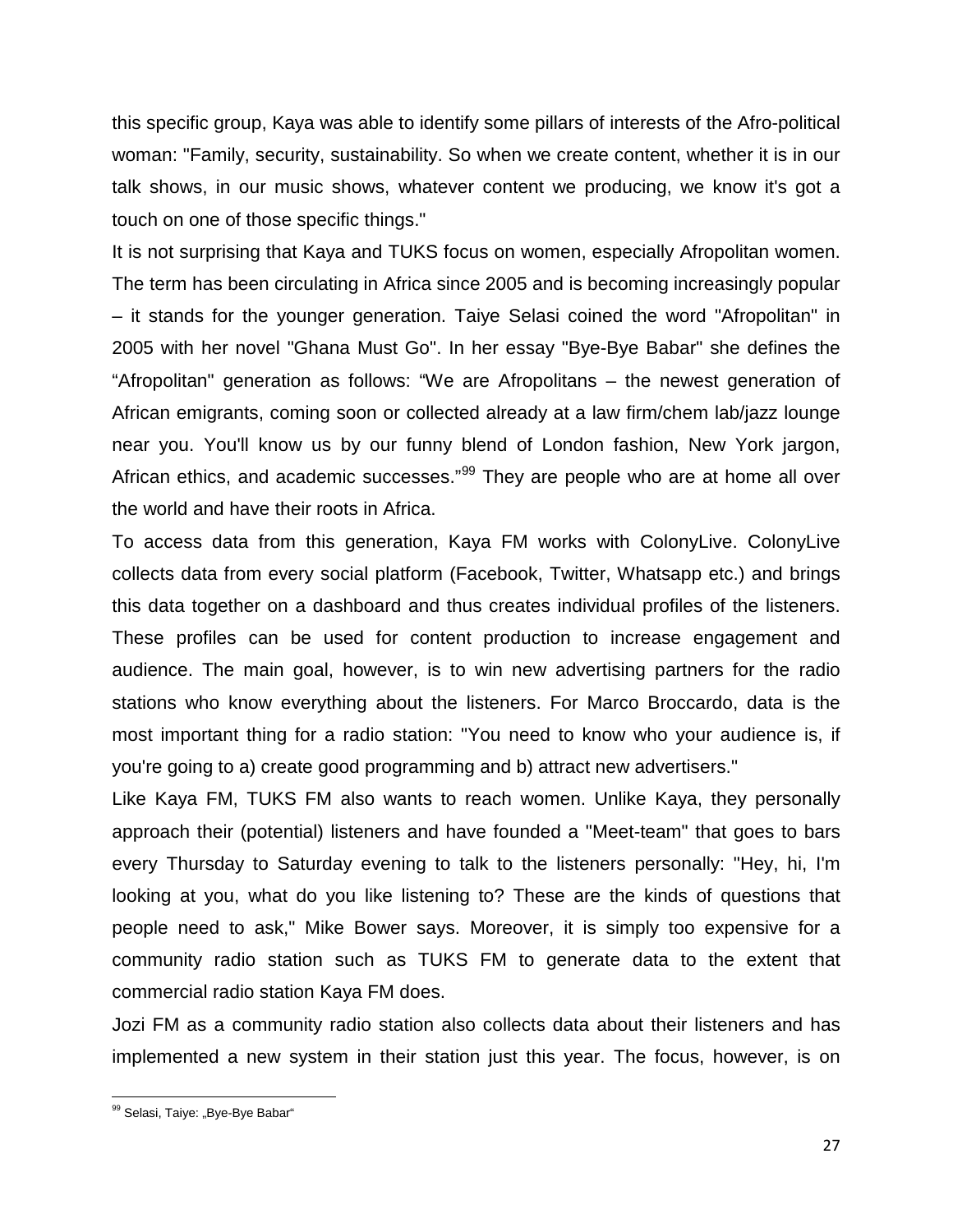personal engagements – these are still the main source for Jozi FM to find out what the listeners want, what they want to talk about and where their interests lie. Examples are the "party for life", "Mandela day" or a campaign for girls at school. All these events are from the community for the community, as Mandiro confirms: "What happens is, whatever money we made we would pick a family that needs help and then we'll go assist like this, we refurbished a house in Diepkloof."

McNally sees the advantage of data, but also criticises the fact that it is usually only collected for advertising partners. How to produce good content with the data is neglected or simply not known: he pleads for training in dealing with data: "But I think in terms of creating editorial content, just because you have the data, that doesn't mean you'll know what to do with it. And I think that's also a gap probably in training or in something like that." At this point, Cherubini and Nielsen, who see this as the greatest challenge, must again be mentioned: "The challenge of effectively using data about how content is being consumed will be 'central' for journalism moving forward."<sup>[100](#page-28-1)</sup>

#### *5.4 Social Media, Podcasts and Online Radio*

<span id="page-28-0"></span>For every radio station, online and the social media platforms are important to reach their audience. As the report "The digital landscape in South Africa 2017" shows, radio stations have to go online. According to the report, 15 million people of a total population of 55,21 million in South Africa use social media platforms, which accounts for 27 percent. 13 million users (24 percent) do so from mobile. "This increased from Jan 2016, with an additional 2 million (15%) new active social media users, and 3 million (3%) new active social users on mobile." $101$  Nearly 70 percent of the weekly activities is spent on social media platforms. Social media is used at least once a day by over 40 percent of South Africans, mainly via mobile phones. Facebook is the most widely used social platform with 49 percent, followed by YouTube with 47 percent and

 $\overline{\phantom{a}}$ 

<span id="page-28-1"></span><sup>&</sup>lt;sup>100</sup> Cherubini, Federica; Nielsen, Rasmus Kleis: "Editorial Analytics: Hohw News Meda Are Developing And Using Audience Data And Metrics. Digital News Project 2016", S. 11<br><sup>101</sup> Qwerty Digital: " The Digital Landscape In South Africa 2017. A data driven look at South Africa´s relationship with

<span id="page-28-2"></span>digital", S. 5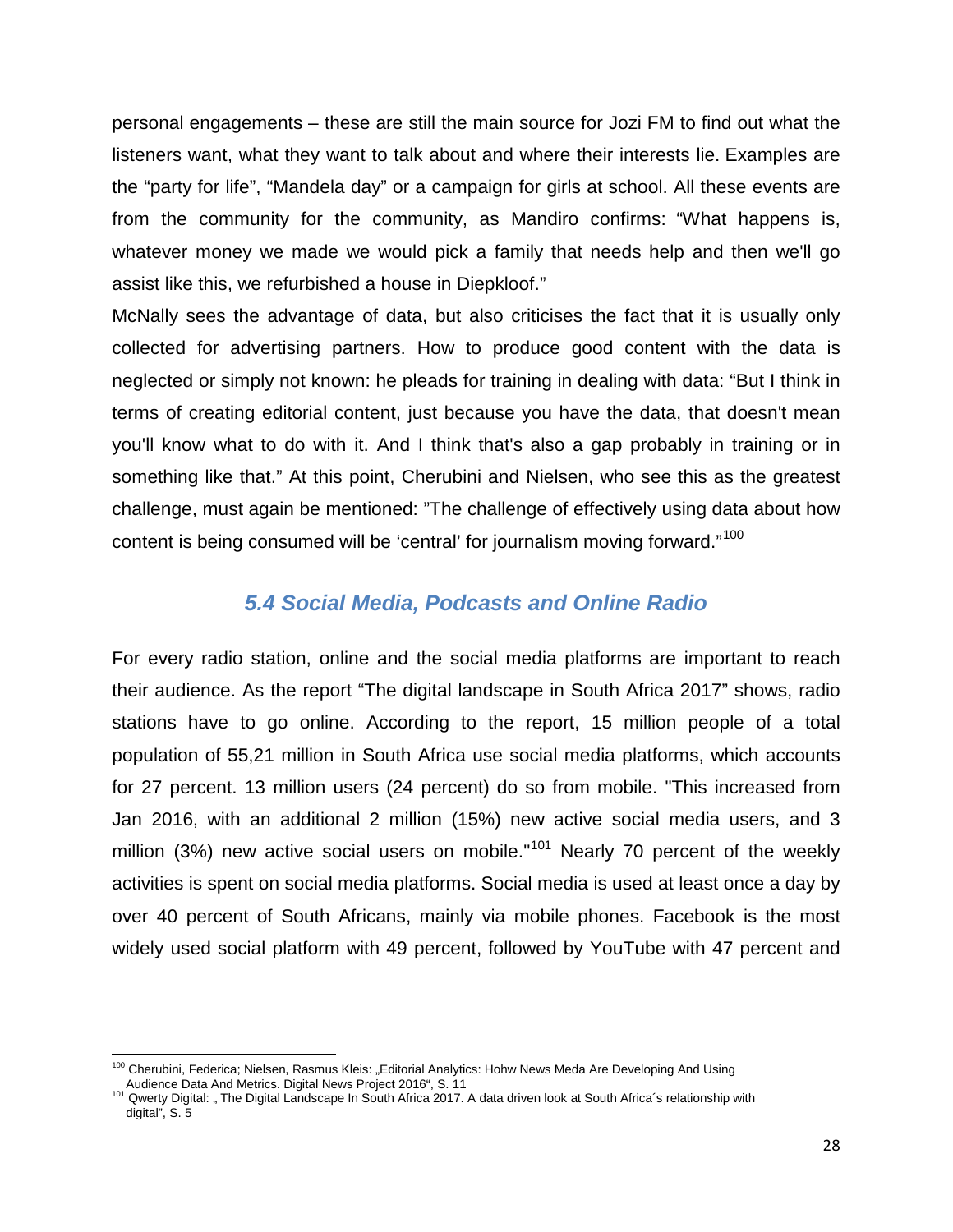WhatsApp with 45 percent. Therefore, the report advises that media companies must focus on mobile-first strategies as well as on responsive websites.<sup>[102](#page-29-0)</sup>

As the interviews revealed, social media and the digital spectrum are an important component of South African radio stations. In general, respondents agree that copying and pasting content to social media or podcasts does not work. For example, Kaya FM has a team for each platform, JD Mostert says: "So whichever platform you are going to, you need to understand the platform first. But you also have to create unique podcasts for digital audience, for the audience on that platform."

Paul McNally also considers in this the biggest problem, though he himself has a podcast, but sees no success with it in South Africa, because it would not correspond to the South African culture, because there are no possibilities to be able to call in for example. Mandiro cites another reason for the failure of podcasts: The data costs are simply too high. That's why online radio has no future for him in the next few years:

For now, I don't think online radio is hitting the right notes in South Africa, considering the fact that, it's still new in South Africa, to the data cost bring very high, not everyone has a smartphone that can access online radio and not everyone wants to put on headsets every time.

In addition to data costs and the unwillingness to pay for podcasts, McNally mentions another problem, which is related to the topic of "copying": "Okay, we'll just take chunks of radio that has already been played and just put that on the website and that's a podcast. And people were a bit like fine with that, but like: Why would I listen to an hour from yesterday´s show, when I could just listen to today´s show, you know?" JD Mostert, on the other hand, finds great commitment in podcasts, but he raises another problem: At the moment, as podcasts do not reach many people in South Africa, the problem is the advertising partners who want to see high figures in digital. It must be made clear to them that this small number of podcast listeners is extremely committed. Although there are currently still problems with the high data costs, all respondents can

perceive a change, for example with the provider Rain, as Mostert adds. When this is done, Kaya FM, for example, wants to be ready for the digital age with all its platforms. For Mike Bower with TUKS FM, social media is the biggest selling point. For him, social

l

<span id="page-29-0"></span><sup>&</sup>lt;sup>102</sup> Vgl. ebd., S. 5-14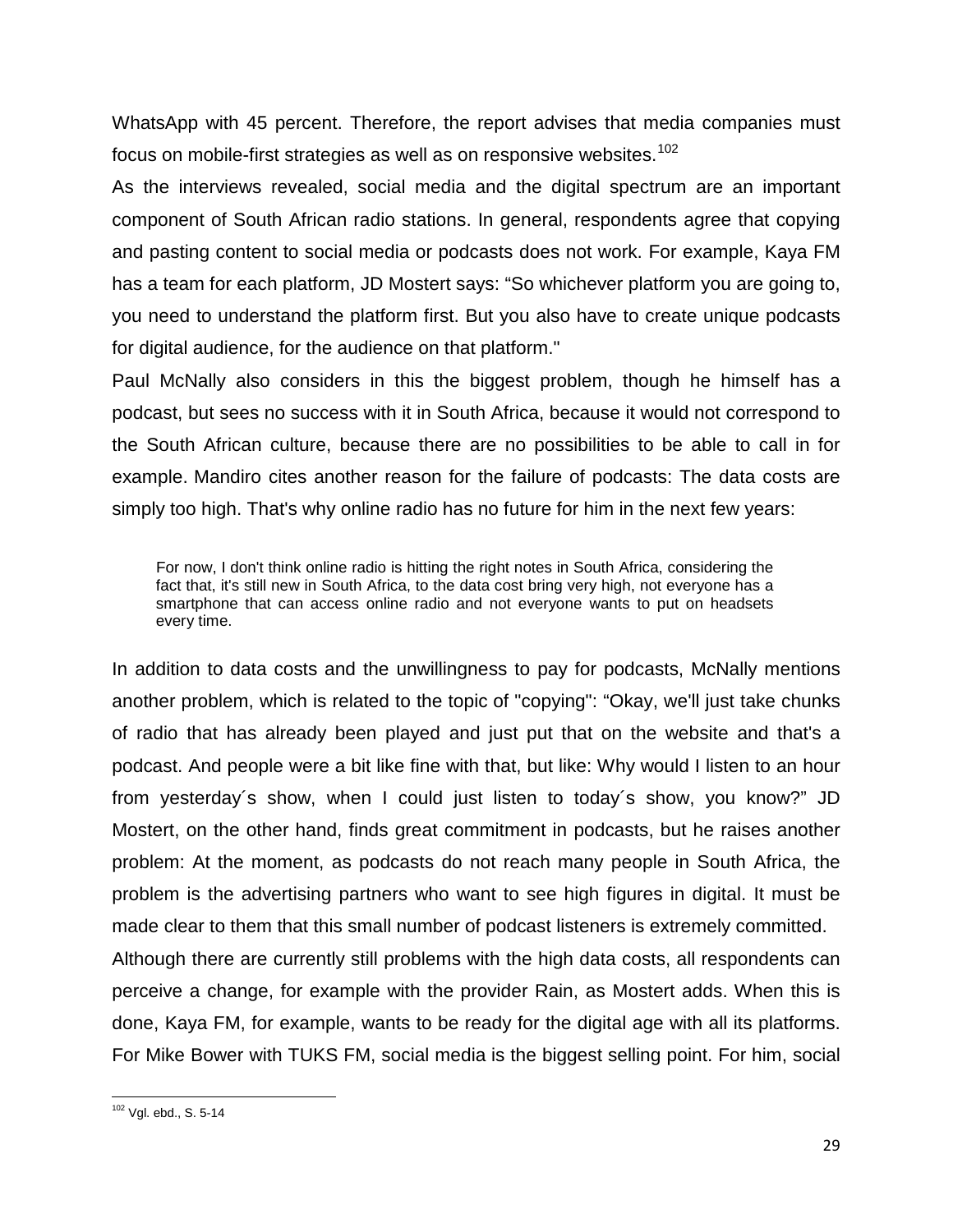media also means going to WhatsApp and events – if the data becomes cheaper, then he sees the future of online radio: "So it is changing and it is becoming cheaper. Yeah, internet radio in South Africa is the future."

#### *5.5 Monetizing Radio*

<span id="page-30-0"></span>The question that arises here about social media is that of financing. At this point it becomes clear that all radio stations survive from advertising and are financed by it: "Every radio station has to be funded somehow, so it is going to be advertising", as Marco Broccardo says. The idea of ColonyLive is also based on this financial model: "We actually help radio stations make more money. Why? Because we're able to give them good data that they need to attract new advertisers."

Kaya FM goes one step further by disseminating content marketing by producing content around brands, "you are making a real-life story." And there is a charge per tweet or per post, even if it's incorporated with a campaign holistically – Mike Bower from TUKS FM regards this as the future. JD Mostert from Kaya FM further raises the issue that they had problems with Facebook, for example, if they carried advertising on their Facebook page. Facebook recognized that this was paid advertising and reduced the reach of this post, because they want companies to pay for advertising directly on Facebook and not on other pages, such as radio stations. That's why Kaya FM has built their own platforms and pages so that they don't have to rely on Facebook, Google, etc. anymore. Because they have recognized: "Digital makes money for Kaya." Today, Kaya FM is a multi-platform media house offering TV, print, FM, digital and events, diversifying its products. Mike Bower also supports this and regards events as the future. Kaya can advertise and control each channel and its own platforms, as JD Mostert says:

You can't make the FM pie bigger, the FM pie is as big as it is. Print is seeing a decline in advertising sales because digital is overtaking. You can't make that pie bigger. You have to go and start eating other pies, which is the TV space, which is the print space, which is the event space, which is the transport.

Unique content that cannot be found on YouTube or other platforms can be distributed on the various channels in order to further spread and strengthen the brand. At a time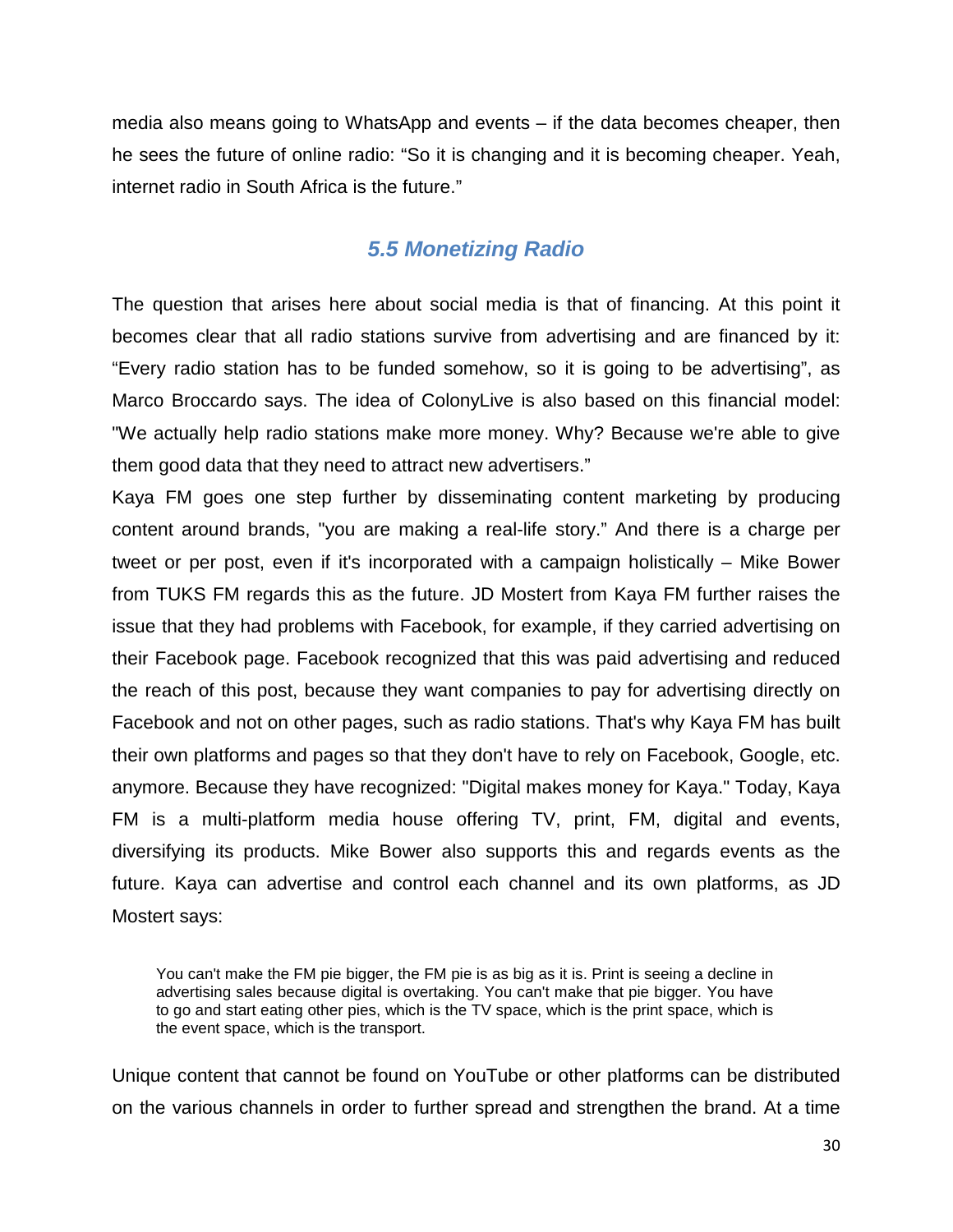when terms such as "fake news" are circulating, the controllable platforms bring advantages: with their own websites and their own other platforms, radio stations strengthen their own brand, reliability and confidence in their users by reducing counterfeit messages.<sup>[103](#page-31-0)</sup>

Besides "fake news", one of the biggest problems in South Africa is paid content, which goes hand in hand with financing through advertising – mostly this is not communicated to listeners who do not know whether it is advertising or the content of the radio station, as Paul McNally says: "I think the problem is, when they don't get told, this is an hour of advertising, because they kind of know, but they are not being told there's kind of like a distrust". As an example, McNally cites hours paid for by the government on the radio: "So they will sell like an hour of content to the government and then someone from the government will come in and they just talk about that and the government will come in and just give them the questions and that is like paid content. But there's no idea of saying."

Mike Bower of TUKS FM is also dependent on advertising as the main source of income, but he wants to change this in the future, because: "People don't want to listen to ads, there's a very very specific reason why YouTube allows you to skip ads – nobody gives a f\*\*\* about ads. What they care about is the content and they care about music".

Marco Broccardo sees things differently, when he is justifying that the advertising, which is played out on air, has to be relevant to the audience.

When I see something on television or on radio and I hear something that's relevant to me, I'm in the market to buy a house at the moment in the United States, for example, and I hear an advert about, you know, a home loan that's perfectly suited to immigrants coming to the United States – believe me – I'm not going to switch off the radio, I'm going to listen, because actually that is relevant to my life right now.

Dannyboy Madiro takes a similar view – he believes that especially the listeners in Soweto want to hear advertising in order to know what is happening in the area, where to find cheap offers, for example.

Related to community radio stations, such as Jozi FM, Paul McNally mentions that they have failed financially and have to think about how to survive. McNally also has a

<span id="page-31-0"></span>l <sup>103</sup> Vgl. Marsland, Louise: "#Biztrends2018: 18 trends for 2018"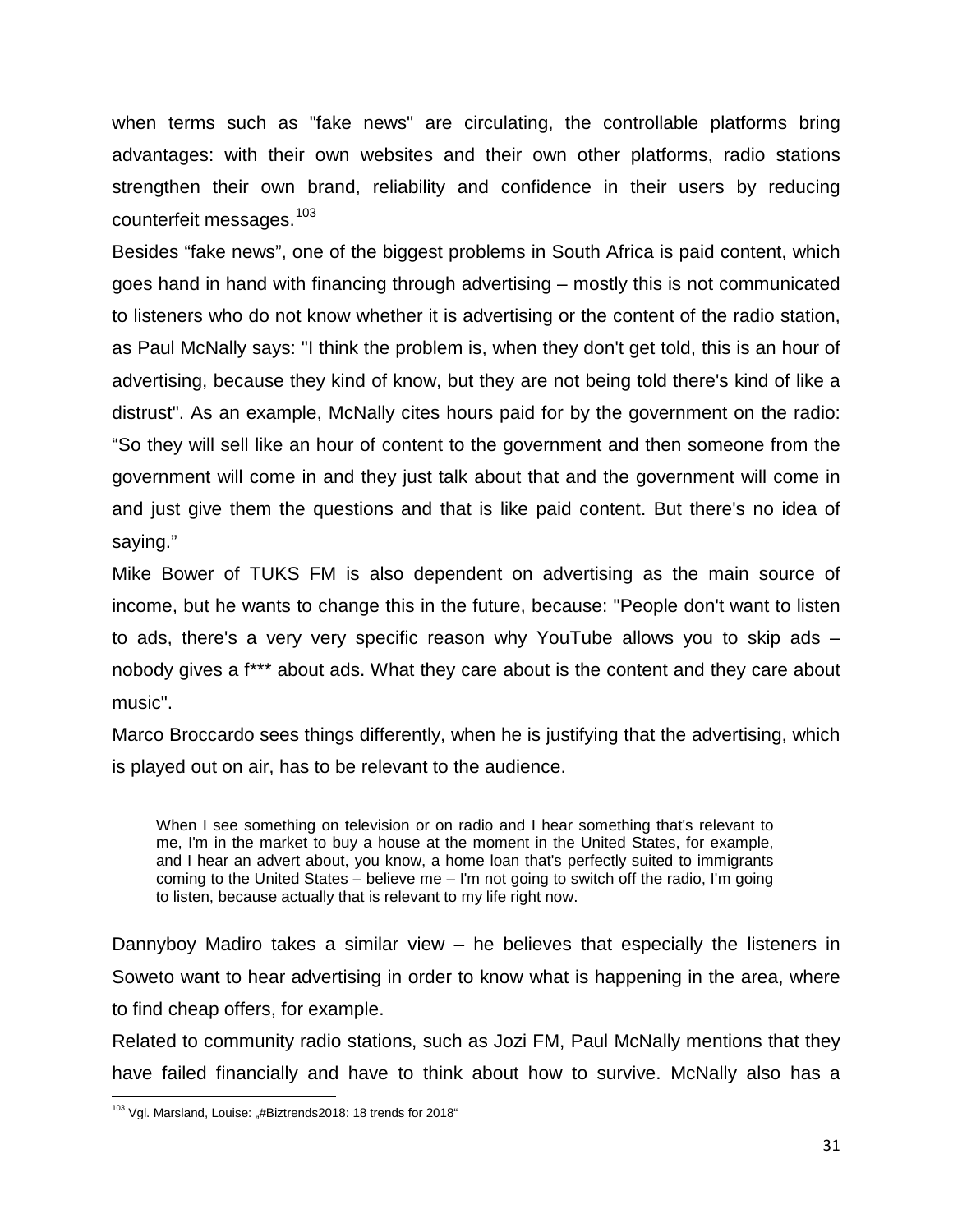suggestion on how this could succeed: "I think they need to work more closely together, I think the idea that everyone is trying to run their own little kingdom, like 200 little kingdoms around the country, is completely unsustainable and hopefully they won't all bankrupt themselves." They should use networks, as France does in this area. Madiro, who is financially dependent on advertising revenues with the community radio station Jozi FM, sees the problem elsewhere and explains it with the bad reputation that is spread via community radio stations, since they broadcast for LSM one to three.

Porsche will never come and advertise here, because they'll tell you that you are broadcasting to people that cannot afford. But if you drive around Soweto and look at the number of people, who are driving the same brand and then you say: Ok, what are you talking about. We have a huge number of listeners, but one would say: Yes I see, you have a huge number of listeners, but is this the market that I want to talk to?

He advocates a mindset change for community stations that must start taking themselves seriously so that others do the same. Only when the reputation changes, community stations have a chance to win new and important advertising partners and to be financially secure. Another starting point for this would be a change in the government, which currently spends only five percent of the advertising budget on community radio, according to Madiro. The remaining 95 percent went to commercial and public broadcasters.

#### *5.6 Innovations from the Interviewees*

<span id="page-32-0"></span>Based on the financing models of the radio stations, innovations were asked for. The innovations of the individual respondents vary greatly: JD Mostert from Kaya FM calls the trips they develop for their audience innovative. In his opinion, the history of South Africa and above all the black population, who are the target group of Kaya FM, should always be taken into account in innovations: "Travelling, back in the day, black people weren't allowed passports they weren't allowed to travel. It was illegal it was a crime. Thats it. Hence, Kaya is a black radio station. So the travel thing is to make those things come to reality for attrition." In his opinion, innovations do not come from technology, they arise from the needs of the audience – therefore Uber can also be regarded as innovative and successful. The needs of the audience are changing all the time: That's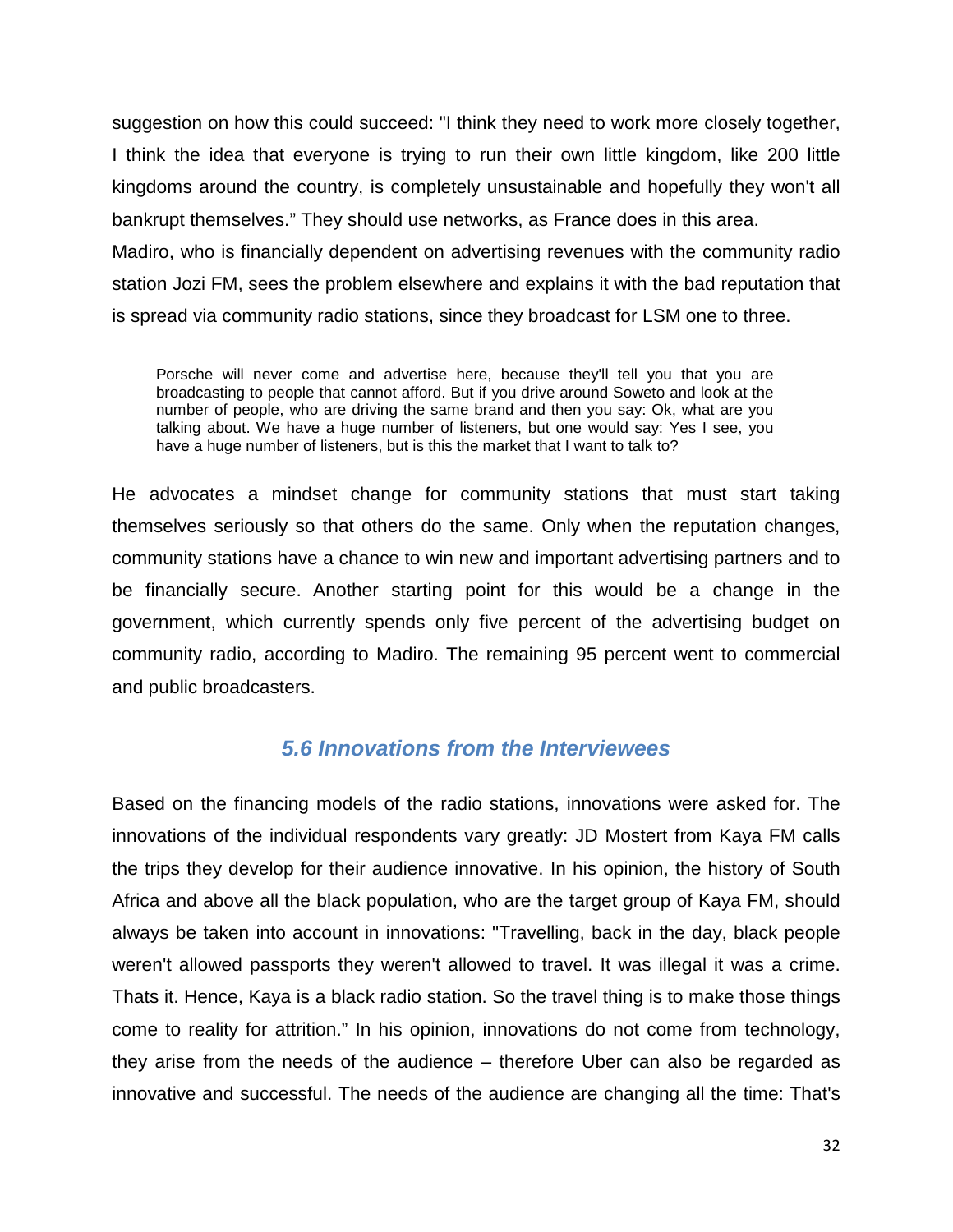why Kaya will offer full HD videos online in the future, which will last 20 minutes (if the data costs are lower), because here again they meet the needs of the user: "70 percent of people consume Kaya content on the mobile from a digital point."

Madiro from Jozi FM, who promotes a kind of citizen journalism with the project "Set the agenda every Monday", also sees that innovations arise from the wishes and needs of listeners. Every Monday, the lines are opened for calls and the listeners can inform the station about their wishes and suggestions for changes. At the same time, the exchange serves to bring listeners together and bring solutions from one listener to another, like a network. Another innovation for Madiro is the language mix at Jozi: After market research they realized that they have a large number of Zulu and Sotho listeners. Therefore, a mix of Sotho and English or Zulu and English may now have heard on Jozi FM to appeal to the audience: "And again, you look at our audience, 70 percent of our audience is very old people. So if you're going to start using English and and and and – you're going to lose them."

For ColonyLive, the way radio advertising is sold is their innovation: target advertisement. In the future, the ColonyLive system will ask listeners certain questions, such as what their opinion is about Trump or whether they want to buy a car in the near future, to learn more about the audience and be able to place even more accurate advertising. In addition, ColonyLive relies on voice messages and has brought them to radio stations, which they also consider innovative: radio presenters should call on the audience to send voice messages that can then be broadcast live on air.

The innovation for TUKS FM according to Mike Bower is: back to the roots, to the basics, what radio was made for – conversation, talk, music.

Back to music is only logical when South Africa's history is respected again, oral people who received songs through their radios in the dark days during Apartheid. Richard Fardon has identified music alongside language as the most important feature of radio and writes: "The most significant component of broadcast material on radio in Africa is (…) music. A primary function of radio is to provide entertainment and pleasure, drawing upon the many and varied styles, forms, fashions and traditions of music  $(...).$ "<sup>[104](#page-33-0)</sup>

<span id="page-33-0"></span>l <sup>104</sup> Fardon, Richard: "African Broadcast Cultures", S. 4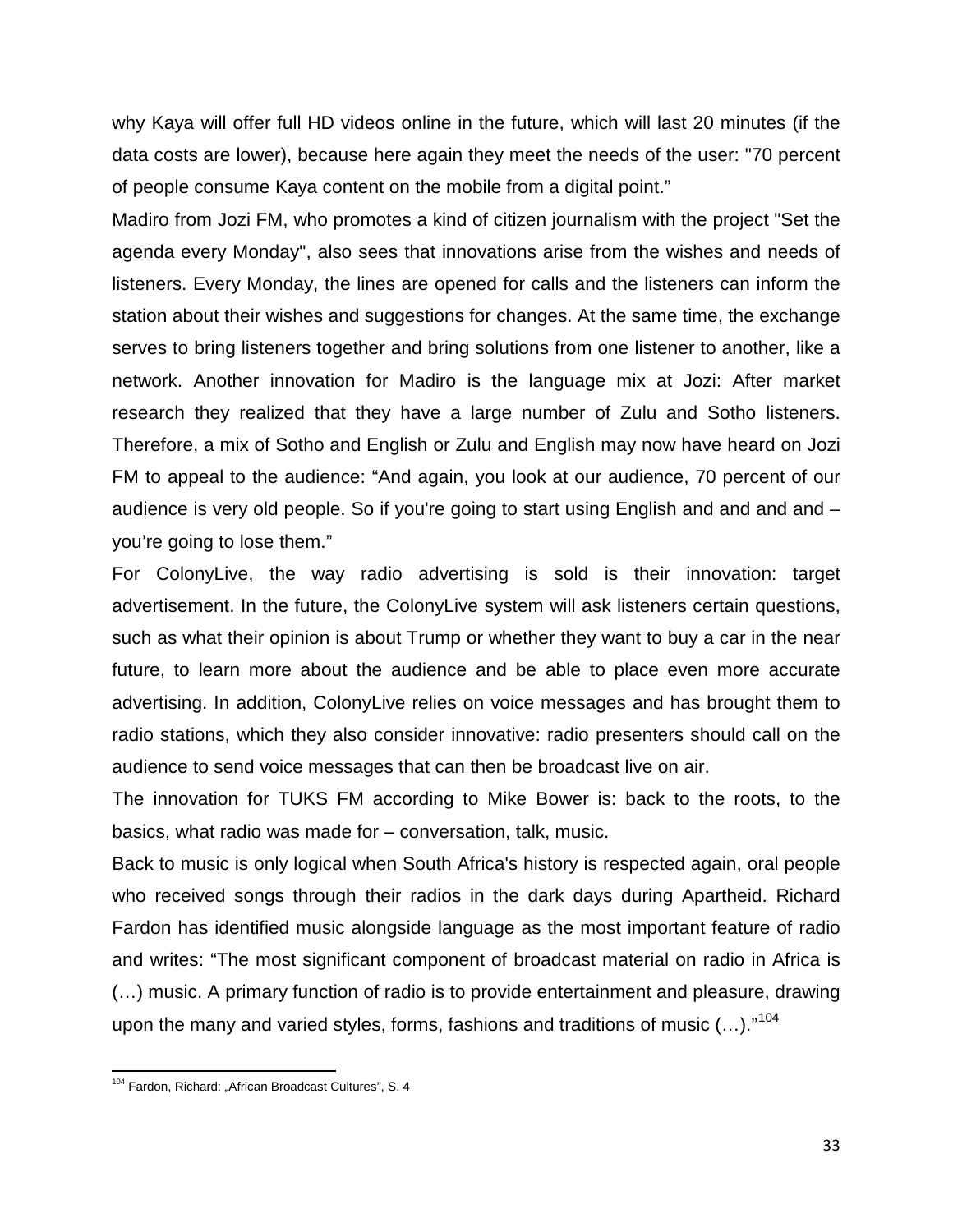#### Paul McNally – whose innovations are already described, adds:

We're trying to bring together community newspapers and community radio stations and they historically have never really spoken to each other, so just trying to figure out a way that they could mutually benefit from each other's presence and sort of syndicate content between each other, to me feels like that's something that's quite innovative. It might be very simple, but in some ways it's about finding from an outsiders´ perspective, it's finding what serves both areas, because they've always been competitive, because they're competing for the same advertising revenue, but really we figured out a way that they can get a kind of promotion on the air for the newspaper and then the radio station get more content.

He's also trying to connect more: for his platform "Volume" he has the SABC on board, which supports journalists with training. McNally considers this as an opportunity for young radio people in community stations who, if they do a good job, can be discovered and hired by the SABC.

## *5.7 Innovations of the radio landscape in South Africa*

<span id="page-34-0"></span>Respondents said that South African radio stations were very different and would describe them as innovative. JD Mostert cites Jacaranda as an example, especially because of its media campaign, which has even won awards and thus strengthened the brand. Mike Bower also cites them as one of his innovative examples, but for another reason: "They're innovating in the sense that they've decided to say: let's be a platform, where everybody can talk, let's be a platform where it doesn't matter if you are English or Afrikaans, doesn't matter whether you live in Pretoria – you can use our platform as a talking point." Bower also names Kaya FM as innovative because they can always reach their audience with their different platforms. The online radio stations Gay Radio SA and Grind Radio are named by Bower especially because of their focus on special niche target group: gays and rock music lovers. Marco Broccardo, on the other hand, describes Algoa FM as innovative because of their willingness to change the old mindset from radio stations – they got their listeners to switch from WhatsApp to Telegram if they wanted to interact with the radio station because Telegram is better for tracking.

Paul McNally, on the other hand, called the SABC innovative: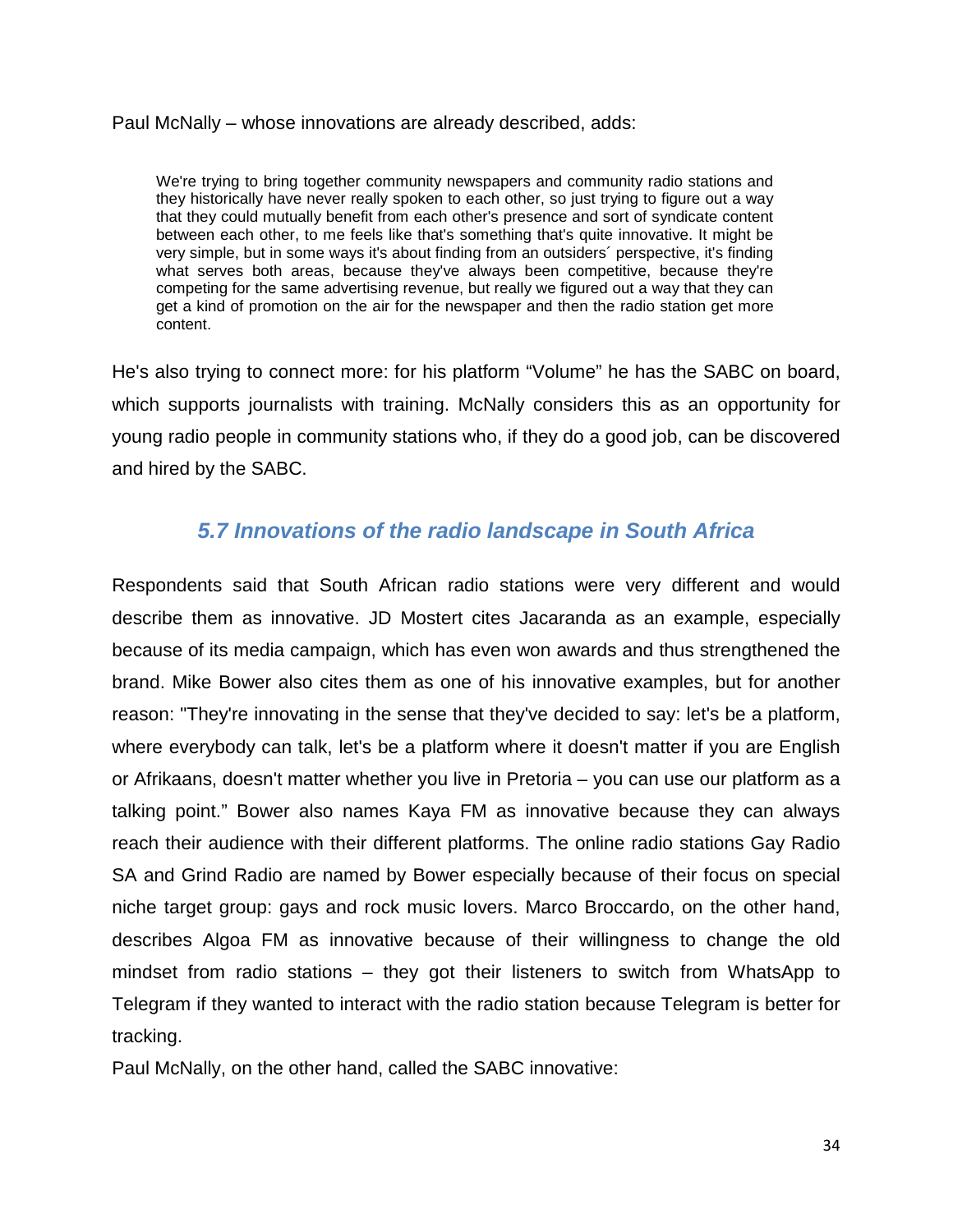I think what people are trying to do with programming at the African language stations in the SABC, they are definitely at the forefront in terms of audience engagements, like Lesedi FM, (…) I think also because they feel very connected to their audience and then they just respond directly to what the audience wants and that might not be with technology, but it's with programming.

McNally sees hope in the SABC, which could bring about change and innovation – this will happen sooner or later, but until then the SABC must recover from the attack. After that, McNally says, it will renew everyone, which will force the other community stations to be more innovative and creative.

The interview partners also cited foreign examples of radio stations as, such as the BBC, because young people talk directly to their young audience, play young and fresh music and invite guests who are interesting for the audience – everything is adapted to the audience and the focus is on one target group. Paul McNally named the "NPR" One app from the states, which in his opinion could be interesting for the South African market: "To me it feels like you could bring that here, it would take data, but I think South Africans, because they're so into the radio, that they would be interested in that." The app is a local/national news magazine with various digital functions, so that the content is suitable and interesting for the user. For example, the first time the app is opened, the nearest local radio station is also displayed.<sup>[105](#page-35-1)</sup>

## *6. Trends and discussion*

<span id="page-35-0"></span>After the literature analysis and the evaluation of the interviews, it became clear that innovations mean something different for each interviewee, which was shown in their own innovations or in the examples described from other radio stations: using existing structures, back to the roots of radios, focus on special audiences.

As at Radio Days Africa, respondents in this research agree that the radio must concentrate on the listeners, fulfil their wishes and offer personal engagements. As South Africa is a country with a history and, in particular, changing aspirations of the black population, which is usually the target group of the radio stations surveyed, these

<span id="page-35-1"></span>l <sup>105</sup> Vgl. National Public Radio: "NPR One"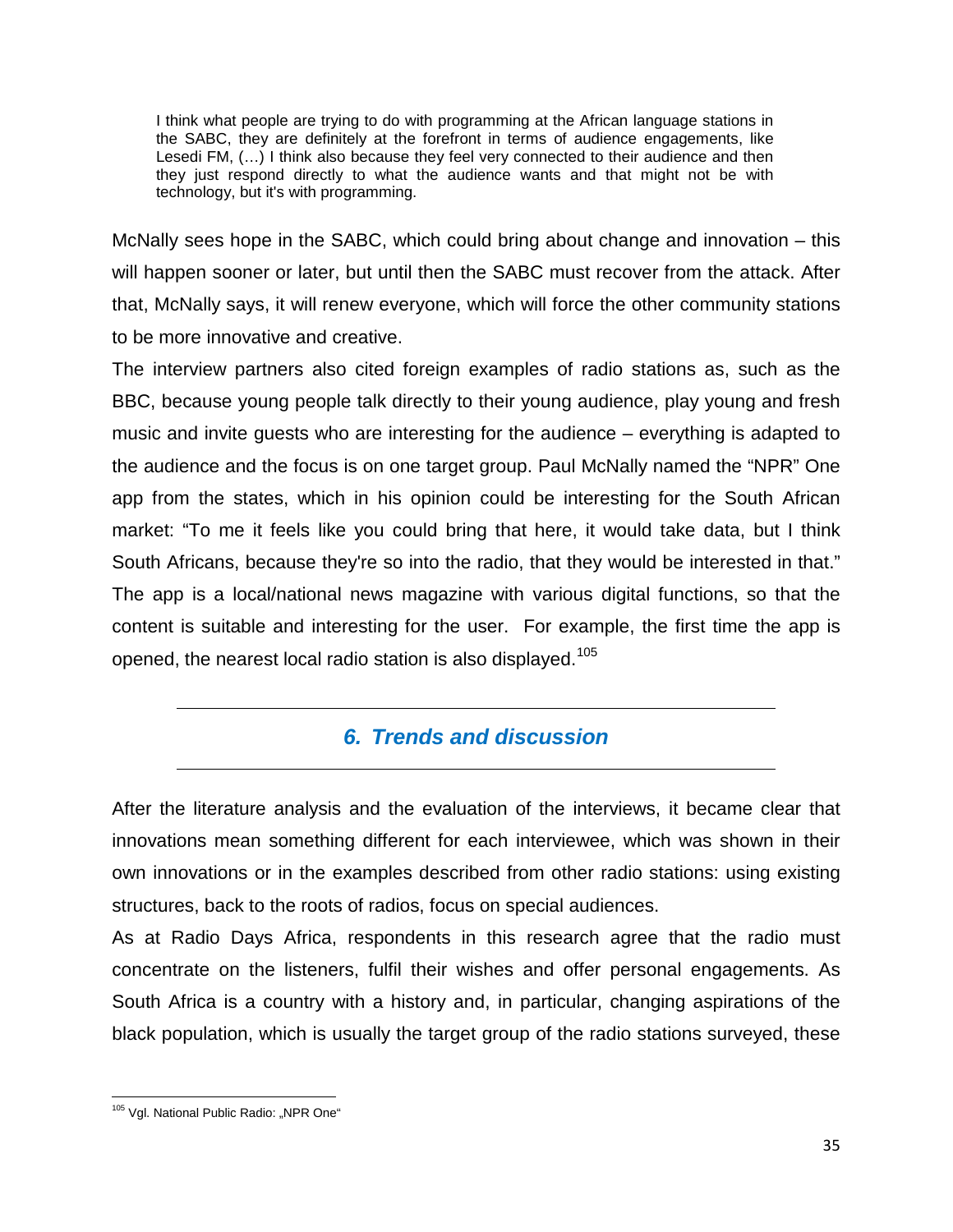changes are also being made to the radio stations' programmes or to the diversification of their products, such as the offer of trips to other countries.

All respondents believe in the future and the importance of radio, especially the FM signal developed with the history of radio in South Africa – it is still a developing country that relies on freely accessible radio to get information and a voice in rural areas. The different languages still play an important role for radio in South Africa to reach all people and provide them with information from their rural areas.

It was found that radio stations in South Africa today no longer only offer audio, but develop into multi-platforms, which seems only logical in a digital age. Radio stations increasingly offer TV, online, travel or events in order to be able to continue to finance themselves. Another reason for the digital step is the reaction of the radio stations to the wishes of the listeners: Although the data costs are still very high and Internet access is not guaranteed for all South Africans, a change can be observed. This is why radio stations are increasingly moving into the digital world, especially to operate social media platforms, offer podcasts and online radio. A trend can be seen here: in order to no longer be dependent on Google or Facebook and retain control of the various channels, it makes sense to set up your own platforms. What is interesting, which is again related to the history of Africa, is that the South African listeners especially use voice messages and still want to be able to call live. It's no wonder, considering the history of the oral tradition and culture.

An important research result is the specialization on certain target groups by the radio stations. One group in particular has been mentioned frequently: afro-political women. They are the future of South Africa and particularly loyal listeners. Radio stations specializing in niche markets were described as particularly innovative. Another trend is the return to local content production, which has a future in South Africa that is above all linked to the many different languages and on the grounds that no international company can tell stories for South Africa like South Africans themselves. Another explanation for the focus on local content is again the reference to the history of Africa: South Africans have always been oral storytellers who want to tell and hear their own stories. This will not change in the future.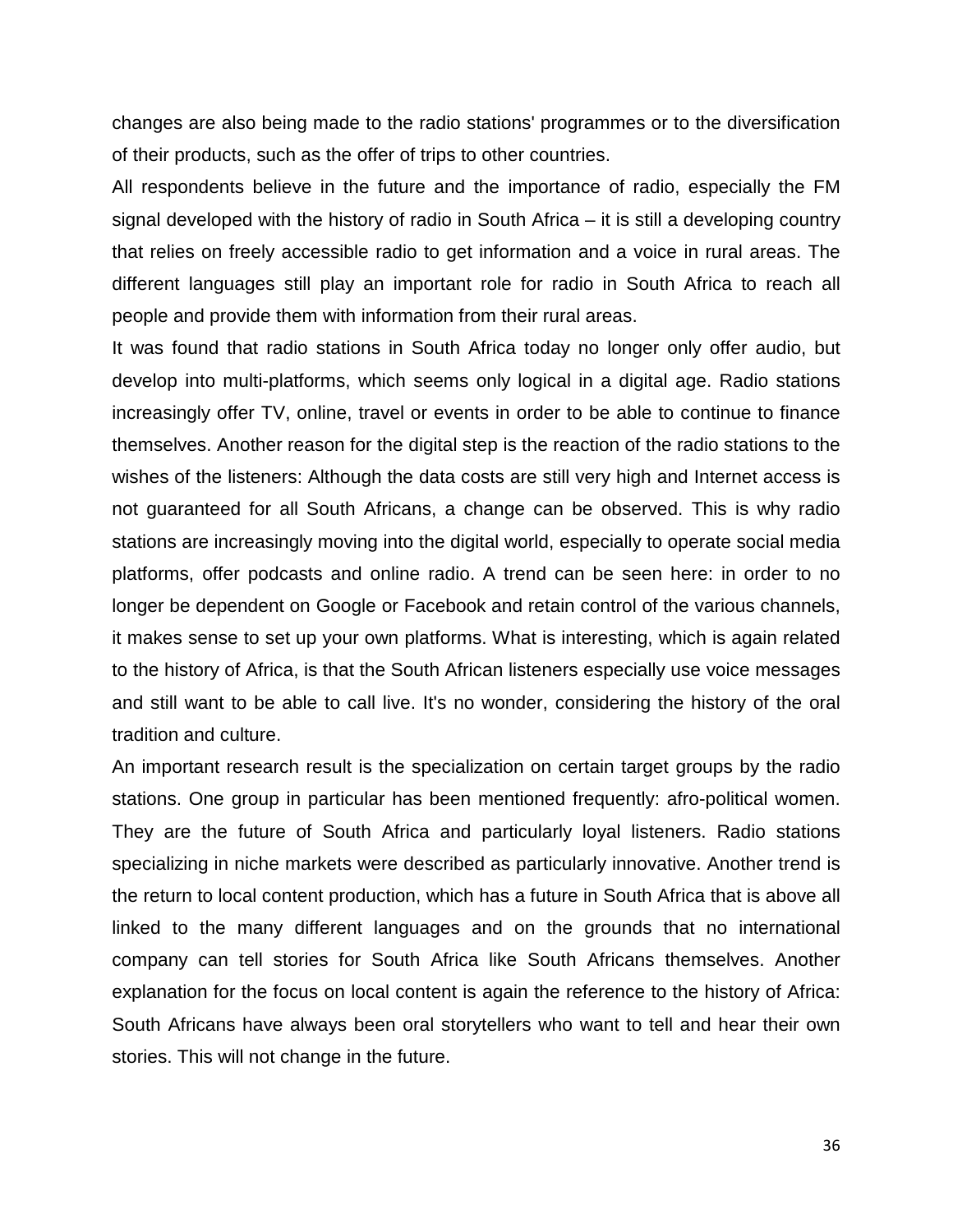Innovations go hand in hand not only with the changing wishes of the audience, but also with the technology. Data from listeners and users is collected in order to win new advertising partners and to be able to place precisely appropriate advertisements. The trend is to ask users and listeners more and more questions with algorithms to learn more about them.

In the future, it will be essential to train journalists so that they can interpret and use the data correctly in order to produce suitable content for the listeners. Journalists must learn that data is not only important for advertising partners, but can also help with the programming. It will also be a challenge to use networks in the media sector. The term innovation, in relation to radio, was understood as a combination of existing structures and examples of this were shown in the South African radio landscape. It is therefore interesting for the future whether community radio stations in particular will secure and unite financially or if the government will support these radio stations more financially. Furthermore, it must be observed whether further radio stations in South Africa will develop into multi-platforms with their own controllable platforms. For further research, consideration should be given to taking stock of the SABC after rehabilitation and whether its changes can then trigger innovations in South Africa's radio landscape.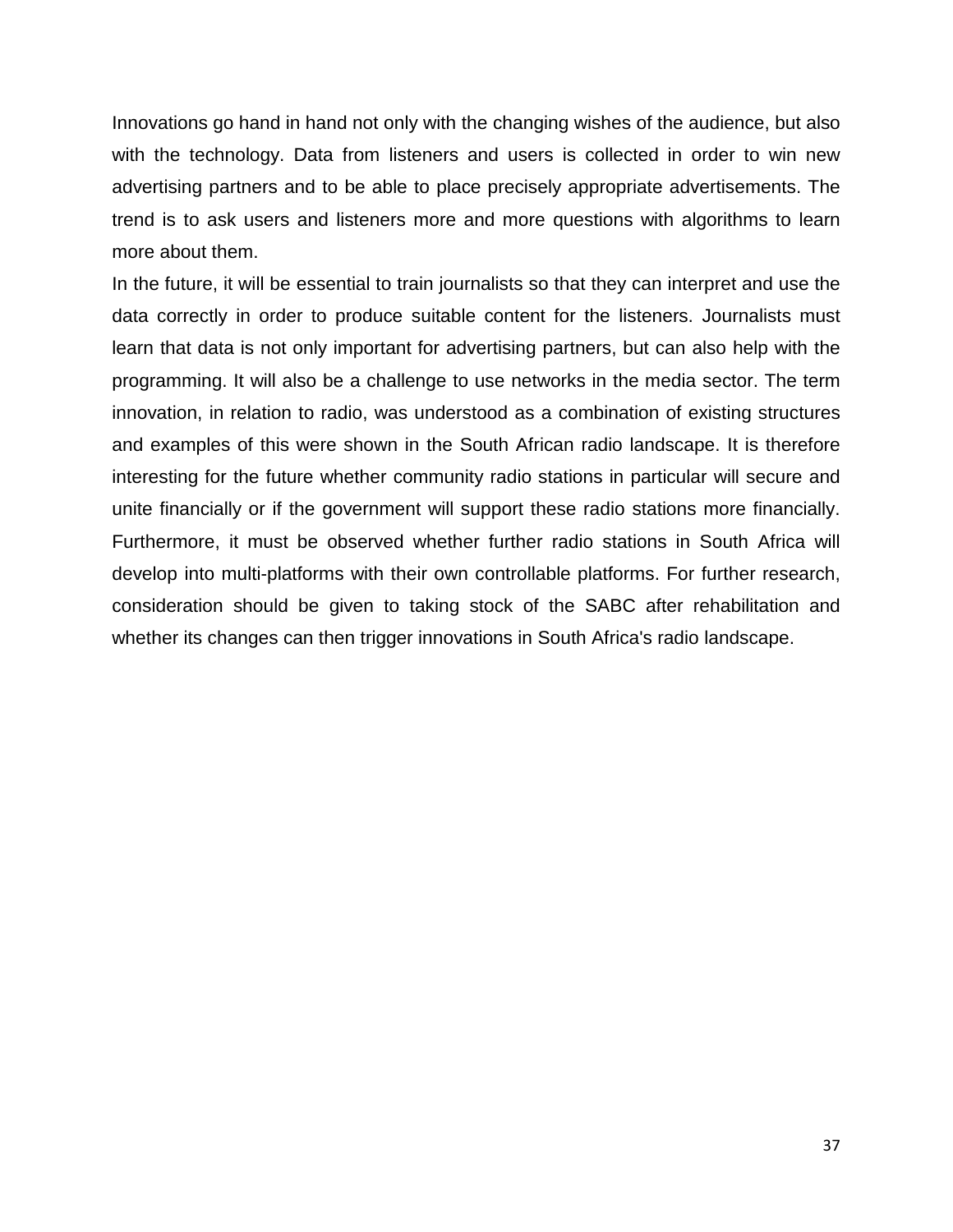## *7. Bibliography*

<span id="page-38-0"></span>Anderson, Janet (2018): This South African Innovation is using Community Radio to link People with Justice Solutions. Justice Hub. Online verfügbar unter https://justicehub.org/article/south-african-innovation-using-community-radio-linkpeople-justice-solutions, zuletzt geprüft am 27.08.2018.

Balya, Barbara (2008): The Power of Radio: Basic Skills Manual. Friedrich-Ebert-Stiftung. Online verfügbar unter http://library.fes.de/pdf-files/bueros/kabul/05492-englpart.pdf, zuletzt geprüft am 27.08.2018.

Bergmann, Gustav; Daub, Jürgen (2006): Relationales Innovationsmanagement – oder: Innovationen entwickeln heißt Lernen verstehen. In: ZS Management 1: 112- 140. Online vefügbar unter https://doi.org/10.1007/s12354-006-0008-3, zuletzt geprüft am 26.08.2018.

Bosch, Tanja (2003): Radio, Community and Identity in South Africa: A Rhizomatic Study of Bush Radio in Cape Town. Ohio University, Ohio. College of Communication. Online verfügbar unter

https://etd.ohiolink.edu/!etd.send\_file?accession=ohiou1079300111&disposition=inline, zuletzt geprüft am 26.08.2018.

Bosch, Tanja (2014): Social Media and Community Radio Journalism in South Africa, Digital Journalism, 2:1, 29-43. Online verfügbar unter: [10.1080/21670811.2013.850199,](https://doi.org/10.1080/21670811.2013.850199) zuletzt geprüft am 26.08.2018.

Bratt, Michael (2017): What´s up with online radio? The pioneers give their views. The media online. Online verfügbar unter http://themediaonline.co.za/2017/08/whats-upwith-online-radio-the-pioneers-give-their-views/, zuletzt geprüft am 27.08.2018.

Bratt, Michael (2018): True community radio with the largest audience in South Africa. Online verfügbar unter http://themediaonline.co.za/2018/03/true-community-radio-withthe-largest-audience-in-sa/, zuletzt geprüft am 29.08.2018.

Broadcast Research Council South Africa: BRC RAM™ – MAY '18 RELEASE. Online verfügbar unter http://brcsa.org.za/brc-ram-may-2018-release-presentation/, zuletzt geprüft am 26.08.2018.

Chair, Chenai (2018): South Africa: Dominant operators data prices remain static while SA struggles to get and stay online. researchICTafrica. Online verfügbar unter https://researchictafrica.net/2018/06/14/dominant-operators-data-prices-remain-staticwhile-sa-struggles-to-get-and-stay-online/, zuletzt geprüft am 26.08.2018.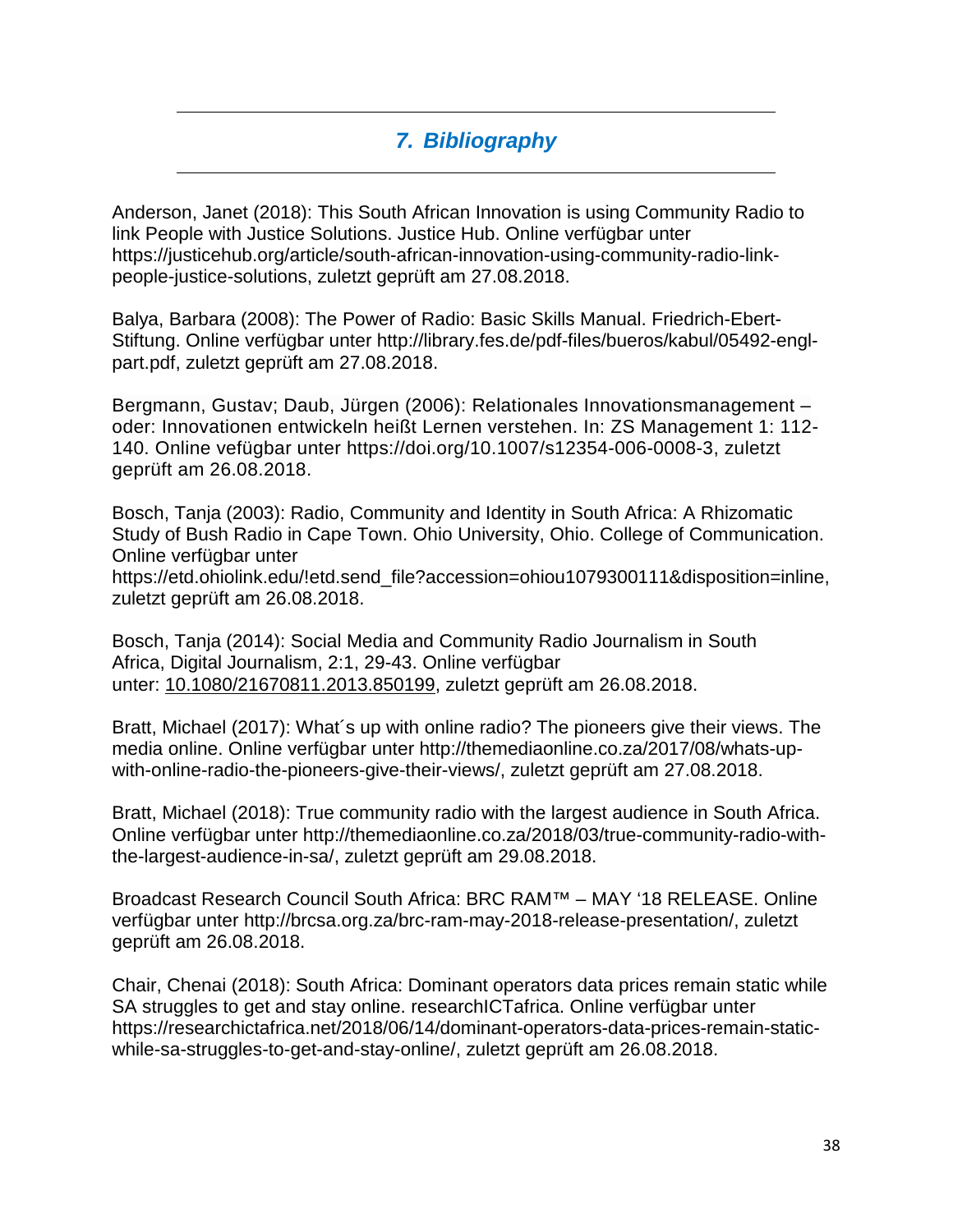Cherubini, Federica; Nielsen, Rasmus Kleis (2016): Editorial Analytics: Hohw News Meda Are Developing And Using Audience Data And Metrics. Digital News Project 2016. Reuters Institution for the Study of Journalism. Online verfügbar unter http://reutersinstitute.politics.ox.ac.uk/sites/default/files/research/files/Editorial%2520an alytics%2520-

%2520how%2520news%2520media%2520are%2520developing%2520and%2520usin g%2520audience%2520data%2520and%2520metrics.pdf, zuletzt geprüft am 26.08.2018.

Chris A. Smith (2013): Radio Freedom: A History of South African Underground Radio. Hg. v. The Appendix. Online verfügbar unter

http://theappendix.net/posts/2013/12/radio-freedom-underground-radio-in-south-africa, zuletzt geprüft am 26.08.2018.

Fardon, Richard (Hg.) (2000): African broadcast culture. Radio in transition. Oxford: Currey.

Finnegan, Ruth H. (2012): Oral literature in Africa. Cambridge: Open Book Publishers (World oral literature series, volume 1). Online verfügbar unter http://www.jstor.org/stable/10.2307/j.ctt5vjsmr, zuletzt geprüft am 26.08.2018.

Fokane, Tusi (2003): The Transformation of Broadcasting in South Africa. A history of the Campaign for Open Media (COM) and the Campaign for Independent Broadcasting (CIB). Freedom of Expression Institute; and the Netherlands Institute for Southern Africa (NIZA). Online verfügbar unter

https://www.researchgate.net/publication/266011351\_THE\_TRANSFORMATION\_OF\_ BROADCASTING\_IN\_SOUTH\_AFRICA\_A\_history\_of\_the\_Campaign\_for\_Open\_Medi a\_COM\_and\_the\_Campaign\_for\_Independent\_Broadcasting\_CIB, zuletzt geprüft am 26.08.2018.

Fourie, Pieter J. (2007-): Media studies. 2nd ed. Cape Town: Juta.

Freedom of Expression Institute (2008): The Broadcasting Independence Handbook. Lessons from the South African experience : A handbook in three parts.

Gerhart, Gail M.; Glaser, Clive L. (2010): From protest to challenge. A documentary history of African politics in South Africa, 1882 - 1990. Bloomington, Ind.: Indiana Univ. Press.

Horwitz, Robert Britt (2001): Communication and democratic reform in South Africa. Cambridge: Cambridge University Press (Communication, society and politics). Online verfügbar unter https://doi.org/10.1017/CBO9780511510151.

ICASA (1999): "BROADCASTING ACT 4 OF 1999". Online verfügbar unter https://www.icasa.org.za/uploads/files/Broadcasting-Act-4-OF-1999.pdf, zuletzt geprüft am 25.08.2018.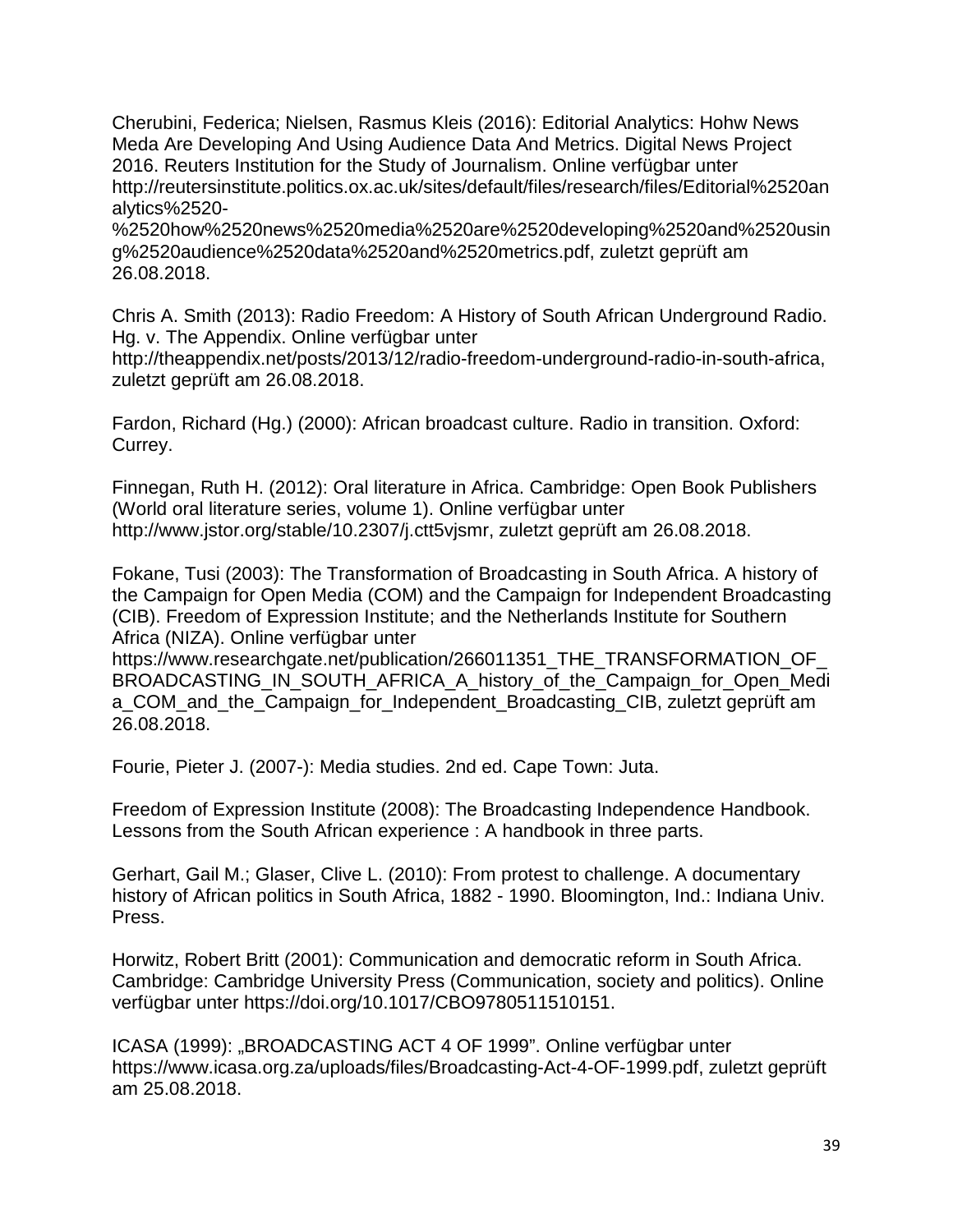ICASA: About Us. Online verfügbar unter https://www.icasa.org.za/pages/about-us-1, zuletzt geprüft am 26.08.2018.

ICASA (2018): Join The Conversation On Data And Voice Costs #DATACOSTDEBATE. Online verfügbar unter https://www.icasa.org.za/news/2018/join-the-conversation-ondata-and-voice-costs-datacostdebate, zuletzt geprüft am 26.08.2018.

IOL (2018): Minister explains why data prices in SA won´t fall. Online verfügbar unter https://www.iol.co.za/news/politics/minister-explains-why-data-prices-in-sa-wont-fall-13788002, zuletzt geprüft am 26.08.2018.

Jozi FM: Dannyboy Madiro. Online verfügbar unter https://www.jozifm.co.za/2018/06/21/dannyboy-madiro/, zuletzt geprüft am 29.08.2018

Kaya FM: About Us. Online verfügbar unter http://www.kayafm.co.za/about-us/, zuletzt geprüft am 26.08.2018.

Kemp, Simon (2018): Digital in 2018: World´s Internet User Pass The 4 Billion Mark. Online verfügbar unter https://wearesocial.com/uk/blog/2018/01/global-digital-report-2018, zuletzt geprüft am 26.08.2018.

Keuneke, Susanne (2005): Qualitatives Interview. In: Mikos, Lothar/Wegener, Claudia (Hg.): Qualitative Medienforschung. Ein Handbuch. Konstanz: UVK.

Konrad-Adenauer-Stiftung (2018): # Storytellers: Return to old values to look forward. Meanwhile Radio Days Africa is a popular conference for media makers throughout the country. Konrad-Adenauer-Stiftung Afrika. Online verfügbar unter http://www.kas.de/medien-afrika/en/publications/53088/, zuletzt geprüft am 26.08.2018.

Krüger, Franz (2017): Radio life without FM: Exiled Burundian radio journalists broadcast on WhatsApp. Online verfügbar unter https://medium.com/jamlab/radio-lifewithout-fm-exiled-burundian-radio-journalists-take-to-whatsapp-cb28fbdb6b83, zuletzt geprüft am 26.08.2018.

Kupe, Tawana: Southern Africa: 50 years of media. In: Barratt, Elizabeth; Berger, Guy (2007): 50 ans de journalisme. Les médias africains depuis l'indépendance du Ghana. Johannesburg Afrique du Sud: Forum des editeurs africains Highway Africa et la Fondation pour les médias d'Afrique de l'Ouest.

Lekgoathi, Sekibakiba Peter (2012): The ANC's Radio Freedom, its audiences and the struggle against apartheid in South Africa, 1963 - 1991. University of the Witwatersrand.

Libby Lloyd (17.2013): South Africa´s Media 20 Years After Apartheid. A Report to the Center for Internatinal Media Assistance. Hg. v. Center for International Media Assistance. Online verfügbar unter http://www.cima.ned.org/wpcontent/uploads/2015/02/final\_4.pdf, zuletzt geprüft am 25.08.2018.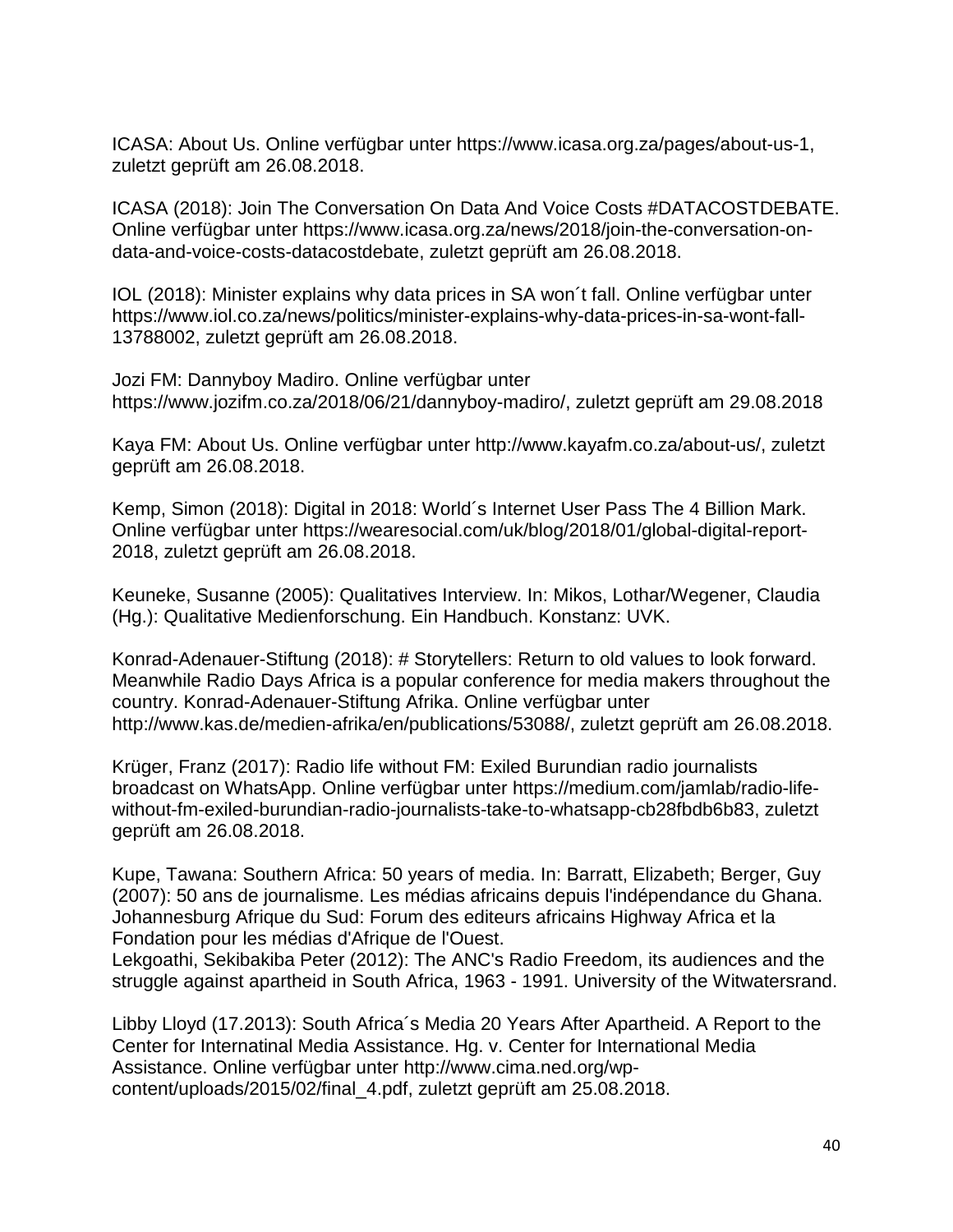Marsland, Louise (2018): #Biztrends 2018: 18 Trends for 2018. BIZCommunity. Online verfügbar unter http://www.bizcommunity.com/Article/196/424/175452.html, zuletzt geprüft am 26.08.2018.

MassivMetro: Massiv Metro is a new kind of rado. Online verfügbar unter http://massivmetro.com/about/, zuletzt geprüft am 27.08.2018.

Matisonn, John: Reflections of a Broadcast Regulatior in Democratic South Africa. Online verfügbar unter https://hsf.org.za/publications/focus/focus-66/JMatisonn.pdf, zuletzt geprüft am 26.08.2018.

Mavhungu, Johanna (2009): Formative Target Audience Research: A Case Study of Five Community Radio Stations in South Africa. Sol Plaatje Institute for Media Leadership, School of Journalism and Media Studies, Rhodes University, Grahamstown. Grahamstown. Online verfügbar unter https://www.ru.ac.za/media/rhodesuniversity/content/spi/documents/Formative%20Tar get%20Audience%20Research%20low%20res2.pdf, zuletzt geprüft am 26.08.2018.

Mayring, Philipp (2010): Qualitative Inhaltsanalyse. Grundlagen und Techniken. Neuausgabe. s.l.: Beltz Verlagsgruppe. Online verfügbar unter http://www.contentselect.com/index.php?id=bib\_view&ean=9783407291424.

Media Update (2018): Massiv Metro celebrates the success of its radio programming. Online verfügbar unter https://www.mediaupdate.co.za/media/143398/massiv-metrocelebrates-the-success-of-its-radio-programming, zuletzt geprüft am 27.08.2018. Meier, Klaus (2011): Journalistik. 2., überarb. Aufl. Konstanz: UVK-Verl.-Ges (UTB UTB basics, 2958). Online verfügbar unter http://www.utb-studi-e-book.de/9783838535890.

Mhlanga, Brilliant (2016): The Return of the Local: Community Radio as Dialogic and Participatory. In: Salawu, Abiodun; Chibita, Monica Balya; Salawu, 'Biodun (Hg.): Indigenous Language Media, Language Politics and Democracy in Africa. Houndmills, Basingstoke, Hampshire: Palgrave Macmillan. Online verfügbar unter http://search.ebscohost.com/login.aspx?direct=true&scope=site&db=nlebk&AN=109122 2, zuletzt geprüft am 26.08.2018.

Mosia, Lebonia; Pinnock, Don; Riddle, Charles (1992): Warring in the ether. REVIEW. Online verfügbar unter http://www.rjr.ru.ac.za/rjrpdf/rjr\_no4/the\_ether.pdf, zuletzt geprüft am 25.08.2018.

Moya, Stefanie (2018): South African Unemployment Rate. Treading Economics. Online verfügbar unter https://tradingeconomics.com/south-africa/unemployment-rate, zuletzt geprüft am 26.08.2018.

National Public Radio: NPR One. Online verfügbar utner https://www.npr.org/about/products/npr-one/, zuletzt geprüft am 26.08.2018.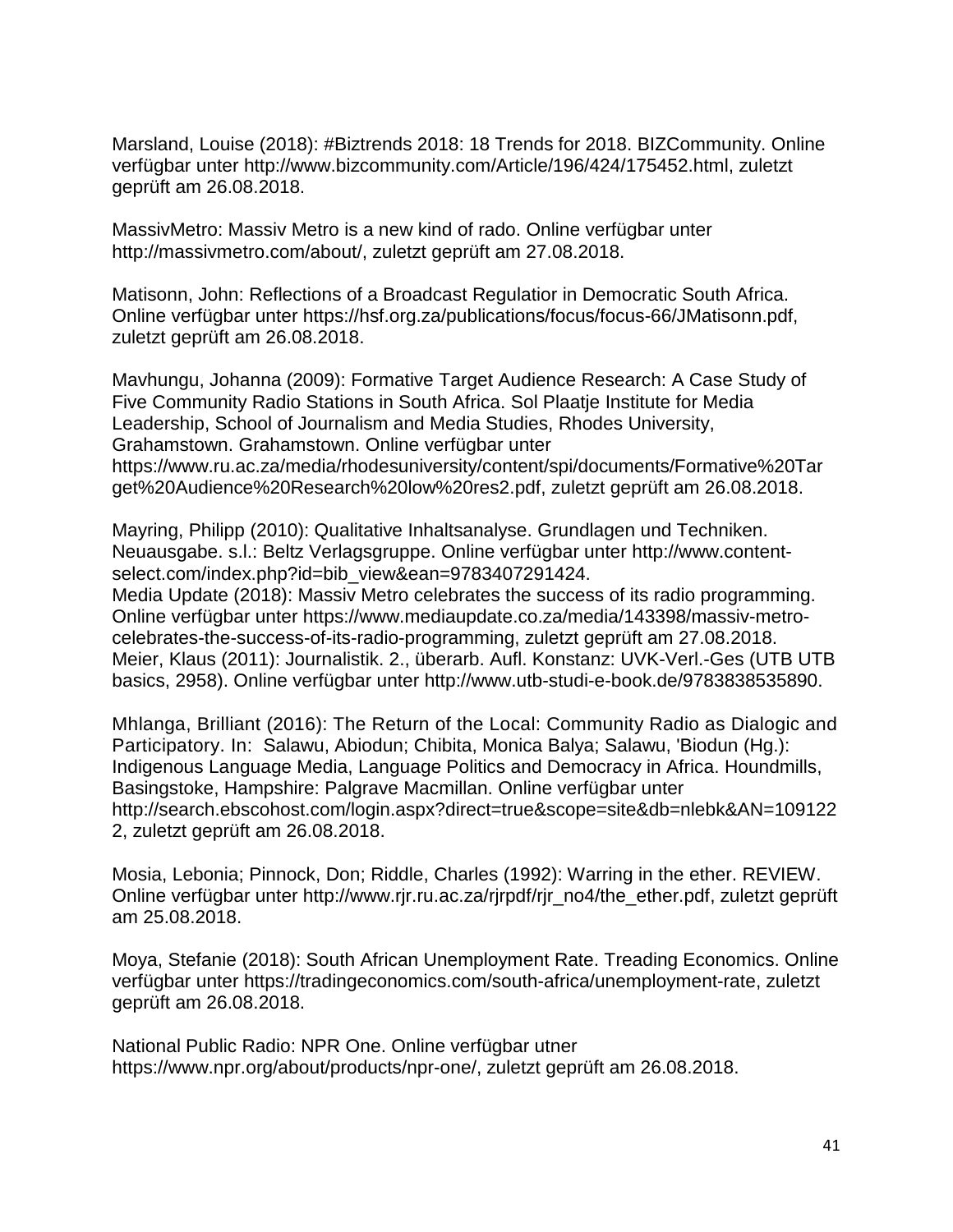Nwaerondu, Ndubuisi Goodluck; Thompson, Gordon (1987): The Use of Educational Radio in Developing Countries: Lessons from the Past. Journal of Distance Education 2(2): 43-54.

PK, Ngugi (2015): Using Community Radios as a Tool for Development. J Mass Communicat Journalism 5:263. Online verfügbar unter https://www.omicsonline.org/open-access/using-community-radios-as-a-tool-fordevelopment-2165-7912-1000263.php?aid=57577, zuletzt geprüft am 25.08.2018.

Qwerty Digital (2017): The Digital Landscape In South Africa 2017. A data driven look at South Africa´s relationship with digital. Online verfügbar unter https://qwertydigital.co.za/wp-content/uploads/2017/08/Digital-Statistics-in-South-Africa-2017-Report.pdf, zuletzt geprüft am 25.08.2018.

Reineck, Dennis; Schneider, Laura; Spurk, Christoph (eds.) (2017): Media Development: Audience research in Media Development. Overview, case studies, and lessons learned. Deutsche Welle. Online verfügbar unter https://www.dw.com/downloads/41256854/audience-research-in-mediadevelopmentdw-akademie2017.pdf, zuletzt geprüft am 27.08.2018.

Rogers, Everett M. (2010): Diffusion of Innovations. 4. udg. Simon & Schuster.

Schmidt, Christine (2018): In South Africa, community radio stations — lifelines for local news in rural areas — can get a boost with Volume. "You can't bridge mainstream to community media when the community doesn't have the ability to present their reporting.". Hg. v. NiemanLab. Online verfügbar unter http://www.niemanlab.org/2018/07/in-south-africa-community-radio-stations-lifelinesfor-local-news-in-rural-areas-can-get-a-boost-with-volume/, zuletzt geprüft am

26.08.2018.

Schumpeter, J. A. (1947). In: H. Freudenberger, G. Mensch: Von der Provinzstadt zur Industrieregieon (Brünn-Studie), Göttingen, 1975.

Selasi, Taiye (2005): Bye-Bye Babar. The Lip. Online verfügbar unter http://thelip.robertsharp.co.uk/?p=76, zuletzt geprüft am 26.08.2018.

South African Government (1996): Constitution of the Republic of South Africa, 1996. Online verfügbar unter https://www.gov.za/documents/constitution-republic-south-africa-1996, zuletzt geprüft am 26.08.2018.

Statista (2017): Number of mobile phone internet users in South Africa from 2015 to 2022 (in millions). Online verfügbar unter https://www.statista.com/statistics/558867/number-of-mobile-internet-user-in-southafrica/, zuletzt geprüft am 26.08.2018.